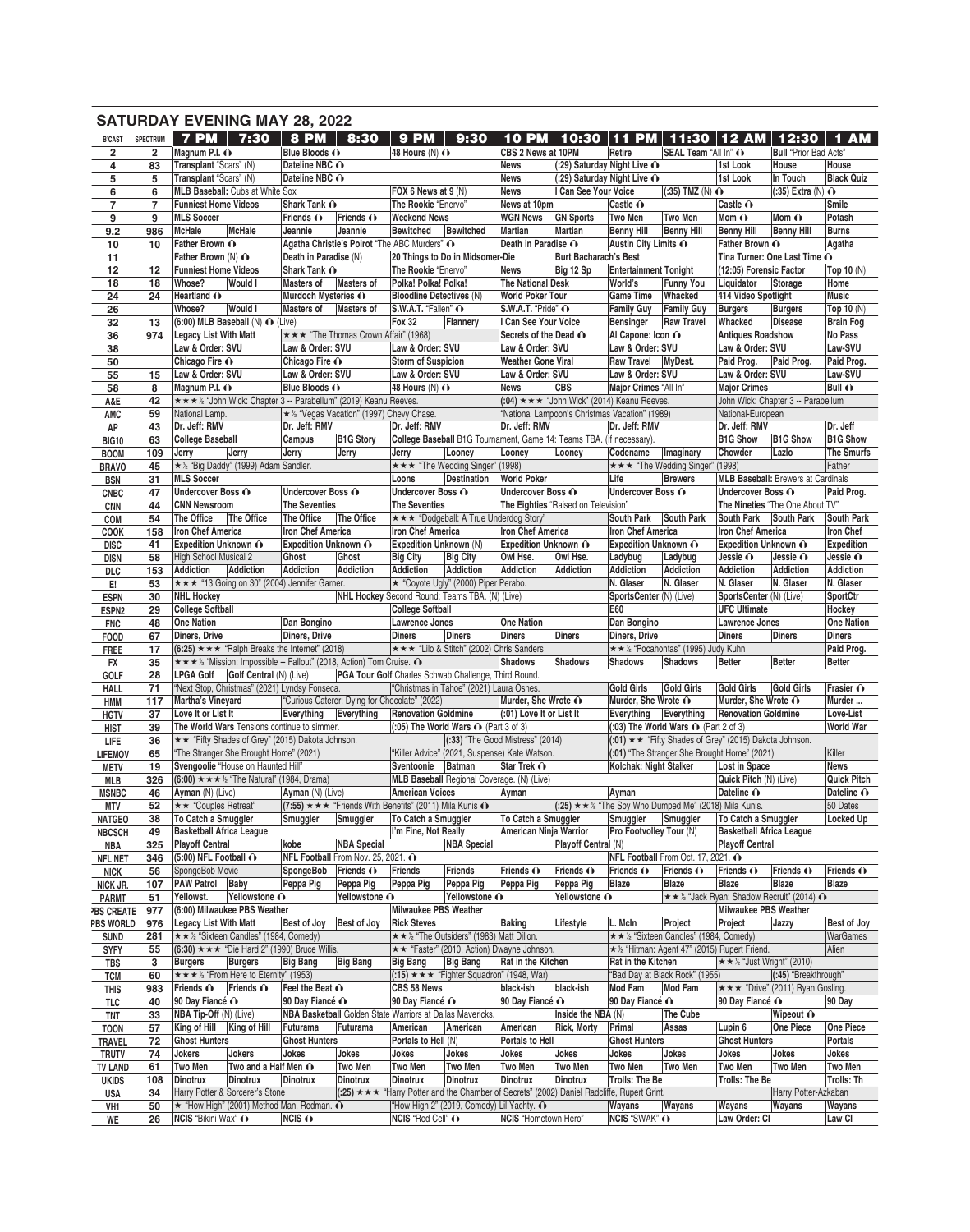|                         |                | <b>SUNDAY MORNING MAY 29, 2022</b> |                            |                                                    |                     |                          |                                     |                                            |                 |                                                                                        |              |                                                  |                     |                                                  |                                                |                          |
|-------------------------|----------------|------------------------------------|----------------------------|----------------------------------------------------|---------------------|--------------------------|-------------------------------------|--------------------------------------------|-----------------|----------------------------------------------------------------------------------------|--------------|--------------------------------------------------|---------------------|--------------------------------------------------|------------------------------------------------|--------------------------|
| <b>B'CAST</b>           | SPECTRUM       | 4 AM   4:30                        |                            | $ 5 AM $ 5:30                                      |                     | <b>6 AM</b>              | 6:30                                | <b>7 AM</b>                                | 7:30            | <b>8 AM</b>                                                                            | 8:30         | $ 9$ AM                                          |                     |                                                  | 9:30 10 AM 10:30 11 AM                         |                          |
| $\overline{\mathbf{2}}$ | $\overline{2}$ | Green                              | <b>Matter</b>              | News at 5am                                        |                     | <b>Sunday News</b>       |                                     | CBS 2 News                                 |                 | CBS News Sunday Morning (N)                                                            |              |                                                  | Face the Nation (N) |                                                  | Hope-                                          | <b>Basket</b>            |
| 4                       | 83             | <b>WalkFit!</b>                    | Paid Prg.                  | <b>The Race</b>                                    | TMJ4 News Today (N) |                          |                                     | <b>Sunday Today</b>                        |                 | Meet the Press (N)                                                                     |              | One                                              | Voyager             |                                                  | IndyCar Series Pre Race (N)                    |                          |
| 5                       | 5              | <b>Brain Fog</b>                   | Chicago                    | NBC 5 News at 5am                                  |                     | NBC 5 News at 6am        |                                     | <b>Sunday Today</b>                        |                 | NBC 5 News at 8am                                                                      |              | Meet the Press (N)                               |                     |                                                  | IndyCar Series Pre Race (N)                    |                          |
| 6                       | 6              | Pets                               | Sci Q                      | In Touch                                           | <b>Mass</b>         | Planet                   | <b>DIY Sci</b>                      | Wake-Up News at 7                          |                 | Wake-Up News at 8                                                                      |              | <b>FOX News Sunday</b>                           |                     | John M                                           | Paid Prg.                                      | Paid Prg.                |
| $\overline{7}$          | $\overline{7}$ | Pain                               | All Good                   | News at 5am                                        |                     | News at 6am              |                                     | <b>Good Morning</b>                        |                 | <b>Eyewitness News</b>                                                                 |              |                                                  | Mass                | <b>This Week</b>                                 |                                                | J. Osteen                |
| 9                       | 9              | Paid Prg.                          | <b>Smiley Healthy</b>      |                                                    | <b>Disease</b>      | <b>Trans</b>             | Singsat'n                           | <b>Morning News</b>                        |                 | <b>Morning News</b>                                                                    |              | Political                                        | Mass                | Winston                                          | David                                          | Adven.                   |
| 10                      | 10             | Wash                               | Hoover                     | Rogers                                             | Tiger               | <b>Clifford</b>          | Wild                                | Hero                                       | <b>Xavier</b>   | Wild                                                                                   | Wild         | Odd                                              | <b>Biz Kid\$</b>    | McGivern                                         | Adelante                                       | <b>Here Nw</b>           |
| 11                      |                | Suze Orman's                       |                            | <b>Antiques Roadshow</b>                           |                     | <b>Curious</b>           | Tiger                               | Donkey                                     | Elinor          | <b>Almas</b>                                                                           | Arthur       | Hero                                             | <b>Molly</b>        | Pacific Heartbeat $\hat{\mathbf{O}}$             |                                                | Pritzker                 |
| 12                      | 12             | U.S.                               | Game                       | <b>WISN 12 News</b>                                |                     | <b>Good Morning</b>      |                                     |                                            |                 | WISN 12 News This Morning Sunday 7AM                                                   |              | <b>UpFront</b>                                   | <b>This Week</b>    |                                                  | Matter                                         | Kds                      |
| 18                      | 18             | World's                            | Paid Pra.                  | <b>Traveler</b>                                    | Forum               | The                      | <b>Outdoors</b>                     | Duplantis                                  | Attkisson       | Daily                                                                                  | Connect      | Wisc.                                            | Mad Do              | Larry                                            | Miracle                                        | Pastor                   |
| 24                      | 24             | <b>World Poker Tour</b>            |                            | Move                                               | Cars.TV             | Connect                  | Mt. Faith                           | Mass                                       | Worship         | <b>Truth of God</b>                                                                    |              | <b>Mass</b>                                      | Living              | In Touch                                         | <b>Ukraine in Crisis!</b>                      |                          |
| 26                      |                | Theft                              | Minute                     | Smile                                              | Paid Prg.           | J. Osteen                | Yes You Can (N)                     |                                            | P. Stone        | Apostolic Church                                                                       |              | J. Osteen                                        | David               | In Touch                                         | Home                                           | Monk                     |
| 32                      | 13             | Paid Prg.                          | Paid Pra.                  | Paid Prg.                                          | Worship             | Paid Prg.                | Paid Pra.                           | Good Day Chicago Sunday (N)                |                 |                                                                                        | Flannery     | <b>FOX News Sunday</b>                           |                     | <b>Charles Stanley</b>                           |                                                | Paid Prg.                |
| 36                      | 974            | Americas                           | Daytrip                    | Cooking                                            | <b>Curious</b>      | <b>Molly</b>             | Wild                                | Hero                                       | Almas           | <b>Curious</b>                                                                         | <b>Tiger</b> | <b>Baking</b>                                    | Kitchen             | Cooking                                          | Cook                                           | <b>Milk</b>              |
| 38                      |                | <b>NCIS: New Orleans</b>           |                            | <b>NCIS: New Orleans</b>                           |                     | <b>NCIS: New Orleans</b> |                                     | <b>NCIS: New Orleans</b>                   |                 | NCIS O                                                                                 |              | $NCIS$ $\odot$                                   |                     | $NCIS$ $\odot$                                   |                                                | $NCIS$ $\odot$           |
| 50                      |                | <b>Cleaning!</b>                   | Home                       | America's Weather                                  |                     | America's Weather        |                                     | Paid Prg.                                  | Emeril          | Worship                                                                                | Catholic     | Free                                             | Paid Prg.           | Theft                                            | <b>Celebs</b>                                  | At Home                  |
| 55                      | 15             | <b>NCIS: New Orleans</b>           |                            | <b>NCIS: New Orleans</b>                           |                     | <b>NCIS: New Orleans</b> |                                     | <b>NCIS: New Orleans</b>                   |                 | $NCIS$ $O$                                                                             |              | $NCIS$ $\odot$                                   |                     | $NCIS$ $\odot$                                   |                                                | NCIS O                   |
| 58                      | 8              | Castle O                           |                            | All In                                             | Andy G.             | CBS 58 News              |                                     | CBS 58 Sunday                              |                 | CBS News Sunday Morning (N)                                                            |              |                                                  | Face the Nation (N) |                                                  | Grace                                          | <b>Basket</b>            |
| A&E                     | 42             | Acci                               | Paid Prg.                  | Foodi                                              | Potter              | <b>Flipping Down</b>     |                                     | <b>Flipping Down</b>                       |                 | Triple Digit Flip ∩                                                                    |              | Triple Digit Flip O                              |                     |                                                  | "The Shawshank Redemption"                     |                          |
| AMC                     | 59             | Space                              |                            | $(.26) \star \star \star \cdot$ "Airplane!" (1980) |                     |                          |                                     | $(.26) \star \star \&$ "Spaceballs" (1987) |                 |                                                                                        |              | $(.26) \star \star$ "Weekend at Bernie's" (1989) |                     |                                                  | National-European                              |                          |
| COM                     | 54             | <b>Sex Toys</b>                    | <b>Blink Home Security</b> |                                                    | <b>HairClub</b>     | Seinfeld                 | Seinfeld                            | Seinfeld                                   | Seinfeld        | Seinfeld                                                                               | Seinfeld     | Seinfeld                                         | Seinfeld            | Seinfeld                                         | Office                                         | Office                   |
| <b>DISC</b>             | 41             | Destroy                            | <b>Martin</b>              | Seasons                                            | Saltwater           | Destroy                  | Into                                | Saltwater                                  | <b>Sports</b>   | Gold Rush: D. Turin                                                                    |              | <b>Naked and Afraid</b>                          |                     | <b>Naked and Afraid</b>                          |                                                | Afraid                   |
| <b>DISN</b>             | 58             | Bluey O                            | Bluey $\hat{\mathbf{O}}$   | <b>Bluey O</b>                                     | Bluey O             | <b>Big City</b>          | <b>Big City</b>                     | <b>Big City</b>                            | <b>Big City</b> | Owl Hse.                                                                               | Owl Hse.     | <b>Big City</b>                                  | <b>Big City</b>     | <b>Big City</b>                                  | <b>Big City</b>                                | <b>Big City</b>          |
| <b>ESPN</b>             | 30             | <b>NHL Hockey</b>                  |                            | SportsCenter (N)                                   |                     | SportCtr                 | Formula 1: Grand Prix Sunday        |                                            |                 |                                                                                        |              | Formula 1 Racing Monaco Grand Prix. (N)          |                     | SportsCenter (N)                                 |                                                | Lacrosse                 |
| <b>FREE</b>             | 17             | Paid Prg.                          | Paid Pra.                  | Paid Prg.                                          | Paid Prg.           |                          | ★ ★ * "Madagascar: Escape 2 Africa" |                                            |                 |                                                                                        |              | "Madagascar 3: Europe's Most Wanted"             |                     |                                                  | (:15) $\star \star \frac{1}{2}$ "Peter Rabbit" |                          |
| <b>FX</b>               | 35             | Paid Prg.                          | Acci                       | Home                                               | Paid Prg.           | Mom $\mathbf{\Omega}$    | Mom $\mathbf{\Omega}$               | Mom $\mathbf{\Omega}$                      | Mom O           |                                                                                        |              | * * * "American Made" (2017) Tom Cruise. ∩       |                     |                                                  | $\star \star$ "The Mummy"                      |                          |
| <b>HIST</b>             | 39             | Coin                               | Coin                       | Coin                                               | Coin                | 10 Things                | WW2 From Space O                    |                                            |                 |                                                                                        |              | Band of Brothers "Currahee"                      |                     |                                                  | $(15)$ Band of Brothers $\odot$                |                          |
| LIFE                    | 36             | Paid Prg.                          | Paid Prg.                  | <b>Tummy</b>                                       | GymForm             | Youseff                  | <b>Harvest</b>                      | Amazing                                    | Jeremiah        | J. Osteen                                                                              | Shark        |                                                  |                     | "V.C. Andrews' Heaven" (2019, Suspense)          |                                                | Angel                    |
| <b>MTV</b>              | 52             | Ridicu                             | Ridicu                     | Ridicu                                             | Ridicu              | Ridicu                   | Ridicu                              | Ridicu                                     | Ridicu          | Ridicu                                                                                 | Ridicu       | Ridicu                                           | Ridicu              |                                                  | <b>★★★½ "Shrek" (2001) 心</b>                   |                          |
| <b>NICK</b>             | 56             | Friends                            | Friends                    | Sponge.                                            | Sponge.             | Sponge.                  | <b>Nick</b>                         | Sponge.                                    | Patrick         | Patrick                                                                                | Loud         | Loud                                             | Loud                | Loud                                             | Loud                                           | Loud                     |
| <b>PARMT</b>            | 51             | <b>Theft</b>                       | <b>GymForm</b>             | Paid Prg.                                          | Paid Prg.           | Paid Prg.                | Paid Pra.                           | Bar Rescue O                               |                 | (7:58) Bar Rescue                                                                      |              | <b>Yellowstone ∩</b>                             |                     | (:05) Yellowstone ∩                              |                                                | Yellowst.                |
| <b>SYFY</b>             | 55             | Zone                               | Zone                       | Paid Prg.                                          | Meet                | <b>Theft</b>             | Paid Prg.                           | <b>★★ "Priest" (2011) Paul Bettany.</b>    |                 |                                                                                        |              |                                                  |                     | ** "Hunter Killer" (2018, Action) Gerard Butler. |                                                |                          |
| <b>TBS</b>              | 3              | <b>Matters</b>                     | <b>Matters</b>             | Rat in the Kitchen                                 |                     | Rat in the Kitchen       |                                     | American                                   | American        | American                                                                               | American     | <b>Friends</b>                                   | Friends             | Friends                                          | Friends                                        | <b>Hot</b>               |
| <b>TCM</b>              | 60             | "Hell to Eternity"                 |                            | $\star \star \frac{1}{2}$ "Ace of Aces" (1933)     |                     |                          |                                     | ★ ★ ★ ½ "They Were Expendable" (1945, War) |                 |                                                                                        |              | "Bad Day at Black Rock"                          |                     |                                                  | "The Great Escape"                             |                          |
| <b>TNT</b>              | 33             | <b>NCIS: New Orleans</b>           |                            | <b>NCIS: New Orleans</b>                           |                     | <b>NCIS: New Orleans</b> |                                     | <b>NCIS: New Orleans</b>                   |                 | <b>NCIS: New Orleans</b>                                                               |              | <b>NCIS: New Orleans</b>                         |                     |                                                  | Batman v Superman: Dawn                        |                          |
| <b>TOON</b>             | 57             | King/Hill                          | King/Hill                  | Teen                                               | Teen                | Teen                     | Teen                                | Teen                                       | Teen            | Teen                                                                                   | Teen         | Teen                                             | Teen                | Teen                                             | Teen                                           | Teen                     |
| <b>USA</b>              | 34             | <b>Harry Potter</b>                |                            | "Harry Potter and the Goblet of Fire"              |                     |                          |                                     |                                            |                 | $(6:50) \star \star \star$ "Harry Potter and the Sorcerer's Stone" (2001) Rupert Grint |              |                                                  |                     |                                                  | <b>Harry Potter</b>                            |                          |
| VH <sub>1</sub>         | 50             | Martin O                           | Martin O                   | Martin                                             | <b>Martin</b>       | Martin O                 | Martin $\mathbf{\Omega}$            | Martin $\odot$ Martin $\odot$              |                 | Martin $\odot$ Martin $\odot$                                                          |              | Martin O                                         | Martin $\odot$      | Martin $\mathbf{\Omega}$                         | Martin $\mathbf{\Omega}$                       | Martin $\mathbf{\Omega}$ |

## **SUNDAY AFTERNOON MAY 29, 2022**

| <b>B'CAST</b>   | <b>SPECTRUM</b> |                                 |                                                                                                        |                                                     |                           |                                      |                                                                      |                            | 11:30  12 PM  12:30   1 PM   1:30   2 PM   2:30   3 PM   3:30   4 PM   4:30   5 PM   5:30                           |          |                             |                                                                         |                             |                                             | $\vert$ 6 PM $\vert$ 6:30    |            |
|-----------------|-----------------|---------------------------------|--------------------------------------------------------------------------------------------------------|-----------------------------------------------------|---------------------------|--------------------------------------|----------------------------------------------------------------------|----------------------------|---------------------------------------------------------------------------------------------------------------------|----------|-----------------------------|-------------------------------------------------------------------------|-----------------------------|---------------------------------------------|------------------------------|------------|
| $\overline{2}$  | $\overline{2}$  | <b>WNBA Basketball</b>          |                                                                                                        |                                                     |                           |                                      |                                                                      |                            | PGA Tour Golf Charles Schwab Challenge, Final Round. (N) O (Live)                                                   |          |                             |                                                                         |                             | <b>News</b>                                 | 60 Minutes $(N)$ $\odot$     |            |
| $\overline{4}$  | 83              |                                 | 2022 Indianapolis 500 The 106th running of the Indianapolis 500. (N)                                   |                                                     |                           |                                      |                                                                      |                            | Senior PGA Championship                                                                                             |          |                             |                                                                         | <b>News</b>                 | <b>NBC</b>                                  | Weakest Link $\odot$         |            |
| $\overline{5}$  | 5               |                                 | 2022 Indianapolis 500 The 106th running or the Indianapolis 500. (N)<br>Paid Pro. Smile $\frac{1}{10}$ |                                                     |                           |                                      |                                                                      |                            | Senior PGA Championship                                                                                             |          |                             |                                                                         | <b>News</b>                 | <b>NBC</b>                                  | Weakest Link $\odot$         |            |
| 6               | 6               | Paid Prg.                       | Smile                                                                                                  | <b>USFL</b>                                         |                           |                                      | <b>USFL Football</b> Birmingham Stallions vs Pittsburgh Maulers. (N) |                            |                                                                                                                     |          | <b>NASCAR RaceDay</b>       |                                                                         |                             | NASCAR Cup Series Coca-Cola 600. (N)        |                              |            |
| $\overline{7}$  | $\overline{7}$  | Paid Prg.                       | Paid Prg.                                                                                              | Paid Prg.                                           | America                   | Hawaii                               | Asian                                                                |                            | Formula 1 Racing Monaco Grand Prix. O                                                                               |          |                             |                                                                         | <b>News</b>                 | <b>ABC</b>                                  | <b>Funny Home Videos</b>     |            |
| 9               | 9               | <b>Sports</b>                   | Paid Prg.                                                                                              | Paid Prg.                                           | Larry K                   | Meet                                 |                                                                      |                            | ★★★ "Beneath" (2007) Nora Zehetner.                                                                                 |          | black-ish                   | black-ish                                                               | <b>WGN News</b>             |                                             | Paid Prg. Paid Prg.          |            |
| 10              | 10              | Contrary                        | <b>Mack</b>                                                                                            | Wash                                                | <b>Antiques Roadshow</b>  |                                      | Classic Gospel O                                                     |                            | <b>Lawrence Welk</b>                                                                                                |          | Time/By                     | Death in Paradise                                                       |                             |                                             | Agatha Christie's Marple     |            |
| 11              |                 | Pritzker                        | <b>Misty Exper</b>                                                                                     |                                                     | <b>They Volunteered</b>   |                                      | Remember Pearl Harbor (N) O                                          |                            |                                                                                                                     | Shrapnel | <b>Sky Blossom: Diaries</b> |                                                                         |                             | Weekend                                     | American Veteran             |            |
| 12              | 12              | Pitch It                        | Paid Pra.                                                                                              | Paid Prg.                                           | Game                      | Paid Pra.                            | Paid Prg.                                                            |                            | <b>Formula 1 Racing Monaco Grand Prix. O</b>                                                                        |          |                             |                                                                         | <b>ABC</b>                  | <b>News</b>                                 | <b>Funny Home Videos</b>     |            |
| 18              | 18              | Paid Prg.                       | Ninja                                                                                                  | Paid Prg.                                           | <b>Ukraine in Crisis!</b> |                                      | Made                                                                 | Movie                      | Raw                                                                                                                 |          |                             | $\star \star$ "Becoming Jane" (2007) Anne Hathaway.                     |                             |                                             | FamFeud                      | FamFeud    |
| 24              | 24              | Alope                           | <b>Hearts of</b>                                                                                       | Outback                                             | Rock-                     | Rock-                                | Invention                                                            | Rescue                     | Heartland O                                                                                                         |          | <b>Burgers</b>              | Burgers                                                                 | Fam. Guy   Fam. Guy         |                                             | Two Men                      | Two Men    |
| 26              |                 | Monk                            | <b>Monk</b>                                                                                            |                                                     | <b>Monk</b>               |                                      | Monk                                                                 |                            | Monk                                                                                                                |          | <b>Major Crimes</b>         |                                                                         | <b>Major Crimes</b>         |                                             | <b>Mike</b>                  | Mike       |
| 32              | 13              | Paid Prg.                       | <b>Bensin</b>                                                                                          | <b>USFL</b>                                         |                           |                                      | <b>USFL Football</b> Birmingham Stallions vs Pittsburgh Maulers. (N) |                            |                                                                                                                     |          | <b>NASCAR RaceDay</b>       |                                                                         |                             | NASCAR Cup Series Coca-Cola 600. (N)        |                              |            |
| 36              | 974             | Lidia                           | <b>Kitchen</b>                                                                                         | Kitchen                                             |                           |                                      | ★★★ "The Thomas Crown Affair" (1968)                                 |                            | Secrets of the Dead                                                                                                 |          | <b>Here Nw</b>              | <b>Tell Me</b>                                                          | Adelante                    | Weekend                                     | Around                       | Wiscon     |
| 38              |                 | NCIS O                          | $NCIS$ $\odot$                                                                                         |                                                     | <b>NCIS</b> "Oil & Water" |                                      | NCIS O                                                               |                            | <b>NCIS</b> "Alibi" O                                                                                               |          | <b>NCIS</b> "Gut Check"     |                                                                         | <b>NCIS</b> "Devil's Triad" |                                             | NCIS "Homesick"              |            |
| 50              |                 | At Home                         | <b>Charles Stanley</b>                                                                                 |                                                     | The Book of Sean          |                                      | Tammi Mac                                                            |                            | ★★★ "The First Wives Club" (1996)                                                                                   |          |                             |                                                                         | MyDest.                     | Raw                                         | FamFeud FamFeud              |            |
| 55              | 15              | $NCIS$ $\odot$                  | NCIS O                                                                                                 |                                                     | NCIS "Oil & Water"        |                                      | $NCIS$ $O$                                                           |                            | NCIS "Alibi" ∩                                                                                                      |          | NCIS "Gut Check"            |                                                                         | NCIS "Devil's Triad"        |                                             | NCIS "Homesick"              |            |
| 58              | 8               | <b>WNBA Basketball</b>          |                                                                                                        |                                                     |                           |                                      |                                                                      |                            | PGA Tour Golf Charles Schwab Challenge, Final Round. (N) O (Live)                                                   |          |                             |                                                                         |                             | <b>News</b>                                 | 60 Minutes $(N)$ $\odot$     |            |
| A&E             | 42              |                                 | "The Shawshank Redemption"                                                                             |                                                     |                           |                                      |                                                                      |                            | <b>★★★½ "The Green Mile" (1999, Drama) Tom Hanks, David Morse. ^</b>                                                |          |                             |                                                                         | The First 48                |                                             | The First 48                 |            |
| <b>AMC</b>      | 59              | National-European               |                                                                                                        | (:41) "National Lampoon's Christmas Vacation"       |                           |                                      |                                                                      |                            | (2:56) "National Lampoon's Vacation"                                                                                |          |                             |                                                                         |                             | (4:56) $★$ % "Vegas Vacation" (1997)        |                              |            |
| COM             | 54              | Office                          | Office                                                                                                 | Office                                              | Office                    | Office                               | Office                                                               | Office                     | <b>Office</b>                                                                                                       | Office   | Office                      | Office                                                                  |                             | "Dodgeball: A True Underdog Story"          |                              |            |
| <b>DISC</b>     | 41              |                                 | (:00) Naked and Afraid ∩                                                                               |                                                     |                           | Naked and Afraid XL ∩                |                                                                      |                            | Naked and Afraid XL ∩                                                                                               |          |                             |                                                                         | Naked and                   |                                             | <b>Naked and</b>             |            |
| <b>DISN</b>     | 58              | <b>Big City</b>                 | <b>Big City</b>                                                                                        | <b>Big City</b>                                     | <b>Big City</b>           | <b>Big City</b>                      | Big City Big City                                                    |                            | Bunk'd                                                                                                              | Bunk'd   | Bunk'd                      | Bunk'd                                                                  | Bunk'd                      | Bunk'd                                      | Teen Beach Movie             |            |
| <b>ESPN</b>     | 30              |                                 | <b>Women's College Lacrosse</b>                                                                        |                                                     |                           | College Softball (N) (Live)          |                                                                      |                            | College Softball (N) (Live)                                                                                         |          |                             |                                                                         | SportsCenter (N)            |                                             | SportCtr                     | <b>NBA</b> |
| <b>FREE</b>     | 17              | "Peter Rabbit"                  |                                                                                                        | $(20) \star \star \star 2$ "The Jungle Book" (2016) |                           |                                      |                                                                      |                            | $(2:50) \star \star \star \star$ "Finding Nemo" (2003, Children's)                                                  |          |                             |                                                                         |                             |                                             | (:20) "The Lion King" (1994) |            |
| <b>FX</b>       | 35              |                                 | $(10:30) \star \star$ "The Mummy" $\odot$                                                              |                                                     |                           |                                      |                                                                      |                            | *** "Mission: Impossible Rogue Nation" (2015) Tom Cruise. *** * "Mission: Impossible -- Fallout" (2018) Tom Cruise. |          |                             |                                                                         |                             |                                             |                              |            |
| <b>HIST</b>     | 39              |                                 | $(.31)$ Band of Brothers $\odot$                                                                       |                                                     |                           | (:03) Band of Brothers $\odot$       |                                                                      |                            | <b>Band of Brothers "Crossroads"</b>                                                                                |          |                             | (3:47) Band of Brothers O                                               |                             | $(19)$ Band of Brothers $\odot$             |                              |            |
| LIFE            | 36              |                                 | "V.C. Andrews' Dark Angel"                                                                             |                                                     |                           | "V.C. Andrews' Fallen Hearts" (2019) |                                                                      |                            | "V.C. Andrews' Gates of Paradise" (2019)                                                                            |          |                             |                                                                         |                             | "V.C. Andrews' Web of Dreams" (2019)        |                              |            |
| <b>MTV</b>      | 52              | Shrek $\mathbf{\odot}$          | $\star \star \star$ "Shrek 2" (2004, Children's) $\odot$                                               |                                                     |                           |                                      | $\star \star$ "50 First Dates" (2004) $\odot$                        |                            |                                                                                                                     |          | Ridicu                      | Ridicu                                                                  | Ridicu                      | Ridicu                                      | Ridicu                       | Ridicu     |
| <b>NICK</b>     | 56              | Loud                            | Loud                                                                                                   | Loud                                                | Loud                      | Loud                                 | Loud                                                                 | Loud                       | SpongeBob Movie                                                                                                     |          |                             |                                                                         |                             | ★★★ "Despicable Me 2" (2013) ↑              |                              |            |
| <b>PARMT</b>    | 51              | (:15) Yellowstone ∩             |                                                                                                        | $(24)$ Yellowstone $\odot$                          |                           | $(32)$ Yellowstone $\odot$           |                                                                      | $(36)$ Yellowstone $\odot$ |                                                                                                                     |          |                             | $ (44)$ Yellowstone $\odot$ $ (45)$ Yellowstone $\odot$                 |                             |                                             | (5:53) Yellowstone           |            |
| <b>SYFY</b>     | 55              |                                 | $(.34) \star \star \star \cdot \cdot$ "Die Hard" (1988) Bruce Willis, Alan Rickman.                    |                                                     |                           |                                      |                                                                      |                            | $(35) \star \star \star$ "Die Hard 2" (1990, Action) Bruce Willis.                                                  |          |                             |                                                                         |                             | (:05) "Die Hard With a Vengeance" (1995)    |                              |            |
| <b>TBS</b>      | 3               | $(.00)$ $\star$ ½ "Hot Pursuit" |                                                                                                        |                                                     |                           |                                      | ★★½ "Ocean's 8" (2018) Sandra Bullock.                               |                            |                                                                                                                     |          |                             | <b>★★★½ "Crazy Rich Asians" (2018)</b>                                  |                             |                                             | Big Bang Big Bang            |            |
| <b>TCM</b>      | 60              |                                 | $(10:45) \star \star \star \star$ "The Great Escape"                                                   |                                                     |                           |                                      | $(35)$ "The Steel Helmet" (1951)                                     |                            | $(15) \star \star \star$ "Action in the North Atlantic" (1943)                                                      |          |                             |                                                                         |                             | $\star \star \frac{1}{2}$ "December 7th"    |                              |            |
| <b>TNT</b>      | 33              |                                 | Batman v Superman: Dawn                                                                                |                                                     |                           |                                      | <b>★★ "Justice League" (2017) Ben Affleck.</b>                       |                            |                                                                                                                     |          |                             | $(15) \star \star \star$ "Batman Begins" (2005, Action) Christian Bale. |                             |                                             | "The Dark Knight"            |            |
| <b>TOON</b>     | 57              | Teen                            | Teen                                                                                                   | Teen                                                | Teen                      | Teen                                 | Teen                                                                 | Teen                       | Teen                                                                                                                | Teen     | Teen                        | Teen                                                                    |                             | $\star \star$ "Space Jam" (1996)            |                              | Wipeout    |
| <b>USA</b>      | 34              |                                 | (10:20) "Harry Potter and the Chamber of Secrets"                                                      |                                                     |                           |                                      |                                                                      |                            | $(.15) \star \star \star \star$ "Harry Potter and the Prisoner of Azkaban"                                          |          |                             |                                                                         |                             | (:15) "Harry Potter and the Goblet of Fire" |                              |            |
| VH <sub>1</sub> | 50              |                                 | <b>Martin O</b> Martin O Martin O $\star \star$ "White Chicks" (2004) Shawn Wayans. O                  |                                                     |                           |                                      |                                                                      |                            |                                                                                                                     |          |                             | $ (35) \star \star  $ "Big Momma's House" (2000, Comedy) $\odot$        |                             |                                             | Big Momma 2                  |            |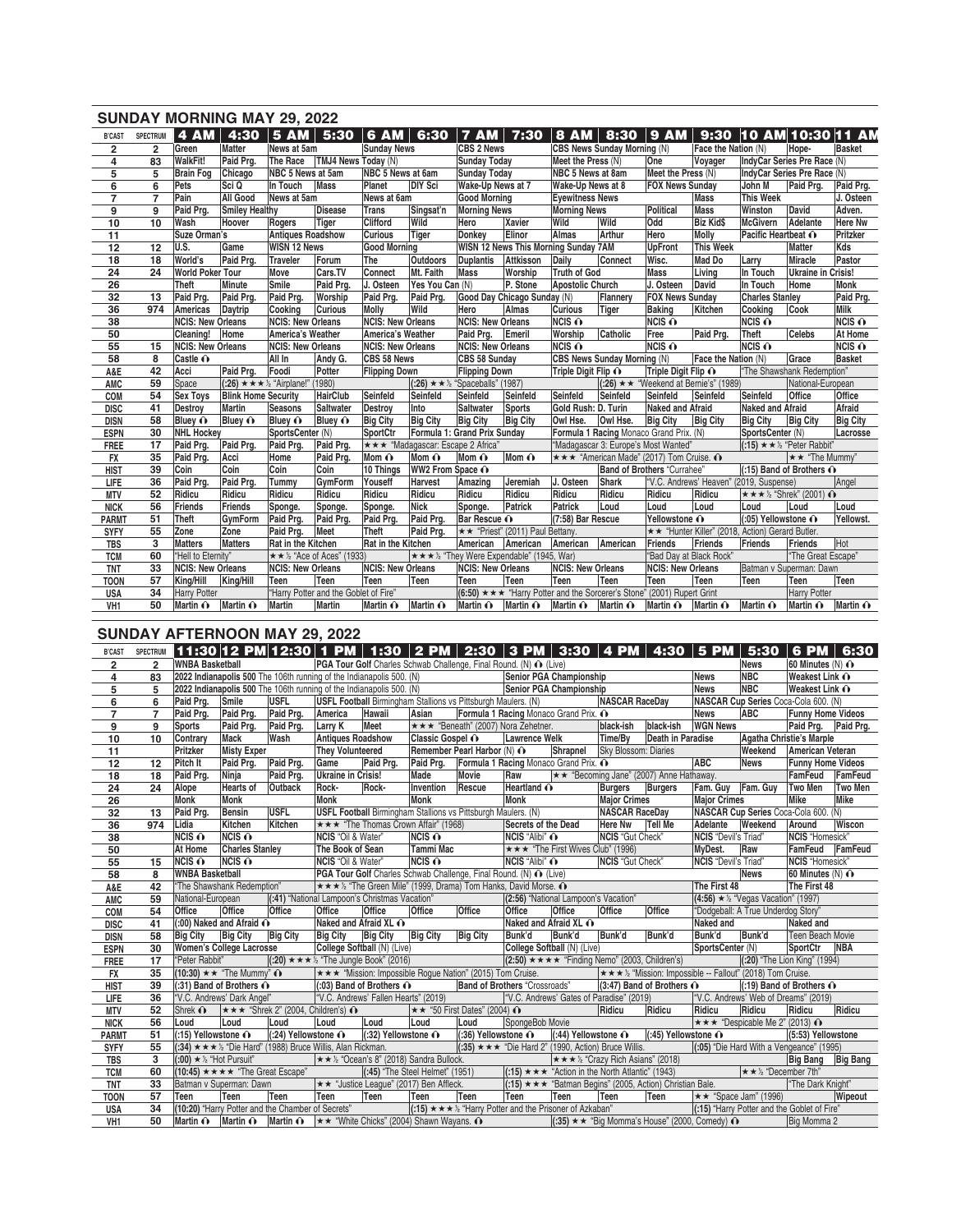|                            |                 | <b>SUNDAY EVENING MAY 29, 2022</b>                                                     |                      |                                                     |                                                         |                                                              |                                                                              |                                                                          |                                                                                                 |                                                                      |                                             |                                                          |                                               |                                   |
|----------------------------|-----------------|----------------------------------------------------------------------------------------|----------------------|-----------------------------------------------------|---------------------------------------------------------|--------------------------------------------------------------|------------------------------------------------------------------------------|--------------------------------------------------------------------------|-------------------------------------------------------------------------------------------------|----------------------------------------------------------------------|---------------------------------------------|----------------------------------------------------------|-----------------------------------------------|-----------------------------------|
| <b>B'CAST</b>              | <b>SPECTRUM</b> | 7 PM $\vert$ 7:30 $\vert$ 8 PM                                                         |                      |                                                     | 8:30                                                    | <b>9 PM</b>                                                  | 9:30                                                                         | 10 PM                                                                    | 10:30                                                                                           | <b>11 PM</b>                                                         | 11:30                                       | <b>12 AM</b>                                             | 12:30                                         | <b>AM</b><br>$\blacktriangleleft$ |
| $\overline{2}$             | $\overline{2}$  | The Equalizer $\odot$                                                                  |                      | <b>NCIS: Los Angeles O</b>                          |                                                         | $S.W.A.T.$ $\odot$                                           |                                                                              | CBS 2 News at 10PM                                                       |                                                                                                 | J. Osteen                                                            | Grace                                       | SEAL Team O                                              |                                               | Bull $\mathbf{\odot}$             |
| 4                          | 83              | Weakest Link O                                                                         |                      | American Ninja Warrior ∩                            |                                                         |                                                              |                                                                              | <b>News</b>                                                              | <b>News</b>                                                                                     | Paid Prog.                                                           | Grace                                       | Know                                                     | Paid Prog.                                    | Smile                             |
| 5                          | 5               | Weakest Link O                                                                         |                      | American Ninja Warrior ∩                            |                                                         |                                                              |                                                                              | <b>News</b>                                                              | <b>Sports Sun</b>                                                                               | House                                                                | 1st Look                                    | House                                                    | Paid Prog.                                    | Smile                             |
| 6                          | 6               | (5:00) NASCAR Cup Series Coca-Cola 600. (N) O (Live)                                   |                      |                                                     |                                                         |                                                              | <b>News</b>                                                                  | <b>News</b>                                                              | <b>Sports</b>                                                                                   | <b>Bensinger</b>                                                     | Seinfeld O                                  | <b>Weather Gone Viral</b>                                |                                               | Tammi                             |
| $\overline{7}$             | $\overline{7}$  | <b>Celebrity Family Feud</b>                                                           |                      | <b>Celebrity Family Feud</b>                        |                                                         | The \$100,000 Pyramid                                        |                                                                              | News at 10pm                                                             |                                                                                                 | Inside Edit.                                                         | Awesome                                     | Wipeout $\mathbf{\odot}$                                 |                                               | Wipeout                           |
| 9                          | 9               | Sheldon<br>Sheldon                                                                     |                      | Last Man                                            | Last Man                                                | <b>Weekend News</b>                                          |                                                                              | <b>WGN News</b>                                                          | <b>GN Sports</b>                                                                                | Potash                                                               | Sheldon                                     | Sheldon                                                  | Goldbergs                                     | Goldbergs                         |
| 9.2<br>10                  | 986<br>10       | Family Ties   Family Ties   Wings $\odot$<br><b>National Memorial Day Concert 2022</b> |                      |                                                     | Wings O                                                 | Wings $\mathbf{\odot}$<br>National Memorial Day Concert 2022 | Wings O                                                                      | Becker O<br><b>They Volunteered</b>                                      | Becker O                                                                                        | Becker O<br><b>Escape to the Chateau</b>                             | Becker O                                    | Soap<br>R. Steves                                        | Soap<br>National Memorial Day                 | Soap                              |
| 11                         |                 | <b>National Memorial Day Concert 2022</b>                                              |                      |                                                     |                                                         | National Memorial Day Concert 2022                           |                                                                              | <b>Black</b>                                                             | Latino                                                                                          | Quiz                                                                 | Chicago                                     | Austin City Limits ∩                                     |                                               | Father                            |
| 12                         | $12 \,$         | <b>Celebrity Family Feud</b>                                                           |                      | <b>Celebrity Family Feud</b>                        |                                                         | The \$100,000 Pyramid                                        |                                                                              | <b>News</b>                                                              | <b>News</b>                                                                                     | <b>UpFront</b>                                                       | Matter                                      | <b>Forensic Factor</b>                                   |                                               | <b>News</b>                       |
| 18                         | 18              | Riverdale $(N)$ $\odot$                                                                |                      | Whose?                                              | <b>Would I</b>                                          | <b>The National Desk</b>                                     |                                                                              | Attkisson                                                                | Celebrity                                                                                       | <b>Celebrity</b>                                                     | <b>Raw Travel</b>                           | Roundup?                                                 | <b>Funny You</b>                              | World's                           |
| 24                         | 24              | Whacked<br>Whacked                                                                     |                      | <b>Boundless</b>                                    |                                                         | Last Man                                                     | <b>Last Man</b>                                                              | King                                                                     | King                                                                                            | Goldbergs                                                            | Goldbergs                                   | Murdoch Mysteries ∩                                      |                                               | <b>Bloodline</b>                  |
| 26                         |                 | Riverdale $(N)$ $\odot$                                                                |                      | Whose?                                              | <b>Would I</b>                                          | King                                                         | King                                                                         | Seinfeld O                                                               | Seinfeld O                                                                                      | <b>Broke Girl</b>                                                    | <b>Broke Girl</b>                           | On-Block                                                 | Jdg Judy                                      | Jdg Judy                          |
| 32                         | 13              | (5:00) NASCAR Cup Series Coca-Cola 600. (N) $\odot$ (Live)                             |                      |                                                     |                                                         |                                                              | Fox 32 News                                                                  |                                                                          | <b>Sports</b>                                                                                   | <b>Bears</b>                                                         | Bensinger                                   | <b>Raw Travel</b>                                        | P. Popoff                                     | Paid Prog.                        |
| 36                         | 974             | <b>McGivern</b><br><b>WI Foodie</b>                                                    |                      | Nature $\odot$ (Part 1 of 2)                        |                                                         | <b>NOVA O</b>                                                |                                                                              | Colombia-Wild                                                            |                                                                                                 | Sky Blossom: Diaries                                                 |                                             |                                                          | <b>David Holt</b>                             | Gospel                            |
| 38                         |                 | NCIS "Kill Chain" ∩                                                                    |                      | NCIS "Double Back" ∩                                |                                                         | $NCIS$ $\odot$                                               |                                                                              | NCIS "Bulletproof" ∩                                                     |                                                                                                 | NCIS "Dressed to Kill"                                               |                                             | $NCIS$ $\odot$                                           |                                               | NCIS O                            |
| 50                         |                 | FamFeud<br><b>FamFeud</b>                                                              |                      | <b>Big Bang</b>                                     | <b>Big Bang</b>                                         | <b>Big Bang</b>                                              | <b>Big Bang</b>                                                              | Dateline "The Grudge"                                                    |                                                                                                 | Whacked                                                              | Outdoor                                     | Paid Prog.                                               | Paid Prog.                                    | Paid Prog.                        |
| 55                         | 15              | NCIS "Kill Chain" O<br>The Equalizer $\hat{\mathbf{O}}$                                |                      | NCIS "Double Back" ∩<br>NCIS: Los Angeles ∩         |                                                         | $NCIS$ $\odot$<br>$S.W.A.T.$ $\odot$                         |                                                                              | NCIS "Bulletproof" ∩<br><b>News</b>                                      | <b>CBS</b>                                                                                      | NCIS "Dressed to Kill"<br>S.W.A.T. "Fallen" O                        |                                             | NCIS O<br>S.W.A.T. "Pride" ∩                             |                                               | NCIS O<br><b>SEAL</b>             |
| 58                         | 8<br>42         | The First 48                                                                           |                      | The First 48                                        |                                                         | The First 48                                                 |                                                                              | The First 48                                                             |                                                                                                 | The First 48                                                         |                                             | The First 48                                             |                                               | First 48                          |
| A&E<br>AMC                 | 59              | Fear the Walking Dead                                                                  |                      | Fear the Walking Dead                               |                                                         |                                                              | (:14) 61st Street "Man on Fire"                                              |                                                                          | Fear the Walking Dead                                                                           |                                                                      |                                             | (:39) 61st Street "Man on Fire"                          |                                               | Walking                           |
| AP                         | 43              | Louisiana Law: Uncuffed (N) ∩                                                          |                      |                                                     |                                                         | (:01) Louisiana Law ∩                                        |                                                                              | (:01) Louisiana Law ∩                                                    |                                                                                                 | Louisiana Law: Uncuffed O                                            |                                             |                                                          |                                               | Louisiana                         |
| <b>BIG10</b>               | 63              | College Baseball B1G Tournament, Final: Teams TBA.                                     |                      |                                                     |                                                         |                                                              |                                                                              | <b>B1G Show</b>                                                          | <b>B1G Show</b>                                                                                 | <b>B1G Show</b>                                                      | <b>B1G Show</b>                             | <b>B1G Show</b>                                          | <b>B1G Show</b>                               | <b>Baseball</b>                   |
| <b>BOOM</b>                | 109             | Jerry<br>Jerry                                                                         |                      | Jerry                                               | Jerry                                                   | Jerry                                                        | Looney                                                                       | Looney                                                                   | Looney                                                                                          | Codename                                                             | Imaginary                                   | Chowder                                                  | Lazlo                                         | <b>The Smurfs</b>                 |
| <b>BRAVO</b>               | 45              | <b>Below Deck</b>                                                                      |                      | Love Match Atlanta (N)                              |                                                         |                                                              |                                                                              | ★★★ "The Nutty Professor" (1996, Comedy)                                 |                                                                                                 |                                                                      |                                             | ★★ "Nutty Professor II: The Klumps" (2000) Eddie Murphy. |                                               |                                   |
| <b>BSN</b>                 | 31              | <b>Roland-Garros</b>                                                                   |                      |                                                     |                                                         |                                                              | <b>AVP Pro Beach Volleyball Tour</b>                                         |                                                                          |                                                                                                 | World Poker                                                          |                                             |                                                          | <b>MLB Baseball: Brewers at Cardinals</b>     |                                   |
| <b>CNBC</b>                | 47              | Shark Tank O                                                                           |                      | Shark Tank O                                        |                                                         | Shark Tank O                                                 |                                                                              | Shark Tank O                                                             |                                                                                                 | Shark Tank O                                                         |                                             | Shark Tank $\odot$                                       |                                               | Paid Prog.                        |
| <b>CNN</b>                 | 44              | <b>CNN Newsroom</b>                                                                    |                      | <b>Carlton McCoy</b>                                |                                                         | <b>Carlton McCoy</b>                                         |                                                                              | <b>CNN Special Program</b>                                               |                                                                                                 | <b>Carlton McCoy</b>                                                 |                                             | <b>Carlton McCoy</b>                                     |                                               | Newsroom                          |
| COM                        | 54              | ★★ "Happy Gilmore" (1996) Adam Sandler.                                                |                      |                                                     |                                                         |                                                              |                                                                              | ★ ★ ½ "Talladega Nights: The Ballad of Ricky Bobby"                      |                                                                                                 |                                                                      | South Park                                  | <b>South Park</b>                                        | <b>South Park</b>                             | <b>South Park</b>                 |
| COOK                       | 158             | <b>Carn Eats</b><br><b>Carn Eats</b>                                                   |                      | <b>Carn Eats</b>                                    | Carn Eats                                               | Best Thing Best Thing                                        |                                                                              | Best Thing Best Thing                                                    |                                                                                                 | <b>Carn Eats</b>                                                     | Carn Eats                                   | <b>Carn Eats</b>                                         | <b>Carn Eats</b>                              | <b>Best Thing</b>                 |
| <b>DISC</b><br><b>DISN</b> | 41<br>58        | Naked and Afraid XL $(N)$ $\odot$<br>Teen                                              |                      |                                                     | (:45) "The Curious Case of Dolphin Bay" (2022)          | (:10) Naked and Afraid                                       | $(20)$ Jessie                                                                | (:10) Naked and Afraid<br><b>Big City</b>                                | <b>Big City</b>                                                                                 | Naked and Afraid XL O<br><b>Big City</b>                             | <b>Big City</b>                             | Jessie O                                                 | Jessie O                                      | Afraid<br>Jessie O                |
| <b>DLC</b>                 | 153             | <b>Addiction</b><br><b>Addiction</b>                                                   |                      | <b>Addiction</b>                                    | Addiction                                               | <b>Hoarding: Buried Alive</b>                                |                                                                              | <b>Hoarding: Buried Alive</b>                                            |                                                                                                 | Addiction                                                            | <b>Addiction</b>                            | <b>Addiction</b>                                         | <b>Addiction</b>                              | Hoarding                          |
| E.                         | 53              | (6:45) ★ "Coyote Ugly" (2000) Piper Perabo.                                            |                      |                                                     |                                                         | N. Glaser                                                    | <b>Mod Fam</b>                                                               | <b>Mod Fam</b>                                                           | Mod Fam                                                                                         | Mod Fam                                                              | Mod Fam                                     | Sex-City                                                 | Sex-City                                      | Sex-City                          |
| <b>ESPN</b>                | 30              | NBA                                                                                    |                      |                                                     | NBA Basketball Boston Celtics at Miami Heat. (N) (Live) |                                                              |                                                                              | SportsCenter (N) (Live)                                                  |                                                                                                 |                                                                      | SportsCenter (N)                            |                                                          |                                               | <b>SportCtr</b>                   |
| ESPN <sub>2</sub>          | 29              | <b>MLB Baseball: Phillies at Mets</b>                                                  |                      |                                                     |                                                         |                                                              |                                                                              |                                                                          | College Baseball Pac-12 Tournament, Final: Teams TBA. (N) (Live)                                |                                                                      |                                             | Formula 1 Racing                                         |                                               |                                   |
| <b>FNC</b>                 | 48              | Life, Liberty & Levin (N)                                                              |                      | The Next Revolution                                 |                                                         | <b>Sunday Night</b>                                          |                                                                              | Life, Liberty & Levin                                                    |                                                                                                 | <b>The Next Revolution</b>                                           |                                             | <b>Sunday Night</b>                                      |                                               | <b>Fox News</b>                   |
| <b>FOOD</b>                | 67              | Guy's Grocery Games                                                                    |                      | <b>Worst Cooks</b>                                  |                                                         | <b>Beat Flay</b>                                             | <b>Beat Flay</b>                                                             | <b>Beat Flay</b>                                                         | <b>Beat Flay</b>                                                                                | <b>Worst Cooks</b>                                                   |                                             | <b>Beat Flay</b>                                         | <b>Beat Flay</b>                              | <b>Beat Flay</b>                  |
| <b>FREE</b>                | 17              | Lion King                                                                              |                      |                                                     |                                                         | (:25) ★ ★ * "Sing" (2016) Voices of Matthew McConaughey.     |                                                                              |                                                                          | <b>★★★ "Mrs. Doubtfire" (1993, Children's) Robin Williams, Sally Field.</b>                     |                                                                      |                                             |                                                          |                                               | Paid Prog.                        |
| FX                         | 35              | ★★ "Transformers: Age of Extinction" (2014) Mark Wahlberg, Stanley Tucci. ^            |                      |                                                     |                                                         |                                                              |                                                                              |                                                                          | <b>★★★ "Bumblebee" (2018) Hailee Steinfeld, John Cena. ①</b>                                    |                                                                      |                                             |                                                          |                                               | Mom $\mathbf{\Omega}$             |
| GOLF                       | 28              | <b>LPGA Golf</b>                                                                       |                      |                                                     | Golf Central (N) (Live)                                 |                                                              |                                                                              |                                                                          | PGA Tour Golf Charles Schwab Challenge, Final Round.                                            | <b>Gold Girls</b>                                                    |                                             |                                                          |                                               |                                   |
| HALL                       | 71<br>117       | "Crown for Christmas" (2015) Danica McKellar.<br>(6:00) Mystery 101                    |                      |                                                     | "Cut, Color, Murder" (2022) Julie Gonzalo.              |                                                              |                                                                              | "Coyote Creek Christmas" (2021) Janel Parrish.<br>Murder, She Wrote O    |                                                                                                 | Murder, She Wrote O                                                  | Gold Girls                                  | <b>Gold Girls</b><br>Murder, She Wrote O                 | <b>Gold Girls</b>                             | Frasier O<br>Murder               |
| <b>HMM</b><br><b>HGTV</b>  | 37              | <b>Home Town Kickstart</b>                                                             |                      | $(0.01)$ Building Roots $(N)$                       |                                                         | (:02) Home Town                                              |                                                                              | (:01) Home Town                                                          |                                                                                                 | Home Town Kickstart                                                  |                                             | (12:01) Building Roots                                   |                                               | Home                              |
| HIST                       | 39              | Band of Brothers "The Last Patrol"                                                     |                      |                                                     | $(18)$ Band of Brothers                                 |                                                              |                                                                              | (:36) Band of Brothers "Points" ∩                                        |                                                                                                 | (:03) Band of Brothers ∩                                             |                                             |                                                          | (:20) Band of Brothers                        |                                   |
| LIFE                       | 36              | "Flowers in the Attic" (2014) Heather Graham.                                          |                      |                                                     |                                                         |                                                              |                                                                              | (:03) "Petals on the Wind" (2014) Ellen Burstyn                          |                                                                                                 |                                                                      |                                             | (:01) "Flowers in the Attic" (2014) Ellen Burstyn        |                                               | Petals                            |
| <b>LIFEMOV</b>             | 65              | "Designed for Death" (2021) Kelcie Stranahan.                                          |                      |                                                     |                                                         |                                                              | "The Killer in My Backyard" (2021, Suspense)                                 |                                                                          |                                                                                                 |                                                                      | (:01) "Designed for Death" (2021, Suspense) |                                                          |                                               | Killer                            |
| <b>METV</b>                | 19              | "Perry Mason: The Case of the Lost Love"                                               |                      |                                                     |                                                         |                                                              |                                                                              | Ed Sullivan C. Burnett Van Dyke Van Dyke                                 |                                                                                                 | Honeymn. Twi. Zone Alfred Hitchcock Hour                             |                                             |                                                          |                                               | News                              |
| MLB                        | 326             | $\star \star \&$ "Trouble With the Curve" (2012, Drama)                                |                      |                                                     |                                                         | Quick Pitch (N) (Live)                                       |                                                                              | Quick Pitch                                                              |                                                                                                 | <b>Quick Pitch</b>                                                   |                                             | Plays of the Week                                        |                                               | <b>Quick Pitch</b>                |
| <b>MSNBC</b>               | 46              | The Mehdi Hasan Show                                                                   |                      | Ayman (N) (Live)                                    |                                                         | <b>American Voices</b>                                       |                                                                              | The Mehdi Hasan Show                                                     |                                                                                                 | Ayman                                                                |                                             | Dateline O                                               |                                               | Dateline O                        |
| MTV                        | 52              | Ridiculous Ridiculous                                                                  |                      | Ridiculous Ridiculous                               |                                                         | Ridiculous Ridiculous                                        |                                                                              | Ridiculous                                                               | Ridiculous                                                                                      | <b>Ridiculous</b>                                                    | Ridiculous                                  | Ridiculous Ridiculous                                    |                                               | Ridiculous                        |
| <b>NATGEO</b>              | 38              | Wicked Tuna (N)                                                                        |                      | Wicked Tuna (N)                                     |                                                         | Wild Fish (N)<br>World Poker Tour (N)                        |                                                                              | <b>Life Below</b><br>American Ninja Warrior                              | <b>Wicked Tuna</b>                                                                              | MLB Baseball Chicago Cubs at Chicago White Sox.                      | <b>Wicked Tuna</b>                          |                                                          | <b>Wild Fish</b>                              |                                   |
| <b>NBCSCH</b><br>NBA       | 49<br>325       | Bensinger<br>Poker<br>kobe<br>Plavoff                                                  |                      | <b>Heartland Poker Tour</b><br>As We Rise: 25 Years |                                                         | <b>NBA Playoff Playback ∩</b>                                |                                                                              |                                                                          |                                                                                                 | <b>Playoff Central</b>                                               |                                             | NBA Playoff Playback ∩                                   |                                               |                                   |
| <b>NFL NET</b>             | 346             | Super Bowl Super Bowl                                                                  |                      | Super Bowl Super Bowl                               |                                                         | Super Bowl Super Bowl                                        |                                                                              | Super Bowl Super Bowl                                                    |                                                                                                 | Super Bowl Super Bowl                                                |                                             | Super Bowl Super Bowl                                    |                                               | Super Bowl                        |
| <b>NICK</b>                | 56              | ★★★ "The Croods" (2013) Emma Stone 1                                                   |                      |                                                     |                                                         | Friends $\odot$                                              | Friends $\odot$                                                              | Friends $\odot$                                                          | <b>Friends</b> $\hat{\mathbf{O}}$                                                               | Friends $\odot$                                                      | Friends $\odot$                             | Friends $\mathbf{\odot}$                                 | Friends $\odot$                               | Friends O                         |
| NICK JR.                   | 107             | <b>PAW Patrol PAW Patrol</b>                                                           |                      | Peppa Pig Peppa Pig                                 |                                                         | Peppa Pig                                                    | Peppa Pig                                                                    | Peppa Pig                                                                | Peppa Pig                                                                                       | Blaze                                                                | Blaze                                       | Blaze                                                    | Blaze                                         | Blaze                             |
| <b>PARMT</b>               | 51              | (6:53) Yellowstone ∩                                                                   |                      | $(7:58)$ Yellowstone $\odot$                        |                                                         | Bar Rescue (N) O                                             |                                                                              | $(9:59)$ Bar Rescue $\odot$                                              |                                                                                                 | Bar Rescue O                                                         |                                             | Bar Rescue O                                             |                                               | Rescue                            |
| PBS CREATE                 | 977             | (6:00) Milwaukee PBS Weather                                                           |                      |                                                     |                                                         | <b>Milwaukee PBS Weather</b>                                 |                                                                              |                                                                          |                                                                                                 |                                                                      |                                             | <b>Milwaukee PBS Weather</b>                             |                                               |                                   |
| <b>PBS WORLD</b>           | 976             | Jamie Oliver: Together                                                                 |                      | Fire                                                | Fire                                                    | <b>Rick Steves</b>                                           |                                                                              | To Dine                                                                  | Lidia                                                                                           | Milk Street   Kitchen                                                |                                             | Kitchen                                                  | Christina                                     | Fire                              |
| <b>SUND</b>                | 281             | "Blazing Saddles"                                                                      |                      |                                                     | $\star \star \star$ "Smokey and the Bandit" (1977)      |                                                              |                                                                              |                                                                          | $(15) \star \star$ "Smokey and the Bandit II" (1980) Burt Reynolds.                             |                                                                      |                                             |                                                          | Smokey & Bandit Part 3                        |                                   |
| <b>SYFY</b>                | 55              | Die Hard-Veng.                                                                         |                      |                                                     |                                                         |                                                              | <b>★★★ "Live Free or Die Hard" (2007, Action) Bruce Willis, Justin Long.</b> |                                                                          |                                                                                                 | <b>  ★ ★ ★ *</b> "Aliens" (1986) Sigourney Weaver, Carrie Henn.      |                                             |                                                          |                                               |                                   |
| TBS                        | 3               | <b>Big Bang</b><br><b>Big Bang</b>                                                     |                      | <b>Big Bang</b>                                     | <b>Big Bang</b>                                         | Big Bang                                                     | <b>Big Bang</b>                                                              |                                                                          | ★★★★ "Star Wars: A New Hope" (1977) Mark Hamill.                                                |                                                                      |                                             |                                                          | Star Wars: The                                |                                   |
| <b>TCM</b>                 | 60              | *** "Destination Tokyo" (1943) Cary Grant, John Garfield.<br>Mod Fam<br><b>Mod Fam</b> |                      | Mike                                                |                                                         | CBS 58 News                                                  |                                                                              | "The Red Badge of Courage" (1951)<br>Mom $\mathbf{\Omega}$               | Mom $\hat{\mathbf{O}}$                                                                          | ★★★★ "The Big Parade" (1925, War) John Gilbert.<br><b>Broke Girl</b> | <b>Broke Girl</b>                           |                                                          |                                               |                                   |
| <b>THIS</b>                | 983<br>40       | 90 Day Fiancé Miona gives Jibri an ultimatum. (N)                                      |                      |                                                     | Mike                                                    | (:01) Unexpected $(N)$ $\Omega$                              |                                                                              | (:02) 90 Day Fiancé (N)                                                  |                                                                                                 | 90 Day Fiancé Miona gives Jibri an ultimatum. O                      |                                             |                                                          | $\star \star \cdot$ "In & Out" (1997, Comedy) | Unexpect.                         |
| TLC<br>TNT                 | 33              | $(6:00) \star \star \star \star$ "The Dark Knight" (2008, Action)                      |                      |                                                     |                                                         |                                                              |                                                                              |                                                                          | (:15) $\star \star \star \text{ }$ "Joker" (2019) Joaquin Phoenix, Robert De Niro.              |                                                                      |                                             | $(11:56)$ ★ ★ ½ "XXX" (2002)                             |                                               |                                   |
| <b>TOON</b>                | 57              | <b>Burgers</b><br><b>Burgers</b>                                                       |                      | Futurama                                            | Futurama                                                | American                                                     | American                                                                     | Rick, Morty   Rick, Morty                                                |                                                                                                 | Rick, Morty Rick, Morty                                              |                                             | Rick, Morty Rick, Morty                                  |                                               | <b>Rick, Morty</b>                |
| <b>TRAVEL</b>              | 72              | <b>Expedition Bigfoot</b>                                                              |                      | <b>Expedition Bigfoot</b>                           |                                                         | Expedition Bigfoot (N)                                       |                                                                              | Paranormal Ca.                                                           |                                                                                                 | <b>Expedition Bigfoot</b>                                            |                                             | <b>Expedition Bigfoot</b>                                |                                               | <b>Bigfoot</b>                    |
| <b>TRUTV</b>               | 74              | Jokers<br>Jokers                                                                       |                      | Jokers                                              | Jokers                                                  | Jokers                                                       | Jokers                                                                       | Jokes                                                                    | Jokes                                                                                           | Jokes                                                                | Jokes                                       | Jokes                                                    | Jokes                                         | <b>Dumbest</b>                    |
| <b>TV LAND</b>             | 61              | Two Men                                                                                | Two and a Half Men ∩ |                                                     | Two Men                                                 | Two Men                                                      | Two Men                                                                      | Two Men                                                                  | Two Men                                                                                         | Two Men                                                              | Two Men                                     | Two Men                                                  | Two Men                                       | <b>Two Men</b>                    |
| <b>UKIDS</b>               | 108             | <b>Dinotrux</b><br><b>Dinotrux</b>                                                     |                      | Dinotrux                                            | <b>Dinotrux</b>                                         | <b>Dinotrux</b>                                              | <b>Dinotrux</b>                                                              | <b>Dinotrux</b>                                                          | Dinotrux                                                                                        | Trolls: The Be                                                       |                                             | Trolls: The Be                                           |                                               | <b>Trolls: Th</b>                 |
| USA                        | 34              | Harry Potter and the Goblet of Fire                                                    |                      |                                                     |                                                         |                                                              |                                                                              |                                                                          | $(3.45) \star \star \star$ "Harry Potter and the Order of the Phoenix" (2007) Daniel Radcliffe. |                                                                      |                                             | Harry Potter and Half-Blood                              |                                               |                                   |
| VH1                        | 50              | $(6:00)$ "Big Momma's House 2" $\odot$                                                 |                      |                                                     |                                                         |                                                              |                                                                              | $ (.25) \star \star$ "White Chicks" (2004, Comedy) Shawn Wayans. $\odot$ |                                                                                                 | Wild 'n Out   Wild 'n Out                                            |                                             | Wild 'n Out   Wild 'n Out                                |                                               | Wild 'n Out                       |
| WE                         | 26              | Law & Order $\hat{\mathbf{O}}$                                                         |                      | Law & Order $\odot$                                 |                                                         | Law & Order $\hat{\mathbf{O}}$                               |                                                                              | Law & Order $\odot$                                                      |                                                                                                 | Law & Order $\hat{\mathbf{O}}$                                       |                                             | Law & Order "Silence"                                    |                                               | Law CI                            |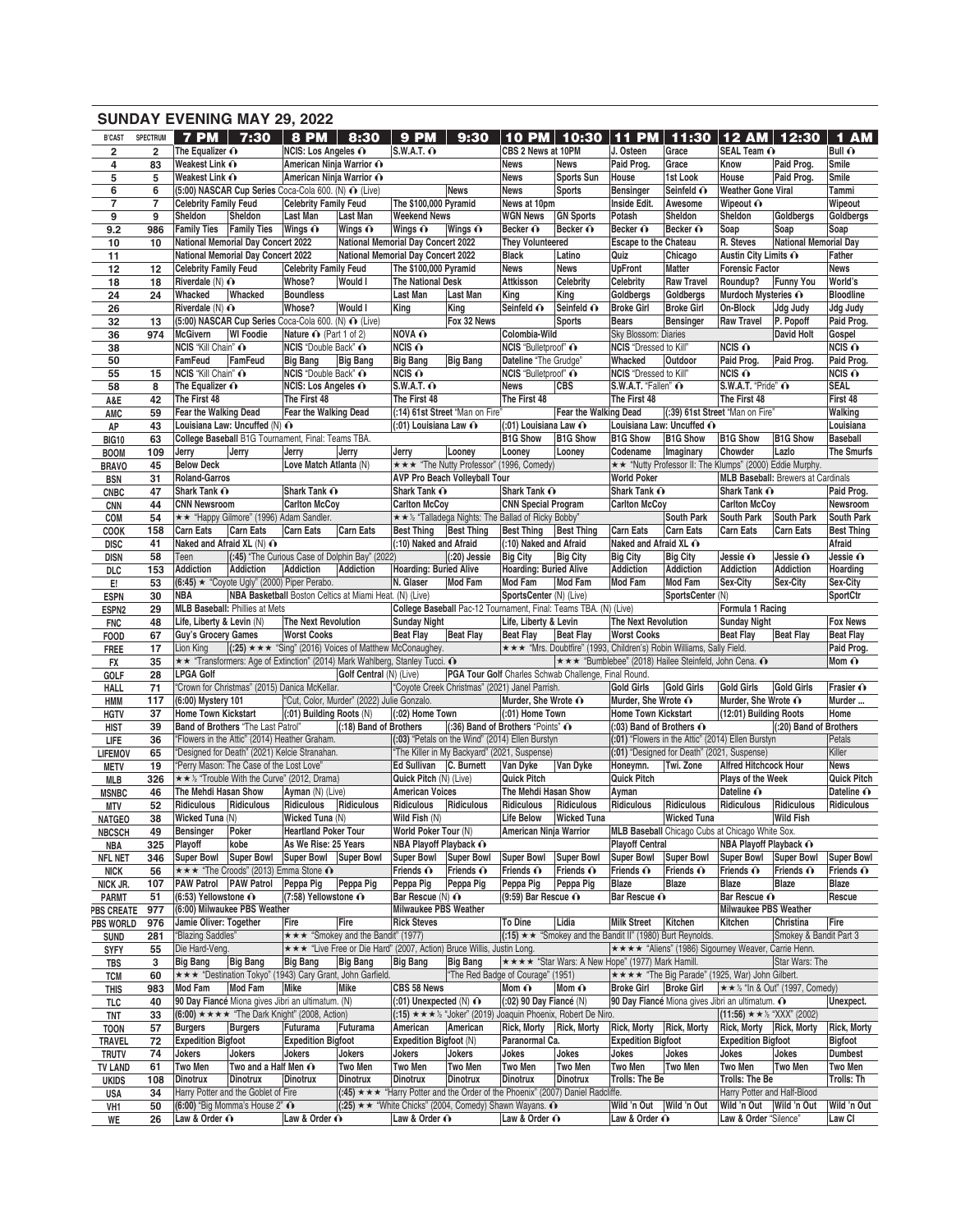|                 |                | <b>WEEKDAY MORNING</b>   |                 |                          |                        |                          |                 |                             |                 |                         |                        |                          |                  |                          |                        |                             |
|-----------------|----------------|--------------------------|-----------------|--------------------------|------------------------|--------------------------|-----------------|-----------------------------|-----------------|-------------------------|------------------------|--------------------------|------------------|--------------------------|------------------------|-----------------------------|
| <b>B'CAST</b>   | SPECTRUM       | <b>4 AM</b>              | 4:30            | <b>5 AM</b>              | 5:30                   | <b>6 AM</b>              | 6:30            |                             |                 | 7 AM   7:30   8 AM      | 8:30                   |                          |                  |                          |                        | 9 AM 9:30 10 AM 10:30 11 AM |
| $\overline{2}$  | $\overline{2}$ | <b>News</b>              | <b>News</b>     | CBS 2 News at 5am        |                        | CBS 2 News at 6am        |                 | <b>CBS Mornings</b>         |                 |                         |                        | <b>Drew Barrymore</b>    |                  | The Price Is Right       |                        | <b>News</b>                 |
| 4               | 83             | <b>Early Tdy</b>         | <b>News</b>     | <b>TMJ4 News Today</b>   |                        | <b>TMJ4 News Today</b>   |                 | Todav                       |                 |                         |                        | <b>The Morning Blend</b> |                  | <b>Today 3rd Hour</b>    |                        | <b>Tennis</b>               |
| 5               | 5              | News                     | <b>News</b>     | <b>News</b>              | <b>News</b>            | NBC 5 News at 6am        |                 | Todav                       |                 |                         |                        | <b>Today 3rd Hour</b>    |                  | Today-Hoda               |                        | <b>Tennis</b>               |
| 6               | 6              | Jdg Judy                 | <b>News</b>     | Wake-Up News at 5        |                        | Wake-Up News at 6        |                 | Wake-Up News at 7           |                 | Wake-Up News at 8       |                        | FOX 6 Wake-              |                  | <b>Real Milwaukee</b>    |                        | <b>News</b>                 |
| $\overline{7}$  | $\overline{7}$ | Morning                  | <b>News</b>     | News at 5am              |                        | News at 6am              |                 | <b>Good Morning America</b> |                 |                         |                        | Kelly and Ryan           |                  | <b>The View</b>          |                        | <b>News</b>                 |
| 9               | 9              | <b>WGN News</b>          |                 | <b>WGN News</b>          |                        | <b>WGN Morning News</b>  |                 | <b>WGN Morning News</b>     |                 | <b>WGN Morning News</b> |                        | <b>WGN Morning News</b>  |                  | Daytime Chicago          |                        | <b>News</b>                 |
| 10              | 10             | Varied                   | House           | Xavier                   | Arthur                 | <b>Molly</b>             | Wild            | Hero                        | Almas           | Curious                 | <b>Tiger</b>           | Donkey                   | Elinor           | Sesame                   | Pink                   | <b>Dinosaur</b>             |
| 11              |                | Varied                   | Chicago         | Varied                   | Arthur                 | Xavier                   | Nature          | Molly                       | Wild            | Hero                    | Almas                  | <b>Curious</b>           | Tiger            | Donkey                   | Elinor                 | Sesame                      |
| 12              | 12             | Morning                  | <b>News</b>     | <b>WISN 12 News</b>      |                        | <b>WISN 12 News</b>      |                 | <b>Good Morning America</b> |                 |                         |                        | Kelly and Ryan           |                  | <b>The View</b>          |                        | <b>News</b>                 |
| 18              | 18             | Daily                    | <b>Business</b> | <b>The National Desk</b> |                        | <b>The National Desk</b> |                 | <b>The National Desk</b>    |                 | Dental                  | Paid Prg.              | Paid Prg.                | Paid Pra.        | <b>Balance</b>           | Daily                  | <b>Doctors</b>              |
| 24              | 24             | Shep                     | Varied          | Court                    | Judge                  | <b>Business</b>          | Dental          | Justice                     | Justice         | Judge                   | Court                  | Justice                  | Paternity        | Court                    | Divorce                | Relative                    |
| 26              |                | <b>Highway Thru Hell</b> |                 | Storage                  | Paternity              | Justice                  | Court           | Justice                     | Court           | Jerry                   | Jerry                  | Relative                 | Relative         | <b>Steve Wilkos Show</b> |                        | Court                       |
| 32              | 13             | Good                     | <b>News</b>     | <b>News</b>              |                        | <b>News</b>              |                 | Good Day Chicago            |                 |                         |                        | Good Day Chic.           |                  | <b>Wendy Williams</b>    |                        | The Real                    |
| 36              | 974            | <b>Varied Programs</b>   |                 |                          |                        | Yoga                     | Yoga            | <b>Body</b>                 | <b>Allaire</b>  | Classical               | Sit/Be Fit             | <b>Travel</b>            | <b>Burt Wolf</b> | Quilt Art                | Painting               | Paint                       |
| 38              |                | <b>Varied Programs</b>   |                 |                          |                        |                          |                 |                             |                 |                         |                        |                          |                  |                          |                        |                             |
| 50              |                | Paid Pra.                | Paid Prg.       | Paid Pra.                | Paid Pra.              | Church                   | <b>Dentures</b> | Paid Pra.                   | Paid Pra.       | Paid Prg.               | Extra                  | The 700 Club             |                  | <b>Fox Sunrise</b>       |                        | Wendy                       |
| 55              | 15             | <b>Varied Programs</b>   |                 |                          |                        |                          |                 |                             |                 |                         |                        |                          |                  |                          |                        |                             |
| 58              | 8              | News                     | <b>News</b>     | CBS 58 News              |                        | CBS 58 News              |                 | <b>CBS Mornings</b>         |                 |                         |                        | Let's Make a Deal        |                  | The Price Is Right       |                        | Young                       |
| A&E             | 42             | Paid Prg.                | Prince          | Jeremiah                 | Joyce M.               | <b>Varied Programs</b>   |                 |                             |                 |                         |                        |                          |                  |                          |                        |                             |
| AMC             | 59             | Walk                     | <b>Stooges</b>  | Paid Pra.                | Paid Prg.              | Paid Prg.                | Paid Prg.       | Paid Prg.                   | Paid Prg.       | Movie                   | <b>Varied Programs</b> |                          |                  |                          |                        |                             |
| COM             | 54             | <b>Sex Toys</b>          | Paid Pra.       | Paid Prg.                | Paid Prg.              | Futurama                 | Futurama        | Futurama                    | Futurama        | South Pk                | South Pk               | South Pk                 | South Pk         | South Pk                 | <b>Varied Programs</b> |                             |
| <b>DISC</b>     | 41             | <b>Varied Programs</b>   |                 |                          |                        |                          |                 |                             |                 |                         |                        |                          |                  |                          |                        |                             |
| <b>DISN</b>     | 58             | Ladybug                  | Ladybug         | <b>Varied Programs</b>   |                        |                          |                 |                             |                 |                         | Mickey                 | <b>Big City</b>          | <b>Big City</b>  | <b>Big City</b>          | Ladybug                | Ladybug                     |
| <b>ESPN</b>     | 30             | <b>Varied Programs</b>   |                 | <b>SportsCenter</b>      |                        | <b>SportsCenter</b>      |                 | Get Up                      |                 |                         |                        | <b>First Take</b>        |                  |                          |                        | SportCtr                    |
| <b>FREE</b>     | 17             | Paid Prg.                | Paid Prg.       | Paid Prg.                | Paid Prg.              | black-ish                | black-ish       | black-ish                   | black-ish       | The 700 Club            |                        | <b>700 Club</b>          | Middle           | Middle                   | Middle                 | Varied                      |
| <b>FX</b>       | 35             | Paid Prg.                | Paid Prg.       | Paid Prg.                | Paid Prg.              | Mom                      | <b>Mom</b>      | Mom                         | Varied Programs |                         |                        |                          |                  |                          |                        |                             |
| <b>HIST</b>     | 39             | Paid Prg.                | Paid Prg.       | Amazing                  | Jeremiah               | <b>Varied Programs</b>   |                 |                             |                 |                         |                        |                          |                  |                          |                        |                             |
| LIFE            | 36             | Paid Prg.                | Paid Prg.       | Creflo                   | Robison                | Joyce M.                 | <b>TBA</b>      | Grey's Anatomy              |                 | Grey's Anatomy          |                        | Grey's Anatomy           |                  | <b>Varied Programs</b>   |                        |                             |
| <b>MTV</b>      | 52             | Ridicu                   | Ridicu          | Catfish                  | Varied                 | Catfish                  | Varied          | Catfish                     | Varied          | Catfish                 | Varied                 | Catfish                  | Varied           | Catfish                  | Varied                 | Catfish                     |
| <b>NICK</b>     | 56             | Mike                     | Mike            | Sheldon                  | Sponge.                | <b>Blaze</b>             | <b>PAW</b>      | <b>PAW</b>                  | <b>PAW</b>      | <b>PAW</b>              | <b>Blaze</b>           | <b>PAW</b>               | PAW              | <b>PAW</b>               | PAW                    | <b>PAW</b>                  |
| <b>PARMT</b>    | 51             | Paid Prg.                | Paid Prg.       | Paid Prg.                | Paid Prg.              | Paid Prg.                | Paid Prg.       | <b>Bar Rescue</b>           |                 | <b>Bar Rescue</b>       |                        | <b>Bar Rescue</b>        |                  | <b>Bar Rescue</b>        |                        | Rescue                      |
| <b>SYFY</b>     | 55             | <b>Varied Programs</b>   |                 |                          |                        |                          |                 |                             |                 |                         |                        |                          |                  |                          |                        |                             |
| <b>TBS</b>      | 3              | Matters                  | <b>Matters</b>  | <b>Matters</b>           | George                 | George                   | George          | George                      | George          | <b>Broke</b>            | <b>Broke</b>           | <b>Broke</b>             | <b>Broke</b>     | Friends                  | Friends                | Friends                     |
| <b>TCM</b>      | 60             | Movie                    | Varied          | Movie                    | <b>Varied Programs</b> |                          |                 |                             | <b>Movie</b>    | <b>Varied Programs</b>  |                        |                          |                  |                          |                        |                             |
| <b>TNT</b>      | 33             | Charmed                  |                 | Charmed                  |                        | Charmed                  |                 | Charmed                     |                 | Charmed                 |                        | Supernatural             |                  | Supernatural             |                        | Supernat.                   |
| <b>TOON</b>     | 57             | King/Hill                | King/Hill       | <b>Mush</b>              | Coco.                  | Coco.                    | Coco.           | Pocoyo                      | <b>Thomas</b>   | Mecha                   | Mecha                  | Mush                     | <b>Baby</b>      | Craig                    | Craig                  | Craig                       |
| <b>USA</b>      | 34             | <b>Varied Programs</b>   |                 | <b>NCIS: Los Angeles</b> |                        | $(15)$ NCIS              |                 | <b>NCIS</b>                 |                 | Law & Order: SVU        |                        | Law-SVU                  | Varied           | Law & Order: SVU         |                        | Law-SVU                     |
| VH <sub>1</sub> | 50             | Martin                   | <b>Martin</b>   | Martin                   | <b>Martin</b>          | Martin                   | <b>Martin</b>   | Prince                      | Prince          | Prince                  | Prince                 | Wayans                   | Wayans           | Wayans                   | Wayans                 | Wayans                      |
|                 |                |                          |                 |                          |                        |                          |                 |                             |                 |                         |                        |                          |                  |                          |                        |                             |

## **WEEKDAY AFTERNOON**

| <b>B'CAST</b>   | SPECTRUM        |                        | 11:30 12 PM 12:30   1 PM   1:30 |                        |                         |                  | $2$ PM                  | 2:30                   |                          | 3 PM   3:30      | <b>4 PM</b>            | 4:30                   | <b>5 PM</b>             | 5:30           | 6 PM                    | 6:30            |
|-----------------|-----------------|------------------------|---------------------------------|------------------------|-------------------------|------------------|-------------------------|------------------------|--------------------------|------------------|------------------------|------------------------|-------------------------|----------------|-------------------------|-----------------|
| $\overline{2}$  | $\overline{2}$  | Young & Restless       |                                 | Bold                   | <b>The Talk</b>         |                  | Let's Make a Deal       |                        | Dr. Phil                 |                  | <b>CBS 2 News</b>      |                        | <b>News</b>             | <b>CBS</b>     | News                    | ET              |
| 4               | 83              | <b>Tennis</b>          | <b>Varied Programs</b>          |                        |                         |                  | <b>Minute</b>           | The List               | <b>Kelly Clarkson</b>    |                  | TMJ4 News at 4:00      |                        | <b>News</b>             | <b>NBC</b>     | News                    | Milwau          |
| 5               | 5               | <b>Tennis</b>          | <b>Varied Programs</b>          |                        |                         |                  | <b>Kelly Clarkson</b>   |                        | <b>Ellen DeGeneres</b>   |                  | NBC 5 News at 4pm      |                        | <b>News</b>             | <b>NBC</b>     | <b>News</b>             | <b>Holly</b>    |
| 6               | $\overline{6}$  | <b>News</b>            | <b>Wendy Williams</b>           |                        | <b>Nick Cannon</b>      |                  | <b>TMZ Live</b>         |                        | <b>Jdg Judy</b>          | Jdg Judy         | FOX 6 News at 4        |                        | FOX 6 News at 5         |                | <b>News</b>             | <b>TMZ</b>      |
| $\overline{7}$  | $\overline{7}$  | <b>News</b>            | GMA3: What                      |                        | <b>Tamron Hall</b>      |                  | <b>General Hospital</b> |                        | Inside                   | Jeopardy         | News at 4pm            |                        | <b>News</b>             | ABC            | <b>News</b>             | Wheel           |
| 9               | 9               | <b>News</b>            | <b>WGN Midday News</b>          |                        | <b>Rachael Ray</b>      |                  | Maury                   |                        | <b>DailyMail</b>         | <b>DailvMail</b> | <b>WGN Early</b>       |                        | <b>WGN Evening News</b> |                | <b>WGN Evening News</b> |                 |
| 10              | 10              | <b>Clifford</b>        | <b>Sesame</b>                   | Tiger                  | <b>Curious</b>          | Wild             | Nature                  | Odd                    | <b>Varied Programs</b>   |                  |                        |                        |                         |                | <b>PBS NewsHour</b>     |                 |
| 11              |                 | Pink                   | <b>Dinosaur</b>                 | Clifford               | <b>Sesame</b>           | Donkey           | Tiger                   | Go Luna                | Nature                   | Molly            | <b>Almas</b>           | Arthur                 | Odd                     | <b>News</b>    | <b>PBS NewsHour</b>     |                 |
| 12              | 12              | <b>News</b>            | GMA3: What                      |                        | <b>General Hospital</b> |                  | The Good Dish           |                        | <b>Tamron Hall</b>       |                  | <b>Ellen DeGeneres</b> |                        | <b>News</b>             | <b>ABC</b>     | News                    | ET              |
| 18              | 18              | <b>Doctors</b>         | <b>Access Daily</b>             |                        | <b>Chicago Fire</b>     |                  | Funny                   | Paid Prg.              | FamFeud                  | Paid Prg.        | 25 Words               | 25 Words               | <b>FamFeud</b>          | FamFeud        | <b>FamFeud</b>          | FamFeud         |
| 24              | 24              | Relative               | Jerry                           | Varied                 | <b>Jerry Springer</b>   |                  | Maury                   |                        | <b>Steve Wilkos Show</b> |                  | Hot                    | Hot                    | Gold                    | Gold           | Last Man                | Last Man        |
| 26              |                 | Court                  | Hot                             | Hot                    | The People's Court      |                  | <b>Judge Mathis</b>     |                        | <b>Judge Mathis</b>      |                  | Jdg Judy               | Jdg Judy               | Jdg Judy                | Jdg Judy       | <b>Mike</b>             | Mike            |
| 32              | 13              | The Real               | Fox 32 News                     |                        | <b>Nick Cannon</b>      |                  | <b>FamFeud</b>          | FamFeud                | <b>TMZ Live</b>          |                  | Fox 32 News            |                        | Fox 32 News at 5        |                | <b>Big Bang</b>         | <b>Big Bang</b> |
| 36              | 974             | House                  | Sew                             | Sara's                 | Kitchen                 | Cook             | <b>Baking</b>           | Kitchen                | <b>Varied Programs</b>   |                  |                        |                        | Amanpour-Co             |                | <b>Varied Programs</b>  |                 |
| 38              |                 | Varied Programs        |                                 |                        |                         |                  |                         |                        |                          |                  |                        |                        |                         |                |                         |                 |
| 50              |                 | Wendy                  | The Good Dish                   |                        | <b>Extra</b>            | <b>Dish Nat.</b> | Hatchett                | Judge                  | <b>Divorce</b>           | <b>Divorce</b>   | 25 Words               | 25 Words               | <b>FamFeud</b>          | FamFeud        | FamFeud                 | FamFeud         |
| 55              | 15              | <b>Varied Programs</b> |                                 |                        |                         |                  |                         |                        |                          |                  |                        |                        |                         |                |                         |                 |
| 58              | 8               | Young                  | <b>News</b>                     | Bold                   | The Talk                |                  | <b>Drew Barrymore</b>   |                        | Dr. Phil                 |                  | CBS 58 News            |                        | <b>News</b>             | <b>CBS</b>     | Jeopardy                | Wheel           |
| A&E             | 42              | <b>Varied Programs</b> |                                 |                        |                         |                  |                         |                        |                          |                  |                        |                        |                         |                |                         |                 |
| AMC             | 59              | (:00) Movie            |                                 |                        | <b>Varied Programs</b>  |                  |                         |                        |                          |                  | Movie                  | <b>Varied Programs</b> |                         |                |                         |                 |
| COM             | 54              | <b>Varied Programs</b> |                                 |                        |                         |                  | Seinfeld                | Seinfeld               | Seinfeld                 | Seinfeld         | Office                 | Office                 | Office                  | <b>Office</b>  | Office                  | Office          |
| <b>DISC</b>     | 41              | <b>Varied Programs</b> |                                 |                        |                         |                  |                         |                        |                          |                  |                        |                        |                         |                |                         |                 |
| <b>DISN</b>     | 58              | Ladybug                | <b>Big City</b>                 | <b>Big City</b>        | <b>Big City</b>         | Varied           | Bunk'd                  | <b>Big City</b>        | <b>Big City</b>          | <b>Big City</b>  | <b>Big City</b>        | <b>Varied Programs</b> |                         |                |                         |                 |
| <b>ESPN</b>     | 30              | SportCtr               | SportCtr                        | The Point              | This Just               | Varied           | <b>NBA</b>              | Varied                 | <b>NFL Live</b>          | Varied           | Around                 | Pardon                 | <b>SportsCenter</b>     |                | <b>Varied Programs</b>  |                 |
| <b>FREE</b>     | 17              | Movie                  | <b>Varied Programs</b>          |                        |                         |                  |                         |                        |                          |                  | Office                 | Office                 | Office                  | Office         | Office                  | <b>Office</b>   |
| <b>FX</b>       | 35              | Movie                  |                                 | <b>Varied Programs</b> |                         |                  |                         |                        |                          |                  |                        |                        |                         |                |                         |                 |
| <b>HIST</b>     | 39              | <b>Varied Programs</b> |                                 |                        |                         |                  |                         |                        |                          |                  |                        |                        |                         |                |                         |                 |
| LIFE            | 36              | Varied Programs        |                                 |                        |                         |                  |                         |                        |                          |                  |                        |                        |                         |                |                         |                 |
| <b>MTV</b>      | 52              | Catfish                | Catfish                         | Varied                 | Catfish                 | Varied           | Ridicu                  | Ridicu                 | Ridicu                   | Ridicu           | Ridicu                 | Ridicu                 | Ridicu                  | Ridicu         | Ridicu                  | Ridicu          |
| <b>NICK</b>     | 56              | <b>Blaze</b>           | PAW                             | PAW                    | <b>Smurfs</b>           | Sponge.          | <b>Movie</b>            | <b>Varied Programs</b> |                          |                  | Loud                   | Loud                   | Loud                    | Loud           | Loud                    | Varied          |
| <b>PARMT</b>    | 51              | Rescue                 | <b>Bar Rescue</b>               |                        | Mom                     | Mom              | Mom                     | Mom                    | <b>Two Men</b>           | Two Men          | <b>Two Men</b>         | <b>Two Men</b>         | <b>Two Men</b>          | <b>Two Men</b> | <b>Two Men</b>          | Two Men         |
| <b>SYFY</b>     | $\overline{55}$ | Varied                 | Movie                           | <b>Varied Programs</b> |                         |                  | $(.15)$ Movie           |                        | <b>Varied Programs</b>   |                  |                        |                        |                         |                |                         |                 |
| <b>TBS</b>      | 3               | <b>Friends</b>         | Friends                         | Friends                | <b>Friends</b>          | Friends          | <b>Friends</b>          | Friends                | Friends                  | Friends          | Sheldon                | Sheldon                | <b>Varied Programs</b>  |                | <b>Big Bang</b>         | <b>Big Bang</b> |
| <b>TCM</b>      | 60              | <b>Movie</b>           | Movie                           | <b>Varied Programs</b> |                         |                  | <b>Movie</b>            | <b>Varied Programs</b> |                          |                  | Movie                  | <b>Varied Programs</b> |                         |                |                         |                 |
| <b>TNT</b>      | 33              | Supernat.              | Supernatural                    |                        | Supernatural            |                  | <b>Varied Programs</b>  |                        |                          |                  |                        |                        |                         |                |                         |                 |
| <b>TOON</b>     | 57              | Teen                   | Teen                            | Teen                   | Gumball                 | Gumball          | Gumball                 | Gumball                | <b>Bears</b>             | Craig            | Craig                  | Craig                  | Teen                    | Varied         | Gumball                 | Gumball         |
| <b>USA</b>      | 34              | Law-SVU                | Law & Order: SVU                |                        | Law & Order: SVU        |                  | Varied Programs         |                        |                          |                  |                        |                        |                         |                |                         |                 |
| VH <sub>1</sub> | 50              | Wayans                 | <b>My Wife</b>                  | My Wife                | My Wife                 | My Wife          | My Wife                 | <b>My Wife</b>         | <b>Varied Programs</b>   |                  |                        |                        |                         |                |                         |                 |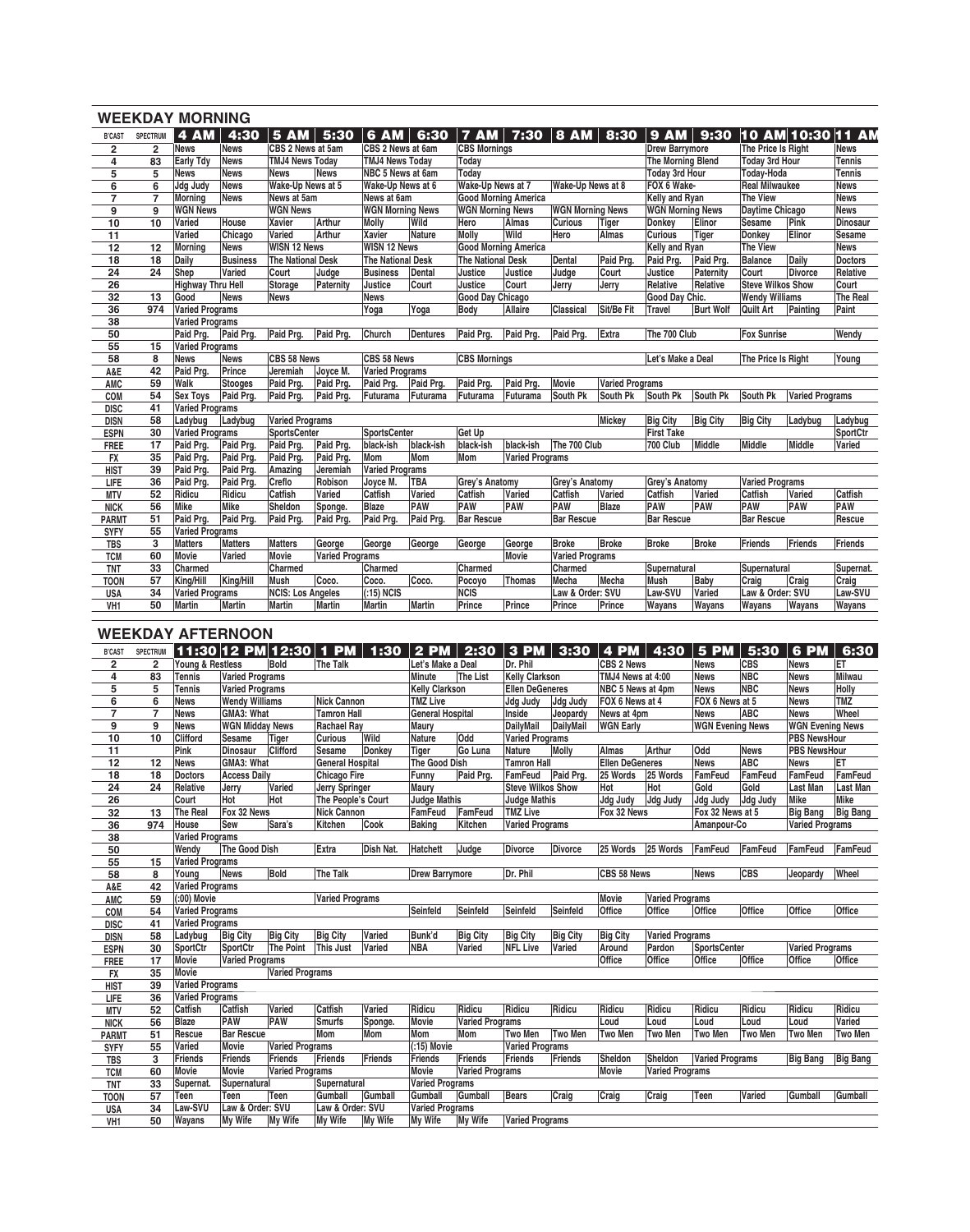|                                       |                         |                                                  | <b>MONDAY EVENING MAY 30, 2022</b>                                                                       |                                         |                                            |                                               |                                                                                                       |                                   |                                                                        |                                          |                                                                |                                          |                                               |                               |
|---------------------------------------|-------------------------|--------------------------------------------------|----------------------------------------------------------------------------------------------------------|-----------------------------------------|--------------------------------------------|-----------------------------------------------|-------------------------------------------------------------------------------------------------------|-----------------------------------|------------------------------------------------------------------------|------------------------------------------|----------------------------------------------------------------|------------------------------------------|-----------------------------------------------|-------------------------------|
| <b>B'CAST</b>                         | <b>SPECTRUM</b>         | 7 PM                                             | 7:30                                                                                                     | 8 PM                                    | 8:30                                       | <b>9 PM</b>                                   | 9:30                                                                                                  | <b>10 PM</b>                      | 10:30                                                                  | <b>PM</b><br>11                          | 11:30                                                          | 12 AM                                    | 12:30                                         | <b>1 AM</b>                   |
| $\overline{\mathbf{2}}$               | $\overline{\mathbf{2}}$ | Neighbor                                         | <b>Bob Heart</b>                                                                                         | $NCIS$ $\odot$                          |                                            | NCIS: Hawai'i ∩                               |                                                                                                       | <b>News</b>                       | <b>Late Show-Colbert</b>                                               |                                          | James Corden                                                   |                                          | Comics                                        | <b>News</b>                   |
| 4<br>5                                | 83<br>5                 |                                                  | American Ninja Warrior All-star ninjas face off. O<br>American Ninja Warrior All-star ninjas face off. O |                                         |                                            | Weakest Link O<br>Weakest Link O              |                                                                                                       | <b>News</b><br><b>News</b>        | Tonight Show-J. Fallon<br>Tonight Show-J. Fallon                       |                                          | <b>Late Night-Seth Meyers</b><br><b>Late Night-Seth Meyers</b> |                                          | <b>News</b><br><b>News</b>                    | Paid Prog.<br><b>NBC News</b> |
| 6                                     | 6                       | Don't Forget the Lyrics!                         |                                                                                                          | Beat Shazam (N) O                       |                                            | FOX 6 News at 9 (N)                           |                                                                                                       | <b>News</b>                       | You Bet                                                                | Seinfeld O                               | Seinfeld O                                                     | Extra (N)                                | Hollywood                                     | <b>News</b>                   |
| $\overline{7}$                        | $\overline{7}$          | <b>To Be Announced</b>                           |                                                                                                          |                                         |                                            | (:01) The Good Doctor                         |                                                                                                       | <b>News</b>                       | Jimmy Kimmel Live! O                                                   |                                          | Nightline                                                      | Kelly and Ryan                           |                                               | <b>News</b>                   |
| 9                                     | 9                       | black-ish                                        | Goldbergs                                                                                                | Sheldon                                 | Last Man                                   | WGN News at Nine (N)                          |                                                                                                       | <b>News</b>                       | <b>GN Sports</b>                                                       | Sheldon                                  | Goldbergs                                                      | Two Men                                  | <b>Two Men</b>                                | Mom $\mathbf{\odot}$          |
| 9.2                                   | 986                     | <b>Jeffersons</b>                                | <b>Jeffersons</b>                                                                                        | Jeffersons                              | <b>Jeffersons</b>                          | Johnny Carson O                               |                                                                                                       | <b>B.</b> Miller                  | <b>B.</b> Miller                                                       | Maude                                    | Maude                                                          | Alice                                    | Alice                                         | Soap                          |
| 10                                    | 10                      | Antiques Roadshow (N)                            |                                                                                                          | <b>Antiques Roadshow</b>                |                                            | Escape to the Chateau                         |                                                                                                       | <b>Unsettled History</b>          |                                                                        |                                          | <b>USS Indianapolis: The Final Chapter</b>                     |                                          | Amanpour-Co                                   |                               |
| 11                                    |                         | Chicago<br><b>To Be Announced</b>                | Chicago Stories ∩                                                                                        |                                         | Antiques Roadshow (N)                      | (:01) The Good Doctor                         | <b>Antiques Roadshow</b>                                                                              | <b>News</b>                       | Shrapnel<br>Jimmy Kimmel Live! O                                       | <b>BBC World</b>                         | Amanpour-Co<br>Nightline                                       | ET                                       | <b>National Memorial Day</b>                  |                               |
| 12<br>18                              | 12<br>18                | <b>Funniest Animals</b>                          |                                                                                                          | Animals                                 | Animals                                    | National                                      | <b>National</b>                                                                                       | National                          | National                                                               | <b>DailyMail</b>                         | <b>DailyMail</b>                                               | Dish Nat.                                | $(.36)$ Rachael Ray $\odot$<br>Access Daily O |                               |
| 24                                    | 24                      | Law & Order: SVU                                 |                                                                                                          | Law & Order: SVU                        |                                            | Two Men                                       | <b>Two Men</b>                                                                                        | King                              | King                                                                   | Creek                                    | Creek                                                          | Simpsons                                 | <b>Family Guy</b>                             | <b>Burgers</b>                |
| 26                                    |                         | <b>Funniest Animals</b>                          |                                                                                                          | Animals                                 | Animals                                    | <b>Drew Barrymore</b>                         |                                                                                                       | Seinfeld O                        | Seinfeld O                                                             | King                                     | King                                                           | <b>Broke Girl</b>                        | <b>Broke Girl</b>                             | <b>Funny You</b>              |
| 32                                    | 13                      | Don't Forget the Lyrics!                         |                                                                                                          | Beat Shazam (N) O                       |                                            | Fox 32 News at Nine                           |                                                                                                       | <b>Mod Fam</b>                    | TMZ $(N)$ $\odot$                                                      | You Bet                                  | You Bet                                                        | Dish Nat.                                | <b>Big Bang</b>                               | Mod Fam                       |
| 36                                    | 974                     | News                                             | <b>BBC News</b>                                                                                          | Land Girls "Destinies"                  |                                            | The Woman in White                            |                                                                                                       | <b>BBC World</b>                  | <b>PBS NewsHour (N) O</b>                                              |                                          | NOVA O                                                         |                                          | <b>Curious</b>                                | Kitchen                       |
| 38                                    |                         | MacGyver O                                       |                                                                                                          | MacGyver O                              |                                            | MacGyver ∩                                    |                                                                                                       | MacGyver O                        |                                                                        | MacGyver O                               |                                                                | MacGyver O                               |                                               | <b>MacGyver</b>               |
| 50                                    |                         | Law & Order: SVU<br>MacGyver O                   |                                                                                                          | Law & Order: SVU<br>MacGyver O          |                                            | Law & Order: SVU<br>MacGyver O                |                                                                                                       | Dateline O<br>MacGyver O          |                                                                        | Creek<br>MacGyver O                      | Creek                                                          | <b>Simpsons</b><br>MacGyver O            | Home                                          | GetBreeze<br><b>MacGyver</b>  |
| 55<br>58                              | 15<br>8                 | Neighbor                                         | <b>Bob Heart</b>                                                                                         | $NCIS$ $\odot$                          |                                            | NCIS: Hawai'i ∩                               |                                                                                                       | <b>News</b>                       | <b>Late Show-Colbert</b>                                               |                                          | <b>James Corden</b>                                            |                                          | Inside Ed.                                    | <b>Friends</b>                |
| A&E                                   | 42                      | <b>Bobby Brown</b>                               |                                                                                                          | <b>Bobby Brown</b>                      |                                            | (:01) Origins of Hip Hop                      |                                                                                                       | <b>Bobby Brown</b>                |                                                                        | <b>Bobby Brown</b>                       |                                                                | Origins of Hip Hop O                     |                                               | Biography                     |
| AMC                                   | 59                      |                                                  | $(6:00) \star \star \cdot$ "Shooter" (2007) Mark Wahlberg.                                               |                                         |                                            |                                               |                                                                                                       |                                   | ★ ★ ★ ½ "American Sniper" (2014, War) Bradley Cooper, Sienna Miller.   |                                          |                                                                | <b>★★★★ "Glory" (1989, War)</b>          |                                               |                               |
| АP                                    | 43                      | Naked and Afraid ∩                               |                                                                                                          | Bee Czar "Holy Hive!"                   |                                            |                                               | Naked and Afraid "Okay, Boomer" ∩                                                                     |                                   |                                                                        | Naked and Afraid O                       |                                                                | Bee Czar "Holy Hive!"                    |                                               | Afraid                        |
| <b>BIG10</b>                          | 63                      | <b>B1G Show</b>                                  | <b>B1G Show</b>                                                                                          | The Game                                |                                            | <b>B1G Show</b>                               | <b>B1G Show</b>                                                                                       | <b>B1G Show</b>                   | Big Ten Elite                                                          |                                          | <b>B1G Show</b>                                                | <b>B1G Show</b>                          | <b>B1G Show</b>                               | <b>B1G Show</b>               |
| <b>BOOM</b>                           | 109                     | Jerry                                            | Jerry                                                                                                    | Jerry                                   | Jerry                                      | Jerry                                         | Looney                                                                                                | Looney                            | Looney                                                                 | Codename                                 | Imaginary                                                      | Chowder                                  | Lazlo                                         | The Smurfs                    |
| <b>BRAVO</b>                          | 45                      | <b>Below Deck</b>                                |                                                                                                          | <b>Below Deck</b>                       |                                            |                                               | ★ ★ ½ "Bruce Almighty" (2003) Jim Carrey.                                                             |                                   |                                                                        |                                          | ★★½ "Bruce Almighty" (2003) Jim Carrey.                        |                                          |                                               | <b>Below</b>                  |
| <b>BSN</b>                            | 31<br>47                | Shark Tank O                                     | (6:30) MLB Baseball Milwaukee Brewers at Chicago Cubs. (N)                                               | Shark Tank O                            |                                            | Shark Tank O                                  | Postgame                                                                                              | Angling<br><b>Shark Tank ∩</b>    | <b>Due North</b>                                                       | American<br><b>Shepard Smith</b>         | <b>Brewers</b>                                                 | <b>American Greed</b>                    | <b>MLB Baseball: Brewers at Cubs</b>          | Dateline O                    |
| <b>CNBC</b><br><b>CNN</b>             | 44                      |                                                  | "Julia" (2021) José Andrés. Premiere.                                                                    |                                         |                                            |                                               | "Julia" (2021, Documentary) José Andrés.                                                              |                                   |                                                                        | <b>CNN Special Program</b>               |                                                                | <b>CNN Newsroom Live</b>                 |                                               | Newsroom                      |
| COM                                   | 54                      | The Office                                       | The Office                                                                                               | The Office                              | <b>The Office</b>                          | The Office                                    | The Office                                                                                            | The Office                        | The Office                                                             | South Park                               | <b>South Park</b>                                              | South Park                               | <b>South Park</b>                             | <b>South Park</b>             |
| COOK                                  | 158                     | <b>Delicious</b>                                 | <b>Delicious</b>                                                                                         | Zimmern                                 | Zimmern                                    | <b>Delicious</b>                              | <b>Delicious</b>                                                                                      | <b>Delicious</b>                  | <b>Delicious</b>                                                       | <b>Delicious</b>                         | <b>Delicious</b>                                               | Zimmern                                  | Zimmern                                       | <b>Delicious</b>              |
| <b>DISC</b>                           | 41                      |                                                  | Street Outlaws: America's List (N) O                                                                     |                                         |                                            |                                               |                                                                                                       | (:02) Street Outlaws ∩            |                                                                        |                                          | Street Outlaws: America's List O                               |                                          |                                               |                               |
| disn                                  | 58                      | (6:00) "Teen Beach 2"                            |                                                                                                          | Jessie O                                | (:20) Jessie                               | <b>Big City</b>                               | <b>Big City</b>                                                                                       | Ladybug                           | Ladybug                                                                | Jessie O                                 | Jessie O                                                       | Jessie O                                 | Jessie O                                      | Jessie O                      |
| DLC                                   | 153                     | <b>Untold Stories of ER</b>                      |                                                                                                          | <b>Untold Stories of ER</b>             |                                            | <b>Untold Stories of ER</b>                   |                                                                                                       | <b>Untold Stories of ER</b>       |                                                                        | <b>Untold Stories of ER</b>              |                                                                | <b>Untold Stories of ER</b>              |                                               | <b>Stories ER</b>             |
| E.                                    | 53<br>30                | <b>NHL Hockey</b>                                | $(6:00)$ * * * The Hangover"                                                                             |                                         |                                            |                                               | ★★★ "The Hangover" (2009) Bradley Cooper, Ed Helms.<br>NHL Hockey Second Round: Teams TBA. (N) (Live) |                                   |                                                                        | N. Glaser<br>SportsCenter (N) (Live)     | N. Glaser                                                      | N. Glaser<br>SportsCenter (N) (Live)     | N. Glaser                                     | N. Glaser<br>SportCtr         |
| <b>ESPN</b><br>ESPN <sub>2</sub>      | 29                      | E60                                              |                                                                                                          |                                         | <b>AKC Diving Dogs Premier Cup</b>         |                                               |                                                                                                       | <b>NFL Live</b>                   |                                                                        | <b>PFL 2022</b>                          | <b>UFC</b>                                                     | Around                                   | Interruption                                  | Hockey                        |
| <b>FNC</b>                            | 48                      | <b>Tucker Carlson Tonight</b>                    |                                                                                                          | Hannity (N) (Live)                      |                                            | The Ingraham Angle (N)                        |                                                                                                       | Gutfeld! (N)                      |                                                                        | Fox News at Night                        |                                                                | <b>Tucker Carlson Tonight</b>            |                                               | <b>Hannity</b>                |
| <b>FOOD</b>                           | 67                      | <b>BBQ Brawl</b>                                 |                                                                                                          | <b>BBQ Brawl (N)</b>                    |                                            | <b>Beat Flay</b>                              | <b>Beat Flay</b>                                                                                      | <b>Beat Flay</b>                  | <b>Beat Flay</b>                                                       | <b>BBQ Brawl</b>                         |                                                                | <b>Beat Flay</b>                         | <b>Beat Flay</b>                              | <b>Beat Flay</b>              |
| <b>FREE</b>                           | 17                      | $(6:00)$ * * * "Mulan"                           |                                                                                                          |                                         | ★★★★ "Beauty and the Beast" (1991)         |                                               |                                                                                                       | The 700 Club $\odot$              |                                                                        | <b>Simpsons</b>                          | Simpsons                                                       | <b>Simpsons</b>                          | <b>Simpsons</b>                               | Paid Prog.                    |
| FX                                    | 35                      |                                                  | (5:30) $\star \star$ "Transformers: The Last Knight" $\odot$                                             |                                         |                                            | <b>Breeders</b>                               | <b>Breeders</b>                                                                                       | <b>Breeders</b>                   | ★★ "Independence Day: Resurgence" (2016) ^                             |                                          |                                                                |                                          |                                               | <b>Breeders</b>               |
| GOLF                                  | 28                      | Coll. Golf                                       |                                                                                                          | Golf Central (N) (Live)                 |                                            |                                               |                                                                                                       |                                   | College Golf NCAA Championships: Individual National Championship.     |                                          |                                                                |                                          |                                               | Golf C'tral                   |
| <b>HALL</b>                           | 71<br>117               | <b>Gourmet Detective</b>                         | "Christmas at Castle Hart" (2021) Lacey Chabert.                                                         |                                         | Gourmet Detective Mysteries "Roux the Day" |                                               | "Christmas in Rome" (2019) Lacey Chabert.                                                             | Murder, She Wrote O               |                                                                        | <b>Gold Girls</b><br>Murder, She Wrote ∩ | Gold Girls                                                     | <b>Gold Girls</b><br>Murder, She Wrote ∩ | <b>Gold Girls</b>                             | Frasier O<br>Murder           |
| HMM<br>HGTV                           | 37                      | Celebrity IOU (N)                                |                                                                                                          | Celebrity IOU                           |                                            | Lil Jon Wants                                 |                                                                                                       | <b>Celebrity IOU</b>              |                                                                        | Celebrity IOU                            |                                                                | <b>Lil Jon Wants</b>                     |                                               | Celebrity                     |
| HIST                                  | 39                      |                                                  | Theodore Roosevelt Roosevelt fights to make his mark. (N)                                                |                                         |                                            |                                               | The American                                                                                          |                                   | The Fast                                                               |                                          | (:03) Theodore Roosevelt Roosevelt fights to make his mark.    |                                          |                                               |                               |
| LIFE                                  | 36                      |                                                  | "The Bad Seed Returns" (2022) Mckenna Grace.                                                             |                                         |                                            |                                               | (:03) "The Bad Seed" (2018) Mckenna Grace.                                                            |                                   |                                                                        |                                          | (:01) "The Bad Seed Returns" (2022, Suspense)                  |                                          |                                               | <b>Bad Seed</b>               |
| <b>LIFEMOV</b>                        | 65                      |                                                  | Keeping Up With the Joneses: The Wrong Letter                                                            |                                         |                                            |                                               | Keeping Up With the Joneses                                                                           |                                   |                                                                        |                                          | Keeping Up With the Joneses: The Wrong Letter                  |                                          |                                               | Blackmail                     |
| <b>METV</b>                           | 19                      |                                                  | Andy G. Andy G. G. Pyle Green Acre Heroes Heroes                                                         |                                         |                                            |                                               |                                                                                                       | C. Burnett   Perry Mason          |                                                                        |                                          | Twi. Zone Hitchcock Hitchcock                                  |                                          |                                               | Mannix                        |
| MLB                                   | 326                     |                                                  | (6:00) MLB Baseball Regional Coverage. (N) (Live)                                                        |                                         |                                            |                                               | MLB Baseball Regional Coverage. (N) (Live)                                                            |                                   |                                                                        |                                          |                                                                | Quick Pitch (N) (Live)                   |                                               | <b>Quick Pitch</b>            |
| <b>MSNBC</b>                          | 46<br>52                | All In With Chris Hayes<br>Ridiculous Ridiculous |                                                                                                          | <b>Rachel Maddow Show</b><br>Ridiculous | Ridiculous                                 | The Last Word With<br>Ridiculous              | Ridiculous                                                                                            | 11th Hour<br>Ridiculous           | Ridiculous                                                             | <b>Rachel Maddow Show</b><br>Ridiculous  | Ridiculous                                                     | The Last Word With<br>Ridiculous         | Ridiculous                                    | 11th Hour<br>Ridiculous       |
| MTV<br><b>NATGEO</b>                  | 38                      | Life Below Ze                                    |                                                                                                          | Life Below Ze                           |                                            | <b>Explorer</b>                               |                                                                                                       | Life Below Ze                     |                                                                        | Life Below Ze                            |                                                                | <b>Explorer</b>                          |                                               | Drugs, Inc                    |
| <b>NBCSCH</b>                         | 49                      |                                                  | <b>USFL Football Teams TBA. (Taped)</b>                                                                  |                                         |                                            |                                               |                                                                                                       | Unfiltered                        | <b>Short List</b>                                                      | <b>USFL Football Teams TBA.</b>          |                                                                |                                          |                                               |                               |
| NBA                                   | 325                     | <b>Playoff Central</b>                           |                                                                                                          | <b>NBA Playoff Playback O</b>           |                                            |                                               |                                                                                                       | <b>Playoff Central</b>            |                                                                        | NBA Playoff Playback $\odot$             |                                                                |                                          |                                               | Playoff                       |
| <b>NFL NET</b>                        | 346                     | A Football Life O                                |                                                                                                          | <b>NFL 360 O</b>                        |                                            | <b>NFL 360</b>                                | <b>NFL Total Access 心</b>                                                                             |                                   | A Football Life O                                                      |                                          | <b>NFL 360 O</b>                                               |                                          | <b>NFL 360</b>                                | <b>NFL Total</b>              |
| NICK                                  | 56                      |                                                  | (6:30) $\star \star \star$ "Despicable Me" ∩                                                             |                                         | Friends O                                  | Friends $\mathbf{\odot}$                      | Friends O                                                                                             | Friends $\odot$                   | Friends $\hat{\mathbf{O}}$                                             | Friends O                                | Friends $\odot$                                                | Friends O                                | Friends $\odot$                               | Seinfeld O                    |
| NICK JR.                              | 107                     | PAW Patrol Baby                                  |                                                                                                          | Peppa Pig                               | Peppa Pig                                  | Peppa Pig                                     | Peppa Pig                                                                                             | Peppa Pig                         | Peppa Pig                                                              | Blaze                                    | Blaze                                                          | Blaze                                    | <b>Blaze</b>                                  | Blaze                         |
| <b>PARMT</b>                          | 51                      | Yellowstone O                                    | (6:00) Milwaukee PBS Weather                                                                             | Yellowstone O                           |                                            | Yellowstone O<br><b>Milwaukee PBS Weather</b> |                                                                                                       | Yellowstone O                     |                                                                        | Yellowstone O                            |                                                                | <b>Milwaukee PBS Weather</b>             | Movie $\mathbf{\Omega}$                       |                               |
| <b>PBS CREATE</b><br><b>PBS WORLD</b> | 977<br>976              | Kitchen                                          | Roadfood                                                                                                 | Project                                 | Project                                    | R. Steves                                     | Travel                                                                                                | Ireland                           | Best of Joy                                                            | Roadfood                                 | Kitchen                                                        | Simp. Ming Cook                          |                                               | Project                       |
| <b>SUND</b>                           | 281                     | <b>NCIS</b> "Caged" <b>O</b>                     |                                                                                                          | <b>NCIS</b> "Broken Bird" O             |                                            | NCIS "Love & War" ∩                           |                                                                                                       | <b>NCIS</b> "Deliverance" $\odot$ |                                                                        | NCIS "Bounce" ∩                          |                                                                |                                          | Columbo "By Dawn's Early Light"               |                               |
| <b>SYFY</b>                           | 55                      | "Live Free or Die Hard"                          |                                                                                                          |                                         |                                            |                                               | <b>★★ ½ "Armageddon" (1998) Bruce Willis, Billy Bob Thornton, Liv Tyler.</b>                          |                                   |                                                                        |                                          | ★★★½ "Apollo 13" (1995) Tom Hanks, Bill Paxton.                |                                          |                                               |                               |
| TBS                                   | 3                       | Big Bang                                         | <b>Big Bang</b>                                                                                          | Big Bang                                | <b>Big Bang</b>                            | Sheldon                                       | Sheldon                                                                                               | Sheldon                           | Sheldon                                                                | Sheldon                                  | <b>The Cube</b>                                                |                                          | The Cube                                      |                               |
| <b>TCM</b>                            | 60                      |                                                  | ★★★½ "The Longest Day" (1962, War) John Wayne, Robert Mitchum.                                           |                                         |                                            |                                               |                                                                                                       |                                   | $(15) \star \star \star$ "Bataan" (1943) Robert Taylor, George Murphy. |                                          |                                                                |                                          | "The Dirty Dozen", War                        |                               |
| THIS                                  | 983                     | Dateline O                                       |                                                                                                          | Dateline O                              |                                            | CBS 58 News                                   |                                                                                                       | Law & Order: SVU                  |                                                                        | black-ish                                | black-ish                                                      | Mod Fam                                  | <b>Mod Fam</b>                                | <b>Broke Girl</b>             |
| TLC                                   | 40                      | 90 Day: The Single Life                          |                                                                                                          | 90 Day: The Single Life                 |                                            | The Family Chantel (N)                        |                                                                                                       | 90 Day: The Single Life           |                                                                        | 90 Day: The Single Life                  |                                                                | 90 Day: The Single Life                  |                                               | Chantel                       |
| TNT                                   | 33                      | King of Hill King of Hill                        | ★★ "Gemini Man" (2019, Action) Will Smith, Clive Owen.                                                   | Burgers                                 | <b>Burgers</b>                             | Rick, Morty American                          |                                                                                                       | American                          | ★★½ "Captain Marvel" (2019, Action) Brie Larson.<br>American           | Boondocks Chicken                        |                                                                | <b>Cold Case "Volunteers"</b><br>Aqua TV | <b>Rick, Morty</b>                            | <b>Cold Case</b><br>Futurama  |
| <b>TOON</b><br><b>TRAVEL</b>          | 57<br>72                |                                                  | Mysteries of the Unknown (N)                                                                             |                                         |                                            | <b>Mysteries of the Unknown</b>               |                                                                                                       |                                   |                                                                        | Mysteries of the Unknown                 |                                                                |                                          |                                               | <b>Mysteries</b>              |
| <b>TRUTV</b>                          | 74                      | Jokes                                            | Jokes                                                                                                    | Jokes                                   | Jokes                                      |                                               | ★★★ "Kingsman: The Secret Service" (2014) Colin Firth.                                                |                                   |                                                                        |                                          | $(2007)$ $\star \star \star$ "Knocked Up" (2007) Seth Rogen.   |                                          |                                               |                               |
| <b>TV LAND</b>                        | 61                      | Raymond                                          | Raymond                                                                                                  | Raymond                                 | Raymond                                    | Raymond                                       | Raymond                                                                                               | King                              | King                                                                   | King                                     | King                                                           | King                                     | King                                          | Raymond                       |
| <b>UKIDS</b>                          | 108                     | Dinotrux                                         | <b>Dinotrux</b>                                                                                          | <b>Dinotrux</b>                         | <b>Dinotrux</b>                            | <b>Dinotrux</b>                               | <b>Dinotrux</b>                                                                                       | Dinotrux                          | Dinotrux                                                               | Trolls: The Be                           |                                                                | <b>Trolls: The Be</b>                    |                                               | Trolls: Th                    |
| USA                                   | 34                      |                                                  | WWE Monday Night RAW (N) $\bigcirc$ (Live)                                                               |                                         |                                            |                                               |                                                                                                       | Miz & Mrs                         | Miz & Mrs                                                              | Miz & Mrs                                | Miz & Mrs                                                      | Miz & Mrs                                | Miz & Mrs                                     | Law-SVU                       |
| VH1                                   | 50                      | <b>Basketball Wives (N)</b>                      |                                                                                                          | <b>VH1 Couples Retreat</b>              |                                            | Basketball Wives O                            |                                                                                                       | <b>VH1 Couples Retreat</b>        |                                                                        | Basketball Wives O                       |                                                                | <b>VH1 Couples Retreat</b>               |                                               | Wayans                        |
| WE                                    | 26                      | Criminal Minds O                                 |                                                                                                          | Criminal Minds O                        |                                            | Criminal Minds O                              |                                                                                                       | Criminal Minds O                  |                                                                        | <b>Criminal Minds</b>                    |                                                                | Law Order: CI                            |                                               | Law CI                        |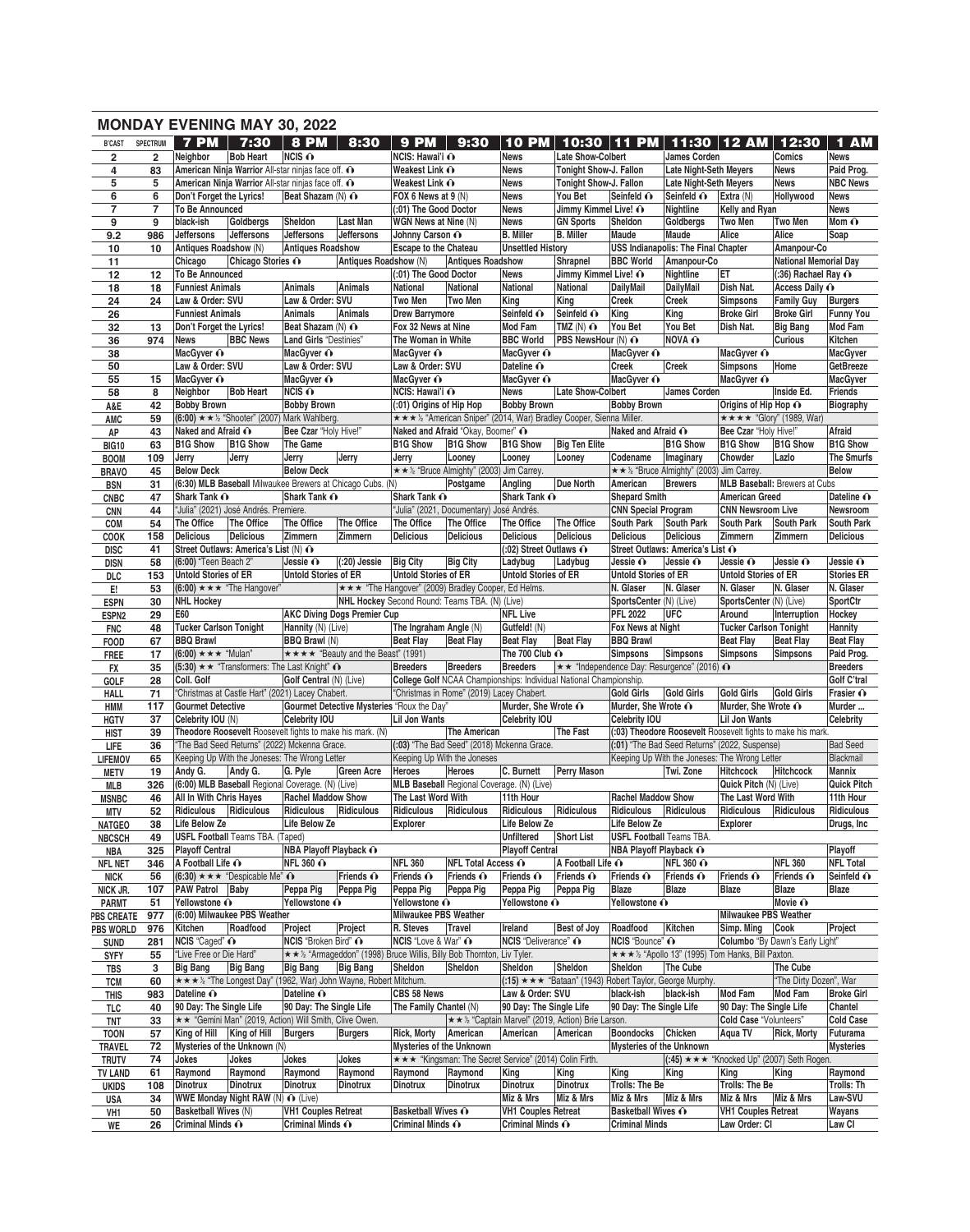|                                |                     | <b>TUESDAY EVENING MAY 31, 2022</b>                             |                                                                            |                                                                                    |                                                                |                                   |                                                      |                               |                                               |                                      |                            |
|--------------------------------|---------------------|-----------------------------------------------------------------|----------------------------------------------------------------------------|------------------------------------------------------------------------------------|----------------------------------------------------------------|-----------------------------------|------------------------------------------------------|-------------------------------|-----------------------------------------------|--------------------------------------|----------------------------|
| <b>B'CAST</b>                  | <b>SPECTRUM</b>     | <b>7 PM</b><br>7:30                                             | <b>8 PM</b><br>8:30                                                        | <b>9 PM</b><br>9:30                                                                | <b>10 PM</b>                                                   | 10:30                             | <b>PM</b><br>11                                      | 11:30                         | $\mathbf{12}$ AM                              | 12:30                                | <b>AM</b><br>1             |
| $\overline{\mathbf{2}}$        | $\overline{2}$      | FBI "Under Pressure"                                            | FBI: International O                                                       | FBI: Most Wanted ∩                                                                 | <b>News</b>                                                    | <b>Late Show-Colbert</b>          |                                                      | <b>James Corden</b>           |                                               | Comics                               | <b>News</b>                |
| 4                              | 83                  | America's Got Talent "Auditions 1" O                            |                                                                            | Dancing With Myself ∩                                                              | <b>News</b>                                                    | Tonight Show-J. Fallon            |                                                      | <b>Late Night-Seth Meyers</b> |                                               | <b>News</b>                          | Paid Prog.                 |
| 5                              | 5                   | America's Got Talent "Auditions 1" O                            |                                                                            | Dancing With Myself ∩                                                              | <b>News</b>                                                    | Tonight Show-J. Fallon            |                                                      | <b>Late Night-Seth Meyers</b> |                                               | <b>News</b>                          | <b>NBC News</b>            |
| 6<br>$\overline{7}$            | 6<br>$\overline{7}$ | <b>Crime Scene Kitchen</b><br>Holey Moley $(N)$ $\odot$         | So You Think<br>The Chase $(N)$ $\odot$                                    | FOX 6 News at 9 (N)<br>Who Do You Believe?                                         | <b>News</b><br><b>News</b>                                     | You Bet<br>Jimmy Kimmel Live! O   | Seinfeld O                                           | Seinfeld O<br>Nightline       | Extra (N)<br>Kelly and Ryan                   | Hollywood                            | <b>News</b><br><b>News</b> |
| 9                              | 9                   | black-ish<br>Goldbergs                                          | Sheldon<br>Last Man                                                        | WGN News at Nine (N)                                                               | <b>News</b>                                                    | <b>GN Sports</b>                  | Sheldon                                              | Goldbergs                     | <b>Two Men</b>                                | <b>Two Men</b>                       | Mom $\mathbf{\odot}$       |
| 9.2                            | 986                 | Jeffersons<br><b>Jeffersons</b>                                 | <b>Jeffersons</b><br>Jeffersons                                            | Johnny Carson O                                                                    | <b>B.</b> Miller                                               | <b>B.</b> Miller                  | Maude                                                | Maude                         | Alice                                         | Alice                                | Soap                       |
| 10                             | 10                  | <b>Finding Your Roots</b>                                       | <b>Finding Your Roots</b>                                                  | Frontline "Police on Trial" (N) $\odot$                                            |                                                                |                                   | The War On D-Day, Allied troops invade France. O     |                               |                                               |                                      | R. Steves                  |
| 11                             |                     | Chicago Tonight (N) ∩                                           | <b>Finding Your Roots</b>                                                  | <b>Finding Your Roots</b>                                                          |                                                                | Frontline "Police on Trial" (N) O |                                                      | <b>BBC World</b>              | Amanpour-Co                                   |                                      | Chicago                    |
| 12                             | 12                  | Holey Moley $(N)$ $\odot$                                       | The Chase $(N)$ $\odot$                                                    | Who Do You Believe?                                                                | <b>News</b>                                                    | Jimmy Kimmel Live! O              |                                                      | Nightline                     | ET                                            | $(.36)$ Rachael Ray $\odot$          |                            |
| 18                             | 18                  | Superman & Lois (N) ∩                                           | Tom Swift ∩                                                                | National<br>National                                                               | <b>National</b>                                                | National                          | DailyMail                                            | DailyMail                     | Dish Nat.                                     | Access Daily O                       |                            |
| 24                             | 24                  | Chicago Fire O                                                  | Chicago Fire O                                                             | Two Men<br>Two Men                                                                 | King                                                           | King                              | <b>Creek</b>                                         | Creek                         | <b>Simpsons</b>                               | <b>Family Guy</b>                    | <b>Burgers</b>             |
| 26                             |                     | Superman & Lois (N) ∩                                           | Tom Swift $\mathbf{\odot}$                                                 | <b>Drew Barrymore</b>                                                              | Seinfeld O                                                     | Seinfeld O                        | King                                                 | King                          | <b>Broke Girl</b>                             | <b>Broke Girl</b>                    | <b>Funny You</b>           |
| 32                             | 13                  | <b>Crime Scene Kitchen</b>                                      | So You Think                                                               | Fox 32 News at Nine                                                                | Mod Fam                                                        | $TMZ(N)$ $\odot$                  | You Bet                                              | You Bet                       | Dish Nat.                                     | <b>Big Bang</b>                      | Mod Fam                    |
| 36<br>38                       | 974                 | <b>News</b><br><b>BBC News</b><br>Chicago Fire O                | Grantchester on Masterpiece O<br>Chicago Fire O                            | Chicago Fire O                                                                     | <b>BBC World</b><br>Chicago Fire O                             | PBS NewsHour (N) O                | Chicago Fire O                                       | No Passport Required          | Chicago Fire O                                | Adelante                             | Kitchen<br>Chi. Fire       |
| 50                             |                     | Law & Order: SVU                                                | Chicago Fire ∩                                                             | Chicago Fire O                                                                     | Dateline O                                                     |                                   | <b>Creek</b>                                         | <b>Creek</b>                  | <b>Simpsons</b>                               | Paid Prog.                           | Paid Prog.                 |
| 55                             | 15                  | Chicago Fire O                                                  | Chicago Fire O                                                             | Chicago Fire O                                                                     | Chicago Fire O                                                 |                                   | Chicago Fire O                                       |                               | Chicago Fire O                                |                                      | Chi. Fire                  |
| 58                             | 8                   | FBI "Under Pressure"                                            | FBI: International O                                                       | FBI: Most Wanted ∩                                                                 | <b>News</b>                                                    | <b>Late Show-Colbert</b>          |                                                      | James Corden                  |                                               | Inside Ed.                           | Friends $\hat{\mathbf{O}}$ |
| A&E                            | 42                  | <b>Bobby Brown</b>                                              | <b>Bobby Brown</b>                                                         | <b>Bobby Brown:</b>                                                                | <b>Bobby Brown</b>                                             |                                   | <b>Bobby Brown</b>                                   |                               | <b>Bobby Brown:</b>                           |                                      | Biography                  |
| AMC                            | 59                  |                                                                 | * * * ½ "1917" (2019, War) George MacKay. Premiere.                        |                                                                                    | $(2000)$ $\star\star\star$ "O Brother, Where Art Thou?" (2000) |                                   |                                                      |                               |                                               | (12:15) 61st Street "Man on Fire"    |                            |
| AP                             | 43                  | North Woods                                                     | North Woods                                                                | Louisiana Law $(N)$ $\odot$                                                        | Louisiana Law O                                                |                                   | <b>North Woods</b>                                   |                               | <b>North Woods</b>                            |                                      | Louisiana                  |
| <b>BIG10</b>                   | 63                  | Michigan                                                        | Michigan                                                                   | <b>Divided We Stand</b>                                                            | <b>Michigan State</b>                                          |                                   | <b>B1G Today</b>                                     |                               |                                               |                                      | Lacrosse                   |
| <b>BOOM</b>                    | 109                 | Jerry<br>Jerry                                                  | Jerry<br>Jerry                                                             | Jerry<br>Looney                                                                    | Looney                                                         | Looney                            | Codename                                             | Imaginary                     | Chowder                                       | Lazlo                                | The Smurfs                 |
| <b>BRAVO</b>                   | 45                  | <b>Real Housewives</b>                                          | The Real Housewives of Miami (N)                                           | <b>Real Housewives</b>                                                             |                                                                | <b>Real Housewives</b>            |                                                      | Chrisley                      | Chrisley                                      | Chrisley                             | Chrisley                   |
| <b>BSN</b>                     | 31                  |                                                                 | MLB Baseball Milwaukee Brewers at Chicago Cubs. (N) (Live)<br>Shark Tank O |                                                                                    | Postgame                                                       | <b>WIAA Scholar</b>               | <b>Shepard Smith</b>                                 | <b>Brewers</b>                |                                               | <b>MLB Baseball: Brewers at Cubs</b> |                            |
| <b>CNBC</b>                    | 47<br>44            | Shark Tank O<br>Anderson Cooper 360                             | CNN Tonight (N) (Live)                                                     | Shark Tank O<br>Don Lemon Tonight (N)                                              | Shark Tank O<br>Don Lemon Tonight (N)                          |                                   | Anderson Cooper 360                                  |                               | <b>American Greed</b><br><b>CNN Tonight</b>   |                                      | Dateline O<br>Don Lemon    |
| <b>CNN</b><br>COM              | 54                  | The Office<br>The Office                                        | The Office<br>The Office                                                   | The Office<br>The Office                                                           | The Daily Show                                                 |                                   | Seinfeld O                                           | Seinfeld O                    | The Daily Show                                |                                      | South Park                 |
| <b>COOK</b>                    | 158                 | Man, Food<br>Man, Food                                          | Man, Food<br>Man. Food                                                     | No Reservation                                                                     | No Reservation                                                 |                                   | Man, Food                                            | Man, Food                     | Man, Food                                     | Man, Food                            | <b>Bourdain</b>            |
| <b>DISC</b>                    | 41                  | Deadliest Catch "Pot of Gold, Heart of Steel" (N)               |                                                                            | (:01) Deadliest Catch                                                              | (:01) Deadliest Catch                                          |                                   | Deadliest Catch "Pot of Gold, Heart of Steel" ^      |                               |                                               |                                      | Catch                      |
| <b>DISN</b>                    | 58                  | <b>Big City</b><br><b>Big City</b>                              | Bunk'd ∩<br>Bunk'd ∩                                                       | <b>Big City</b><br><b>Big City</b>                                                 | Ladybug                                                        | Ladybug                           | Jessie O                                             | Jessie O                      | Jessie O                                      | Jessie O                             | Jessie O                   |
| DLC                            | 153                 | <b>Untold Stories of ER</b>                                     | <b>Untold Stories of ER</b>                                                | <b>Untold Stories of ER</b>                                                        | <b>Untold Stories of ER</b>                                    |                                   | <b>Untold Stories of ER</b>                          |                               | <b>Untold Stories of ER</b>                   |                                      | <b>Stories ER</b>          |
| E!                             | 53                  | Mod Fam<br><b>Mod Fam</b>                                       | Mod Fam<br>Mod Fam                                                         | Mod Fam<br><b>Mod Fam</b>                                                          | Mod Fam                                                        | <b>Nightly Pop</b>                | Sex-City                                             | Sex-City                      | Sex-City                                      | Sex-City                             | Sex-City                   |
| <b>ESPN</b>                    | 30                  | 30 for 30 (N)                                                   | <b>ESPN Original Documentaries (N)</b>                                     |                                                                                    | SportsCenter (N) (Live)                                        |                                   | SportsCenter (N) (Live)                              |                               | SportsCenter (N) (Live)                       |                                      | SportCtr                   |
| ESPN <sub>2</sub>              | 29                  | <b>WNBA Basketball: Mercury at Sky</b>                          |                                                                            | <b>WNBA Basketball: Sun at Aces</b>                                                |                                                                |                                   | 30 for 30 (N)                                        |                               | Around                                        | Interruption                         | <b>UFC 267</b>             |
| <b>FNC</b>                     | 48                  | <b>Tucker Carlson Tonight</b>                                   | Hannity (N) (Live)                                                         | The Ingraham Angle (N)                                                             | Gutfeld! (N)                                                   |                                   | Fox News at Night                                    |                               | <b>Tucker Carlson Tonight</b>                 |                                      | Hannity                    |
| <b>FOOD</b>                    | 67                  | Chopped<br>The Office<br>The Office                             | Chopped (N)<br>The Office<br>The Office                                    | <b>Supermarket Stakeout</b><br>The Office<br>The Office                            | <b>Supermarket Stakeout</b><br>The 700 Club $\odot$            |                                   | Chopped<br><b>Simpsons</b>                           | Simpsons                      | <b>Supermarket Stakeout</b><br>Simpsons       | <b>Simpsons</b>                      | market<br>Paid Prog.       |
| <b>FREE</b><br>FX              | 17<br>35            | $(6:30)$ * * <sup>1/2</sup> "Bad Boys for Life" (2020) $\Omega$ |                                                                            | Mayans M.C. $(N)$ $\odot$                                                          | Mayans M.C. ∩                                                  |                                   | Mayans M.C. O                                        |                               | Mayans M.C. O                                 |                                      | <b>FXM Pres.</b>           |
| GOLF                           | 28                  | Coll. Golf                                                      | Golf Central (N) (Live)                                                    | College Golf NCAA Championships: Team Match Play Semifinals.                       |                                                                |                                   |                                                      |                               |                                               |                                      | Golf C'tral                |
| HALL                           | 71                  | "Autumn Dreams" (2015) Jill Wagner.                             |                                                                            | <b>Gold Girls</b><br><b>Gold Girls</b>                                             | <b>Gold Girls</b>                                              | <b>Gold Girls</b>                 | <b>Gold Girls</b>                                    | Gold Girls                    | Frasier O                                     | Frasier O                            | Frasier O                  |
| HMM                            | 117                 | Aurora Teagarden                                                | Aurora Teagarden Mysteries                                                 |                                                                                    | Murder, She Wrote ∩                                            |                                   | Murder, She Wrote O                                  |                               |                                               |                                      |                            |
| <b>HGTV</b>                    | 37                  |                                                                 |                                                                            |                                                                                    |                                                                |                                   |                                                      |                               | Murder, She Wrote O                           |                                      | Murder                     |
| <b>HIST</b>                    |                     | Unsellable Houses (N)                                           | <b>Unsellable Houses (N)</b>                                               | <b>Hunt Intl</b><br>Hunters                                                        | <b>Hunters</b>                                                 | Hunt Intl                         | <b>Unsellable Houses</b>                             |                               | <b>Hunters</b>                                | <b>Hunt Intl</b>                     | <b>Hunters</b>             |
| LIFE                           | 39                  |                                                                 | Theodore Roosevelt Roosevelt's fight for the working man. (N)              | <b>Black Patriots: Buffalo</b>                                                     |                                                                | I Was                             | (:03) Theodore Roosevelt ∩ (Part 2 of 2)             |                               |                                               |                                      |                            |
|                                | 36                  | Castle O                                                        | Castle "Sucker Punch"                                                      | $(.03)$ Castle $\odot$                                                             | $(.03)$ Castle $\odot$                                         |                                   | $(.01)$ Castle $\odot$                               |                               | $(12:01)$ Castle $\odot$                      |                                      | $(.04)$ Castle             |
| <b>LIFEMOV</b>                 | 65                  | "Single Black Female" (2022) Amber Riley.                       |                                                                            | "Salt-N-Pepa" (2021) G.G. Townson, Laila Odom.                                     |                                                                |                                   | (:01) "Single Black Female" (2022) Amber Riley.      |                               |                                               |                                      | Salt Pepa                  |
| <b>METV</b>                    | 19                  | Andy G. Andy G.                                                 | G. Pyle                                                                    | Green Acre Heroes Heroes                                                           |                                                                |                                   | C. Burnett Perry Mason Twi. Zone                     |                               | Hitchcock Hitchcock                           |                                      | Mannix                     |
| MLB                            | 326                 | $(5:00)$ MLB Tonight $(N)$ (Live)                               |                                                                            | MLB Baseball Regional Coverage. (N) (Live)                                         |                                                                |                                   |                                                      |                               | Quick Pitch (N) (Live)                        |                                      | <b>Quick Pitch</b>         |
| <b>MSNBC</b>                   | 46                  | <b>All In With Chris Hayes</b>                                  | <b>MSNBC Prime (N) (Live)</b>                                              | The Last Word With                                                                 | 11th Hour                                                      |                                   | <b>MSNBC Prime</b>                                   |                               | The Last Word With                            |                                      | 11th Hour                  |
| MTV                            | 52                  | Catfish: The TV Show<br>Life Below Ze                           | Help! I'm in a Secret<br><b>Life Below</b>                                 | Help! I'm in a Secret<br><b>Life Below</b>                                         | Catfish: The TV Show                                           |                                   | Ridiculous<br><b>Life Below</b>                      | Ridiculous                    | Ridiculous<br>Life Below                      | Ridiculous                           | Ridiculous                 |
| <b>NATGEO</b><br><b>NBCSCH</b> | 38<br>49            | MLB Baseball: White Sox at Blue Jays                            |                                                                            | Postgame<br>Immortals                                                              | Life Below Ze<br>Pro Footvolley Tour (N)                       |                                   | MLB Baseball Chicago White Sox at Toronto Blue Jays. |                               |                                               |                                      | Smuggler                   |
| NBA                            | 325                 | <b>NBA Playoff Playback</b>                                     | <b>Plavoff Central</b>                                                     | <b>Playoff Central</b>                                                             | <b>NBA Playoff Playback 心</b>                                  |                                   |                                                      |                               | <b>Playoff Central</b>                        |                                      | NBA Play.                  |
| <b>NFL NET</b>                 | 346                 | To Be Announced                                                 |                                                                            |                                                                                    | <b>NFL Total Access O</b>                                      |                                   | <b>To Be Announced</b>                               |                               |                                               |                                      |                            |
| NICK                           | 56                  | SpongeBob Movie                                                 | SpongeBob<br>Friends O                                                     | Friends $\odot$<br>Friends $\odot$                                                 | Friends $\odot$                                                | Friends $\odot$                   | Friends $\mathbf{\odot}$                             | Friends                       | Friends                                       | Friends O                            | Seinfeld O                 |
| NICK JR.                       | 107                 | <b>PAW Patrol Baby</b>                                          | Peppa Pig<br>Peppa Pig                                                     | Peppa Pig<br>Peppa Pig                                                             | Peppa Pig                                                      | Peppa Pig                         | Blaze                                                | <b>Blaze</b>                  | Blaze                                         | Blaze                                | Blaze                      |
| <b>PARMT</b>                   | 51                  | Movie $\mathbf{\odot}$                                          |                                                                            |                                                                                    |                                                                | Movie $\mathbf{\odot}$            |                                                      |                               |                                               |                                      |                            |
| <b>PBS CREATE</b>              | 977                 | (6:00) Milwaukee PBS Weather                                    |                                                                            | <b>Milwaukee PBS Weather</b>                                                       |                                                                |                                   |                                                      |                               | <b>Milwaukee PBS Weather</b>                  |                                      |                            |
| <b>PBS WORLD</b>               | 976                 | Milk Street   Roadfood                                          | Project<br>Fire                                                            | R. Steves<br>Travel                                                                | <b>Fly Brother</b>                                             | Best of Joy                       | Roadfood                                             | <b>Milk Street</b>            | Fire                                          | Kevin                                | Fire                       |
| <b>SUND</b>                    | 281                 | <b>NCIS "Toxic" O</b>                                           | NCIS "Legend"                                                              | NCIS "Legend"                                                                      | <b>NCIS</b> "Semper Fidelis"                                   |                                   | NCIS Tense reunion. O                                |                               | Columbo "Playback"                            |                                      |                            |
| <b>SYFY</b>                    | 55                  | (5:00) "Armageddon"                                             |                                                                            | ★★★½ "Apollo 13" (1995, Historical Drama) Tom Hanks, Bill Paxton.                  |                                                                | Sheldon                           | Xena: Warrior Princess                               | Sheldon                       | Xena: Warrior Princess                        |                                      | Xena: War.                 |
| TBS                            | 3<br>60             | <b>★★★ "The Year of Living Dangerously" (1982)</b>              | MLB Baseball Los Angeles Angels at New York Yankees. (N)                   | <b>MLB Close</b><br>★★★★ "Mutiny on the Bounty" (1935) Charles Laughton.           | Sheldon                                                        |                                   | Sheldon                                              | Island of Lost Women          | George                                        | George<br>"Pagan Love Song"          | George                     |
| <b>TCM</b><br><b>THIS</b>      | 983                 | Dateline O                                                      | Dateline O                                                                 | CBS 58 News                                                                        | Law & Order: SVU                                               |                                   | black-ish                                            | black-ish                     | Mod Fam                                       | <b>Mod Fam</b>                       | <b>Broke Girl</b>          |
| TLC                            | 40                  | Little People, Big World                                        | Little People, Big World                                                   | <b>Welcome to Plathville</b>                                                       | 90 Day: The Single Life                                        |                                   | Little People, Big World                             |                               | Little People, Big World                      |                                      | Welcome                    |
| TNT                            | 33                  | NHL Hockey Conference Final: Teams TBA. (N) (Live)              |                                                                            | Postgame                                                                           | Rat in the Kitchen                                             |                                   |                                                      |                               | ** "XXX: State of the Union" (2005) Ice Cube. |                                      | <b>Cold Case</b>           |
| <b>TOON</b>                    | 57                  | King of Hill King of Hill                                       | Burgers<br><b>Burgers</b>                                                  | American<br>American                                                               | American                                                       | <b>Rick, Morty</b>                | Boondocks Chicken                                    |                               | Aqua TV                                       | <b>Rick, Morty</b>                   | Futurama                   |
| TRAVEL                         | 72                  | The Ghost Town Terror (N)                                       |                                                                            | A Haunting $\odot$                                                                 | A Haunting $\odot$                                             |                                   | The Ghost Town Terror                                |                               |                                               |                                      | A Haunting                 |
| <b>TRUTV</b>                   | 74                  | Jokes<br>Jokes                                                  | Jokes<br>Jokes                                                             | * 1/2 "The Waterboy" (1998) Adam Sandler.                                          |                                                                |                                   | * 1/2 "The Waterboy" (1998) Adam Sandler.            |                               |                                               |                                      | Jokes                      |
| <b>TV LAND</b>                 | 61                  | Raymond<br>Raymond                                              | Raymond<br>Raymond                                                         | Raymond<br>Raymond                                                                 | King                                                           | King                              | King                                                 | King                          | King                                          | King                                 | Raymond                    |
| <b>UKIDS</b>                   | 108                 | Dinotrux<br><b>Dinotrux</b>                                     | <b>Dinotrux</b><br>Dinotrux                                                | <b>Dinotrux</b><br>Dinotrux                                                        | <b>Dinotrux</b>                                                | Dinotrux                          | Trolls: The Be                                       |                               | Trolls: The Be                                |                                      | Trolls: Th                 |
| USA<br>VH1                     | 34<br>50            | WWE NXT (N) $\odot$ (Live)<br>Wild 'n Out Wild 'n Out           | Wild 'n Out   Wild 'n Out                                                  | (:10) ★ ★ "The Change-Up" (2011, Comedy) Ryan Reynolds.<br>Wild 'n Out Wild 'n Out | Wild 'n Out   Wild 'n Out                                      |                                   | Wild 'n Out   Wild 'n Out                            | Miz & Mrs                     | Law & Order: SVU<br>Wild 'n Out   Wild 'n Out |                                      | Law-SVU<br>Wayans          |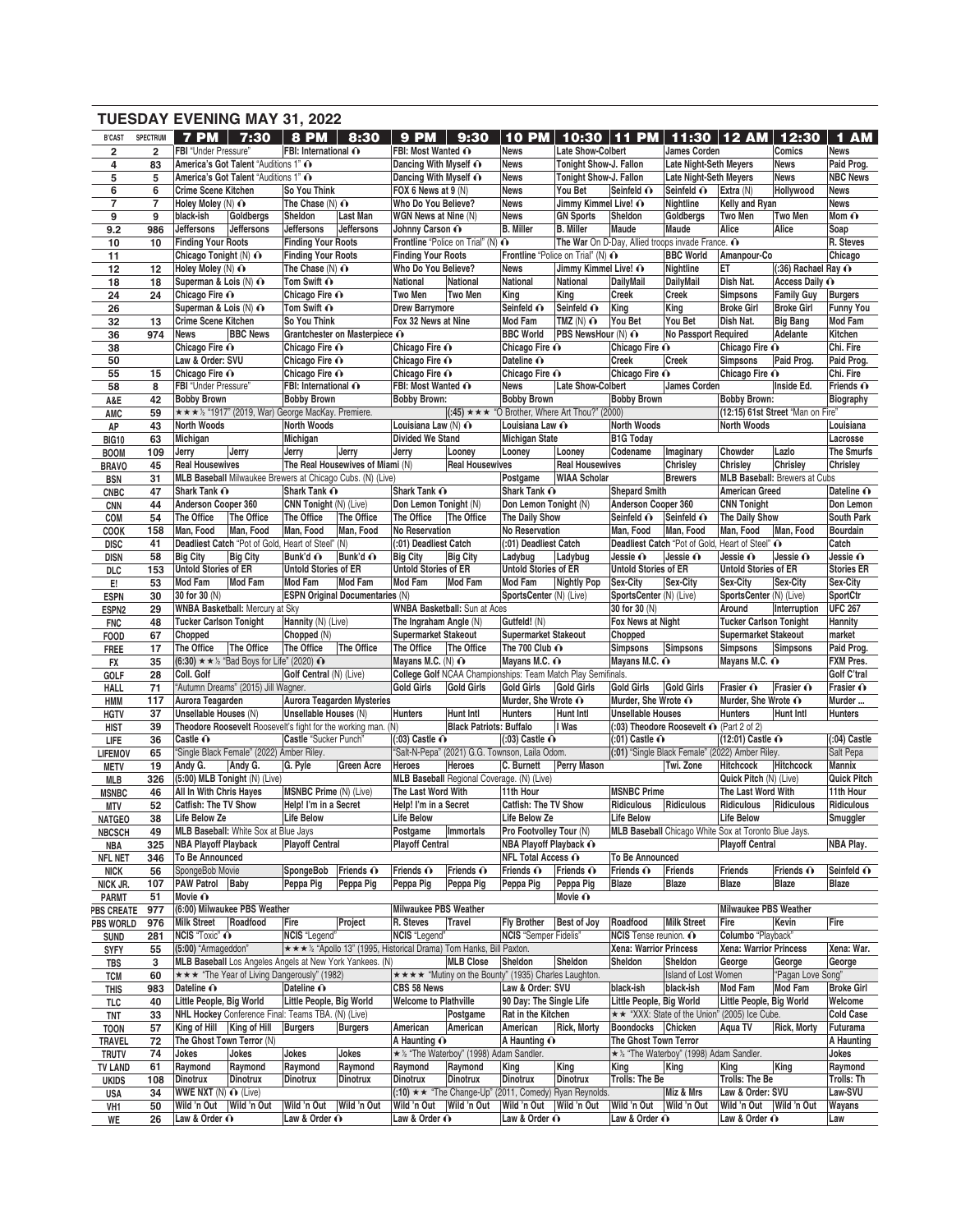|                                 |                | <b>WEDNESDAY EVENING JUNE 1, 2022</b>                               |                                                               |                                                            |                                                             |                                                                               |                                             |                                            |                                                                |                                                                              |                               |                                                           |                             |                                 |
|---------------------------------|----------------|---------------------------------------------------------------------|---------------------------------------------------------------|------------------------------------------------------------|-------------------------------------------------------------|-------------------------------------------------------------------------------|---------------------------------------------|--------------------------------------------|----------------------------------------------------------------|------------------------------------------------------------------------------|-------------------------------|-----------------------------------------------------------|-----------------------------|---------------------------------|
| <b>B'CAST</b>                   | SPECTRUM       | <b>7 PM</b>                                                         | 7:30                                                          | 8 PM                                                       | 8:30                                                        | <b>9 PM</b>                                                                   | 9:30                                        | <b>10 PM</b>                               | 10:30                                                          | <b>11 PM</b>                                                                 |                               | 11:30 12 AM                                               | 12:30                       | 1 AM                            |
| $\overline{\mathbf{2}}$         | $\overline{2}$ | Let's Make a                                                        |                                                               | <b>Price Is Right</b>                                      |                                                             | Good Sam O                                                                    |                                             | News                                       | <b>Late Show-Colbert</b>                                       |                                                                              | <b>James Corden</b>           |                                                           | Comics                      | <b>News</b>                     |
| 4                               | 83             | Chicago Med O                                                       |                                                               | Chicago Fire O                                             |                                                             | Chicago P.D. O                                                                |                                             | <b>News</b>                                | Tonight Show-J. Fallon                                         |                                                                              | <b>Late Night-Seth Meyers</b> |                                                           | <b>News</b>                 | Paid Prog.                      |
| 5                               | 5              | Chicago Med O                                                       |                                                               | Chicago Fire O                                             |                                                             | Chicago P.D. o                                                                |                                             | <b>News</b>                                | Tonight Show-J. Fallon                                         |                                                                              | <b>Late Night-Seth Meyers</b> |                                                           | <b>News</b>                 | <b>NBC News</b>                 |
| 6                               | 6              | MasterChef (N) $\odot$                                              |                                                               | So You Think                                               |                                                             | FOX 6 News at 9 (N)                                                           |                                             | <b>News</b>                                | You Bet                                                        | Seinfeld O                                                                   | Seinfeld O                    | Extra (N)                                                 | Hollywood                   | <b>News</b>                     |
| $\overline{7}$                  | 7              | <b>Conners</b>                                                      | Goldbergs                                                     | Abbott                                                     | Home E.                                                     | Press Your Luck O                                                             |                                             | <b>News</b>                                | Jimmy Kimmel Live! O                                           |                                                                              | Nightline                     | Kelly and Ryan                                            |                             | <b>News</b>                     |
| 9                               | 9              | black-ish<br>Jeffersons                                             | Goldbergs<br><b>Jeffersons</b>                                | Sheldon<br><b>Jeffersons</b>                               | Last Man<br>Jeffersons                                      | WGN News at Nine (N)                                                          |                                             | <b>News</b><br><b>B.</b> Miller            | <b>GN Sports</b><br><b>B.</b> Miller                           | Sheldon<br>Maude                                                             | Goldbergs<br>Maude            | Two Men<br>Alice                                          | <b>Two Men</b><br>Alice     | Mom $\mathbf{\Omega}$<br>Soap   |
| 9.2<br>10                       | 986<br>10      | Nature O (Part 2 of 2)                                              |                                                               | <b>NOVA O</b>                                              |                                                             | Johnny Carson O<br><b>NOVA O</b>                                              |                                             | Secrets of the Dead O                      |                                                                | Nature $\odot$ (Part 2 of 2)                                                 |                               | R. Steves                                                 | Amanpour-Co                 |                                 |
| 11                              |                | Chicago Tonight (N) ∩                                               |                                                               | Nature $\odot$ (Part 2 of 2)                               |                                                             |                                                                               | <b>NOVA (N) O</b>                           |                                            |                                                                | Henry Louis Gates Jr. -- Uncovering                                          |                               | <b>BBC World</b>                                          | Amanpour-Co                 |                                 |
| 12                              | 12             | <b>Conners</b>                                                      | Goldbergs                                                     | Abbott                                                     | Home E.                                                     | Press Your Luck O                                                             |                                             | <b>News</b>                                | Jimmy Kimmel Live! O                                           |                                                                              | Nightline                     | ET                                                        | $(.36)$ Rachael Ray $\odot$ |                                 |
| 18                              | 18             | The Flash $\Omega$                                                  |                                                               | Kung Fu ∩                                                  |                                                             | <b>National</b>                                                               | <b>National</b>                             | National                                   | National                                                       | <b>DailyMail</b>                                                             | <b>DailyMail</b>              | Dish Nat.                                                 | Access Daily O              |                                 |
| 24                              | 24             | Dateline O                                                          |                                                               | Dateline O                                                 |                                                             | Two Men                                                                       | Two Men                                     | King                                       | King                                                           | <b>Creek</b>                                                                 | Creek                         | <b>Simpsons</b>                                           | <b>Family Guy</b>           | <b>Burgers</b>                  |
| 26                              |                | The Flash $\Omega$                                                  |                                                               | Kung Fu ∩                                                  |                                                             | <b>Drew Barrymore</b>                                                         |                                             | Seinfeld O                                 | Seinfeld O                                                     | King                                                                         | King                          | <b>Broke Girl</b>                                         | <b>Broke Girl</b>           | <b>Funny You</b>                |
| 32                              | 13             | MasterChef (N) O                                                    |                                                               | So You Think                                               |                                                             | Fox 32 News at Nine                                                           |                                             | Mod Fam                                    | TMZ $(N)$ $\odot$                                              | You Bet                                                                      | You Bet                       | Dish Nat.                                                 | <b>Big Bang</b>             | <b>Mod Fam</b>                  |
| 36                              | 974            | <b>News</b>                                                         | <b>BBC News</b>                                               |                                                            | Inspector Morse "Deadly Slumber"                            |                                                                               |                                             | <b>BBC World</b>                           | PBS NewsHour (N) O                                             |                                                                              | History Detectives O          |                                                           | <b>McGivern</b>             | Kitchen                         |
| 38                              |                | Scripps National Spelling Bee Semi-Finals (N) O<br>Law & Order: SVU |                                                               | Dateline O                                                 |                                                             | Blue Bloods O<br>Dateline O                                                   |                                             | Blue Bloods O<br>Dateline O                |                                                                | Blue Bloods O                                                                |                               | Blue Bloods O                                             | Paid Prog.                  | <b>Blue Blood</b>               |
| 50<br>55                        | 15             | Scripps National Spelling Bee Semi-Finals (N) O                     |                                                               |                                                            |                                                             | Blue Bloods O                                                                 |                                             | Blue Bloods O                              |                                                                | <b>Creek</b><br>Blue Bloods O                                                | Creek                         | <b>Simpsons</b><br>Blue Bloods O                          |                             | Paid Prog.<br><b>Blue Blood</b> |
| 58                              | 8              | Let's Make a                                                        |                                                               | Price Is Right                                             |                                                             | Good Sam O                                                                    |                                             | <b>News</b>                                | Late Show-Colbert                                              |                                                                              | James Corden                  |                                                           | Inside Ed.                  | Friends $\hat{\mathbf{O}}$      |
| A&E                             | 42             | The First 48 $\odot$                                                |                                                               | The First 48 $\odot$                                       |                                                             | $(.01)$ The First 48 $\odot$                                                  |                                             | $(.04)$ The First 48 $\odot$               |                                                                | $(0.03)$ The First 48 $\odot$                                                |                               | (12:03) The First 48 ∩                                    |                             | First 48                        |
| AMC                             | 59             |                                                                     |                                                               |                                                            | ★★½ "Man on Fire" (2004) Denzel Washington, Dakota Fanning. |                                                                               |                                             |                                            |                                                                | ★★★ "Enemy of the State" (1998, Suspense) Will Smith, Gene Hackman.          |                               |                                                           |                             | Walk:Dead                       |
| AP                              | 43             | The Zoo: San Diego O                                                |                                                               | The Zoo: San Diego O                                       |                                                             | The Zoo: San Diego O                                                          |                                             | The Zoo: San Diego O                       |                                                                | The Zoo: San Diego O                                                         |                               | The Zoo: San Diego O                                      |                             | The Zoo                         |
| <b>BIG10</b>                    | 63             | Soccer                                                              | <b>B1G Today</b>                                              |                                                            | Journey                                                     | <b>B1G Basketball in 60</b>                                                   |                                             | <b>B1G Today</b>                           |                                                                | Womens                                                                       | <b>B1G Basketball in 60</b>   |                                                           | <b>B1G Basketball in 60</b> |                                 |
| <b>BOOM</b>                     | 109            | Jerry                                                               | Jerry                                                         | Jerry                                                      | Jerry                                                       | Jerry                                                                         | Looney                                      | Looney                                     | Looney                                                         | Codename                                                                     | Imaginary                     | Chowder                                                   | Lazlo                       | <b>The Smurfs</b>               |
| <b>BRAVO</b>                    | 45             | <b>Real Housewives</b>                                              |                                                               | <b>Housewives of Dubai</b>                                 |                                                             |                                                                               | (:15) The Real Housewives of Dubai          |                                            | <b>Real Housewives</b>                                         |                                                                              | <b>Housewives-Atlanta</b>     |                                                           | <b>Housewives of Dubai</b>  |                                 |
| <b>BSN</b>                      | 31             | MLB Baseball Milwaukee Brewers at Chicago Cubs. (N) (Live)          |                                                               |                                                            |                                                             |                                                                               |                                             | Postgame                                   | Poker                                                          | TBA                                                                          | <b>Brewers</b>                | <b>MLB Baseball</b>                                       |                             |                                 |
| <b>CNBC</b>                     | 47             | Shark Tank O                                                        |                                                               | Shark Tank O                                               |                                                             | Shark Tank O                                                                  |                                             | Shark Tank O                               |                                                                | <b>Shepard Smith</b>                                                         |                               | <b>American Greed</b>                                     |                             | Dateline O                      |
| <b>CNN</b>                      | 44<br>54       | Anderson Cooper 360<br>(6:30) South Park                            |                                                               | CNN Tonight (N) (Live)<br><b>South Park</b>                |                                                             | Don Lemon Tonight (N)<br><b>South Park</b>                                    |                                             | Don Lemon Tonight (N)<br>The Daily Show    |                                                                | Anderson Cooper 360<br>South Park                                            | South Park                    | <b>CNN Tonight</b><br>The Daily Show                      |                             | Don Lemon<br>South Park         |
| COM<br>COOK                     | 158            | <b>Burgers</b>                                                      | <b>Burgers</b>                                                | <b>Burgers</b>                                             | <b>Burgers</b>                                              | <b>Food Paradise</b>                                                          |                                             | <b>Food Paradise</b>                       |                                                                | <b>Burgers</b>                                                               | <b>Burgers</b>                | <b>Burgers</b>                                            | <b>Burgers</b>              | Food Par.                       |
| <b>DISC</b>                     | 41             | Expedition Unknown (N) O                                            |                                                               |                                                            |                                                             |                                                                               |                                             | <b>Lost Cities of the Bible</b>            |                                                                | Expedition Unknown O                                                         |                               |                                                           |                             |                                 |
| <b>DISN</b>                     | 58             | <b>Big City</b>                                                     | <b>Big City</b>                                               | <b>Big City</b>                                            | <b>Big City</b>                                             | Owl Hse.                                                                      | Amphibia                                    | <b>Big City</b>                            | <b>Big City</b>                                                | Jessie O                                                                     | Jessie O                      | Bunk'd ∩                                                  | Raven                       | Raven                           |
| DLC                             | 153            | Trauma: Life in the ER                                              |                                                               | Trauma: Life in the ER                                     |                                                             | Trauma: Life in the ER                                                        |                                             | Trauma: Life in the ER                     |                                                                | Trauma: Life in the ER                                                       |                               | Trauma: Life in the ER                                    |                             | Trauma                          |
| E!                              | 53             | <b>Mod Fam</b>                                                      | <b>Mod Fam</b>                                                | Mod Fam                                                    | Mod Fam                                                     | Mod Fam                                                                       | <b>Mod Fam</b>                              | Mod Fam                                    | Nightly Pop                                                    | Sex-City                                                                     | Sex-City                      | Sex-City                                                  | Sex-City                    | Sex-City                        |
| <b>ESPN</b>                     | 30             | <b>ABC Hockey Saturday Pregame</b>                                  |                                                               |                                                            |                                                             |                                                                               |                                             | <b>SportsCenter</b>                        |                                                                | SportsCenter (N) (Live)                                                      |                               | SportsCenter (N) (Live)                                   |                             | <b>SportCtr</b>                 |
| ESPN <sub>2</sub>               | 29             | Soccer: International Friendly                                      |                                                               |                                                            | W. Studios                                                  | W. Studios                                                                    | W. Studios                                  | <b>NFL Live</b>                            |                                                                | W. Studios                                                                   | W. Studios                    | W. Studios                                                | Around                      | Interruption                    |
| <b>FNC</b>                      | 48             | <b>Tucker Carlson Tonight</b>                                       |                                                               | Hannity (N) (Live)                                         |                                                             | The Ingraham Angle (N)                                                        |                                             | Gutfeld! (N)                               |                                                                | Fox News at Night                                                            |                               | <b>Tucker Carlson Tonight</b>                             |                             | Hannity                         |
| <b>FOOD</b>                     | 67             | <b>Guy's Grocery Games</b>                                          |                                                               | Guy's Grocery Games                                        |                                                             | Guy's Grocery Games                                                           |                                             | <b>Guy's Grocery Games</b>                 |                                                                | Guy's Grocery Games                                                          |                               | Guy's Grocery Games                                       |                             | Grocery                         |
| <b>FREE</b>                     | 17<br>35       | The Office                                                          | The Office<br>★★ "Pacific Rim Uprising" (2018) John Boyega. ^ | The Office                                                 | The Office                                                  | The Deep End (N)                                                              |                                             | The 700 Club O                             | ★★ "Pacific Rim Uprising" (2018) John Boyega. ①                | <b>Simpsons</b>                                                              | Simpsons                      | <b>Simpsons</b><br>Impeachment                            | Simpsons                    | Paid Prog.<br>Impeach           |
| <b>FX</b><br>GOLF               | 28             | Coll. Golf                                                          |                                                               | Golf Central (N) (Live)                                    |                                                             |                                                                               |                                             |                                            | College Golf NCAA Championships: Team Match Play Championship. |                                                                              |                               |                                                           |                             | Golf C'tral                     |
| HALL                            | 71             |                                                                     | "Beverly Hills Wedding" (2021) Brooke D'Orsay.                |                                                            |                                                             | <b>Gold Girls</b>                                                             | <b>Gold Girls</b>                           | <b>Gold Girls</b>                          | Gold Girls                                                     | <b>Gold Girls</b>                                                            | <b>Gold Girls</b>             | Frasier O                                                 | Frasier O                   | Frasier O                       |
| HMM                             | 117            | "A Feeling of Home"                                                 |                                                               |                                                            | "Country at Heart" (2020) Jessy Schram.                     |                                                                               |                                             | Murder, She Wrote O                        |                                                                | Murder, She Wrote ∩                                                          |                               | Murder, She Wrote O                                       |                             | Murder                          |
| <b>HGTV</b>                     | 37             | Love It or List It                                                  |                                                               | Buy It or Build It (N)                                     |                                                             | <b>Hunters</b>                                                                | <b>Hunters</b>                              | <b>Hunters</b>                             | Hunters                                                        | Buy It or Build It                                                           |                               | <b>Hunters</b>                                            | <b>Hunters</b>              | <b>Hunters</b>                  |
| HIST                            | 39             | Forged in Fire O                                                    |                                                               | Forged in Fire $(N)$ $\odot$                               |                                                             |                                                                               |                                             | $(.03)$ Forged in Fire $\odot$             |                                                                | $(.03)$ Forged in Fire $\odot$                                               |                               |                                                           |                             | Forged                          |
| <b>LIFE</b>                     | 36             | Married at First Sight (N)                                          |                                                               |                                                            |                                                             |                                                                               | (:03) Married at First Sight (N)            |                                            |                                                                | (:01) Married at First Sight                                                 |                               |                                                           |                             | <b>Married</b>                  |
| <b>LIFEMOV</b>                  | 65             |                                                                     | "Burning Little Lies" (2021) Annika Foster.                   |                                                            |                                                             |                                                                               | "Psycho Storm Chaser" (2021) Tara Erickson. |                                            |                                                                | (:01) "Burning Little Lies" (2021) Annika Foster.                            |                               |                                                           |                             | Chaser                          |
| <b>METV</b>                     | 19             | Andy G. Andy G. G. Pyle                                             |                                                               |                                                            |                                                             | Green Acre Heroes Heroes                                                      |                                             |                                            |                                                                | C. Burnett Perry Mason Twi. Zone                                             |                               | <b>Hitchcock</b>                                          | Hitchcock                   | Mannix                          |
| MLB                             | 326<br>46      | <b>Baseball's Seasons</b><br><b>All In With Chris Hayes</b>         |                                                               | <b>Baseball's Seasons</b><br><b>MSNBC Prime (N) (Live)</b> |                                                             | <b>Baseball's Seasons</b><br>The Last Word With                               |                                             | <b>MLB Tonight (N) (Live)</b><br>11th Hour |                                                                | <b>MLB Tonight</b><br><b>MSNBC Prime</b>                                     |                               | <b>MLB Tonight</b><br>The Last Word With                  |                             | MLB Ton.<br>11th Hour           |
| <b>MSNBC</b><br>MTV             | 52             | Ridiculous                                                          | <b>Ridiculous</b>                                             | <b>Ridiculous</b>                                          | Ridiculous                                                  | Ridiculous                                                                    | Ridiculous                                  | Ridiculous                                 | Ridiculous                                                     | Ridiculous Ridiculous                                                        |                               | Ridiculous                                                | Ridiculous                  | Ridiculous                      |
| <b>NATGEO</b>                   | 38             | To Catch a Smuggler                                                 |                                                               | To Catch A Smuggler                                        |                                                             | To Catch a Smuggler                                                           |                                             | To Catch a Smuggler                        |                                                                | To Catch A Smuggler                                                          |                               | Smuggler                                                  | Smuggler                    | <b>Airport Se</b>               |
| <b>NBCSCH</b>                   | 49             | <b>MLB Baseball:</b> White Sox at Blue Jays                         |                                                               |                                                            |                                                             | Postgame                                                                      | Unfiltered                                  | <b>World Poker Tour</b>                    |                                                                | <b>MLB Baseball</b> Chicago White Sox at Toronto Blue Jays.                  |                               |                                                           |                             |                                 |
| NBA                             | 325            | 2022 NBA Finals                                                     |                                                               | 2022 NBA Finals                                            |                                                             | NBA Playoff Playback O                                                        |                                             |                                            |                                                                | 2022 NBA Finals                                                              |                               | 2022 NBA Finals                                           |                             | NBA Play.                       |
| <b>NFL NET</b>                  | 346            | NFL Football From Jan. 23, 2022. O                                  |                                                               |                                                            |                                                             |                                                                               |                                             | NFL Total Access ∩                         |                                                                | NFL Football From Oct. 3, 2021. O                                            |                               |                                                           |                             |                                 |
| <b>NICK</b>                     | 56             | SpongeBob SpongeBob SpongeBob Friends O                             |                                                               |                                                            |                                                             | Friends $\odot$                                                               | Friends $\odot$                             | Friends $\odot$                            | Friends $\odot$                                                | Friends O                                                                    | Friends $\odot$               | Friends O                                                 | Friends $\odot$             | Seinfeld O                      |
| NICK JR.                        | 107            | <b>PAW Patrol Baby</b>                                              |                                                               | Peppa Pig                                                  | Peppa Pig                                                   | Peppa Pig                                                                     | Peppa Pig                                   | Peppa Pig                                  | Peppa Pig                                                      | Blaze                                                                        | <b>Blaze</b>                  | Blaze                                                     | <b>Blaze</b>                | Blaze                           |
| <b>PARMT</b>                    | 51             | Movie $\mathbf{\Omega}$                                             |                                                               |                                                            |                                                             |                                                                               |                                             |                                            |                                                                | ★★½ "The Accountant" (2016) Ben Affleck, Anna Kendrick. ①                    |                               |                                                           | Movie O                     |                                 |
| <b>PBS CREATE</b>               | 977            | (6:00) Milwaukee PBS Weather<br>Lidia                               | Roadfood                                                      | Fire                                                       | Fire                                                        | Milwaukee PBS Weather<br>R. Steves                                            | Darley                                      | <b>Bare Feet</b>                           | Best of Joy                                                    | Roadfood                                                                     | Lidia                         | <b>Milwaukee PBS Weather</b><br>Queens                    | Cook                        | Fire                            |
| <b>PBS WORLD</b><br><b>SUND</b> | 976<br>281     | Criminal Minds O                                                    |                                                               | Criminal Minds O                                           |                                                             | Criminal Minds O                                                              |                                             | Criminal Minds O                           |                                                                | Criminal Minds O                                                             |                               | Perry Mason                                               |                             | P. Mason                        |
| <b>SYFY</b>                     | 55             | ★★ "The Transporter"                                                |                                                               |                                                            |                                                             | ★★ ½ "2012" (2009) John Cusack. A global cataclysm nearly wipes out humanity. |                                             |                                            |                                                                |                                                                              |                               | ★★★ "The Bourne Legacy" (2012, Action)                    |                             |                                 |
| TBS                             | 3              | All Elite Wrestling: Dynamite (N) (Live)                            |                                                               |                                                            |                                                             | American                                                                      | American                                    | American                                   | American                                                       | American                                                                     | George                        | George                                                    | George                      | George                          |
| <b>TCM</b>                      | 60             | <b>★★ ½ "Destination Moon" (1950)</b>                               |                                                               |                                                            |                                                             | (:45) ★ ★ ★ * "Alien" (1979) Tom Skerritt, Sigourney Weaver.                  |                                             |                                            |                                                                |                                                                              |                               | ★ ★ ★ ½ "Solaris" (1972) Natalya Bondarchuk, Jüri Jarvet. |                             |                                 |
| <b>THIS</b>                     | 983            | Dateline O                                                          |                                                               | Dateline O                                                 |                                                             | CBS 58 News                                                                   |                                             | Law & Order: SVU                           |                                                                | black-ish                                                                    | black-ish                     | Mod Fam                                                   | <b>Mod Fam</b>              | <b>Broke Girl</b>               |
| TLC                             | 40             | Dr. Pimple Popper (N)                                               |                                                               | My Feet Are Killing Me                                     |                                                             | Save My Skin (N) O                                                            |                                             | <b>Hoarding: Buried Alive</b>              |                                                                | Dr. Pimple Popper $\odot$                                                    |                               | My Feet Are Killing Me                                    |                             | Save-Skin                       |
| TNT                             | 33             | (6:00) Capital One's The Match (N) (Live)                           |                                                               |                                                            |                                                             | The Match                                                                     |                                             |                                            |                                                                | <b>★★★ "Guardians of the Galaxy Vol. 2" (2017) Chris Pratt, Zoe Saldana.</b> |                               |                                                           | <b>The Match</b>            |                                 |
| <b>TOON</b>                     | 57             | King of Hill King of Hill                                           |                                                               | <b>Burgers</b>                                             | Burgers                                                     | American                                                                      | American                                    | American                                   | <b>Rick, Morty</b>                                             | Boondocks Fresh                                                              |                               | Aqua TV                                                   | <b>Rick, Morty</b>          | Futurama                        |
| <b>TRAVEL</b>                   | 72             | Osbournes- Bel.                                                     |                                                               | Osbournes- Bel.                                            |                                                             | Osbournes- Bel.                                                               |                                             | Osbournes-Bel.                             |                                                                | Osbournes- Bel.                                                              |                               | Osbournes- Bel.                                           |                             | Osbournes                       |
| <b>TRUTV</b>                    | 74             | (6:00) Capital One's The Match (N) (Live)                           |                                                               |                                                            |                                                             | The Match                                                                     | Jokers                                      | Jokers                                     | Jokers                                                         | Jokers                                                                       | Jokers                        | Jokers                                                    | Jokers                      | Jokers                          |
| <b>TV LAND</b>                  | 61             | Raymond                                                             | Raymond                                                       | Raymond                                                    | Raymond                                                     | Raymond                                                                       | Raymond                                     | King                                       | King                                                           | King                                                                         | King                          | King                                                      | King                        | Raymond                         |
| <b>UKIDS</b><br>USA             | 108<br>34      | <b>Dinotrux</b><br>Law & Order: SVU                                 | <b>Dinotrux</b>                                               | Dinotrux<br>Law & Order: SVU                               | <b>Dinotrux</b>                                             | Dinotrux<br>Law & Order: SVU                                                  | <b>Dinotrux</b>                             | <b>Dinotrux</b><br>Law & Order: SVU        | Dinotrux                                                       | Trolls: The Be<br>Law & Order: SVU                                           |                               | Trolls: The Be<br>Law & Order: SVU                        |                             | Trolls: Th<br>Law-SVU           |
| VH1                             | 50             | Drumline: A New Beat                                                |                                                               | Wild 'n Out   Wild 'n Out                                  |                                                             | Wild 'n Out Wild 'n Out                                                       |                                             | Wild 'n Out   Wild 'n Out                  |                                                                | Wild 'n Out   Wild 'n Out                                                    |                               | Wild 'n Out   Wild 'n Out                                 |                             | Wayans                          |
| WE                              | 26             | NCIS "Probie" ∩                                                     |                                                               | <b>NCIS</b> Murdered model.                                |                                                             | NCIS "Boxed In" ∩                                                             |                                             | NCIS "Deception" ∩                         |                                                                | NCIS "Light Sleeper"                                                         |                               | Law Order: CI                                             |                             | Law CI                          |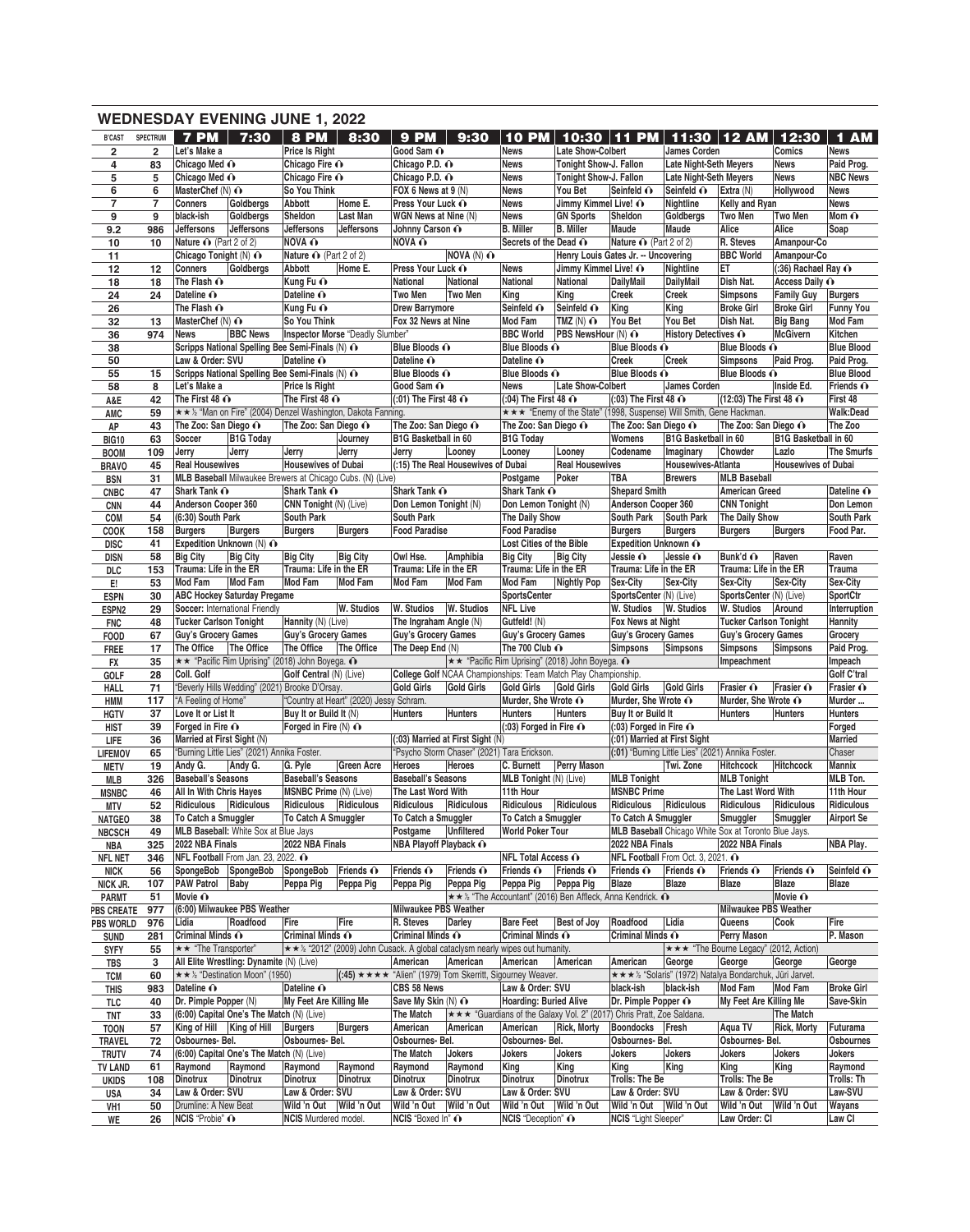|                                 |                |                                                          | <b>THURSDAY EVENING JUNE 2, 2022</b>                                             |                                              |                                                                |                                         |                                                                              |                                          |                                                                                                       |                                                        |                                                                 |                                             |                                 |                                |
|---------------------------------|----------------|----------------------------------------------------------|----------------------------------------------------------------------------------|----------------------------------------------|----------------------------------------------------------------|-----------------------------------------|------------------------------------------------------------------------------|------------------------------------------|-------------------------------------------------------------------------------------------------------|--------------------------------------------------------|-----------------------------------------------------------------|---------------------------------------------|---------------------------------|--------------------------------|
| <b>B'CAST</b>                   | SPECTRUM       | 7 PM                                                     | 7:30                                                                             | <b>8 PM</b>                                  | 8:30                                                           | <b>9 PM</b>                             | 9:30                                                                         | <b>10 PM</b>                             | 10:30                                                                                                 | PM.<br>F 11                                            |                                                                 | 11:30 12 AM                                 | 12:30                           | 1 AM                           |
| $\overline{\mathbf{2}}$         | $\overline{2}$ | Sheldon                                                  | <b>United-Al</b>                                                                 | Ghosts $\odot$   We Roll                     |                                                                | <b>Her Majesty the Queen</b>            |                                                                              | News                                     | <b>Late Show-Colbert</b>                                                                              |                                                        | James Corden                                                    |                                             | Comics                          | <b>News</b>                    |
| 4                               | 83             | Law & Order O                                            |                                                                                  | Law & Order: SVU                             |                                                                | Law & Order                             |                                                                              | <b>News</b>                              | Tonight Show-J. Fallon                                                                                |                                                        | <b>Late Night-Seth Meyers</b>                                   |                                             | <b>News</b>                     | Paid Prog.                     |
| 5<br>6                          | 5<br>6         | Law & Order O<br>MasterChef $(N)$ $\odot$                |                                                                                  | Law & Order: SVU<br>MasterChef $(N)$ $\odot$ |                                                                | Law & Order<br>FOX 6 News at 9 (N)      |                                                                              | <b>News</b><br><b>News</b>               | Tonight Show-J. Fallon<br>You Bet                                                                     | Seinfeld O                                             | <b>Late Night-Seth Meyers</b><br>Seinfeld O                     | Extra (N)                                   | News<br>Hollywood               | <b>NBC News</b><br><b>News</b> |
| $\overline{\mathbf{7}}$         | 7              | J. Kimmel                                                | NBA                                                                              |                                              | 2022 NBA Finals Game 1: Teams TBA. (N) $\odot$ (Live)          |                                         |                                                                              |                                          | News                                                                                                  | Jimmy Kimmel Live! O                                   |                                                                 | Nightline                                   | Kelly and Ryan                  |                                |
| 9                               | 9              | black-ish                                                | Goldbergs                                                                        | Sheldon                                      | Last Man                                                       | WGN News at Nine (N)                    |                                                                              | <b>News</b>                              | <b>GN Sports</b>                                                                                      | Sheldon                                                | Goldbergs                                                       | Two Men                                     | <b>Two Men</b>                  | Mom $\hat{\mathbf{O}}$         |
| 9.2                             | 986            | Jeffersons                                               | Jeffersons                                                                       | Jeffersons                                   | Jeffersons                                                     | Johnny Carson O                         |                                                                              | <b>B.</b> Miller                         | <b>B.</b> Miller                                                                                      | Maude                                                  | Maude                                                           | Alice                                       | Alice                           | Soap                           |
| 10                              | 10             | R. Steves                                                | <b>Arts Page</b>                                                                 | Old House                                    | Old House                                                      | Outdoor                                 | <b>WI Foodie</b>                                                             | Around                                   | <b>MotorWeek</b>                                                                                      | <b>Legacy List With Matt</b>                           |                                                                 | R. Steves                                   | Amanpour-Co                     |                                |
| 11                              |                | Chicago Tonight (N) ∩                                    |                                                                                  |                                              | Benise: Strings of Hope (N) ∩                                  |                                         |                                                                              | Classical Rewind (My Music) ∩            |                                                                                                       | <b>BBC World</b>                                       | Amanpour-Co                                                     |                                             | Red, White and Rock             |                                |
| 12<br>18                        | 12<br>18       | J. Kimmel<br>Walker "Torn" (N) $\odot$                   | NBA                                                                              | Legacies $(N)$ $\odot$                       | 2022 NBA Finals Game 1: Teams TBA. (N) O (Live)                | National                                | National                                                                     | <b>National</b>                          | News<br><b>National</b>                                                                               | Jimmy Kimmel Live! O<br><b>DailyMail</b>               | <b>DailyMail</b>                                                | Nightline<br>Dish Nat.                      | ET<br>Access Daily O            | Rachael                        |
| 24                              | 24             | Dateline O                                               |                                                                                  | Chicago P.D. o                               |                                                                | Two Men                                 | Two Men                                                                      | King                                     | King                                                                                                  | Creek                                                  | Creek                                                           | <b>Simpsons</b>                             | <b>Family Guy</b>               | <b>Burgers</b>                 |
| 26                              |                | Walker "Torn" (N) $\odot$                                |                                                                                  | Legacies $(N)$ $\odot$                       |                                                                | <b>Drew Barrymore</b>                   |                                                                              | Seinfeld O                               | Seinfeld O                                                                                            | King                                                   | King                                                            | <b>Broke Girl</b>                           | <b>Broke Girl</b>               | <b>Funny You</b>               |
| 32                              | 13             | MasterChef (N) $\odot$                                   |                                                                                  | MasterChef $(N)$ $\odot$                     |                                                                | Fox 32 News at Nine                     |                                                                              | Mod Fam                                  | TMZ $(N)$ $\odot$                                                                                     | You Bet                                                | You Bet                                                         | Dish Nat.                                   | <b>Big Bang</b>                 | Mod Fam                        |
| 36                              | 974            | <b>News</b>                                              | <b>BBC News</b>                                                                  |                                              | <b>Lewis</b> The murder of a history professor. $\odot$        |                                         |                                                                              | <b>BBC World</b>                         | PBS NewsHour (N) ∩                                                                                    |                                                        | "The Lavender Scare"                                            |                                             | <b>WI Foodie</b>                | Kitchen                        |
| 38                              |                | Law & Order: SVU                                         | Scripps National Spelling Bee Finals (N) O                                       | Dateline O                                   |                                                                | Chicago P.D. ∩                          | Scripps National Spelling Bee Finals ∩                                       | Dateline O                               |                                                                                                       | Chicago P.D. "Familia"<br><b>Creek</b>                 | Creek                                                           | Chicago P.D. O                              | Paid Prog.                      | Chicago<br>Paid Prog.          |
| 50<br>55                        | 15             |                                                          | Scripps National Spelling Bee Finals (N) O                                       |                                              |                                                                |                                         | Scripps National Spelling Bee Finals O                                       |                                          |                                                                                                       | Chicago P.D. "Familia"                                 |                                                                 | <b>Simpsons</b><br>Chicago P.D. ∩           |                                 | Chicago                        |
| 58                              | 8              | Sheldon                                                  | <b>United-Al</b>                                                                 | Ghosts $\mathbf{\odot}$                      | We Roll                                                        | Her Majesty the Queen                   |                                                                              | <b>News</b>                              | Late Show-Colbert                                                                                     |                                                        | James Corden                                                    |                                             | Inside Ed.                      | Friends $\odot$                |
| A&E                             | 42             | After the First 48 (N) $\odot$                           |                                                                                  | <b>Accused: Guilty</b>                       |                                                                | (:01) Interrogation Raw                 |                                                                              | $(.04)$ The First 48 $\odot$             |                                                                                                       | (:03) After the First 48                               |                                                                 | <b>Accused: Guilty</b>                      |                                 | Raw                            |
| AMC                             | 59             |                                                          | *** "Willy Wonka and the Chocolate Factory" (1971)                               |                                              |                                                                |                                         |                                                                              |                                          | ★★★½ "Groundhog Day" (1993) Bill Murray, Chris Elliott.                                               |                                                        |                                                                 | The Walking Dead $\odot$                    |                                 | Walk:Dead                      |
| AP                              | 43             | Deadliest Catch O                                        |                                                                                  | <b>Deadliest Catch</b>                       |                                                                | <b>Deadliest Catch</b>                  |                                                                              | <b>Born Mucky</b>                        |                                                                                                       | <b>Deadliest Catch</b>                                 |                                                                 | <b>Deadliest Catch</b>                      |                                 | <b>Deadliest</b>               |
| <b>BIG10</b>                    | 63             | Wm. Lacrosse                                             |                                                                                  | <b>B1G Basketball in 60</b>                  |                                                                | Journey                                 | <b>Michigan Man</b>                                                          |                                          | <b>B1G Basketball in 60</b>                                                                           |                                                        | <b>B1G Basketball in 60</b>                                     |                                             | Womens                          | Lacrosse                       |
| <b>BOOM</b><br><b>BRAVO</b>     | 109<br>45      | Jerry                                                    | Jerry<br>Top Chef "The Final Plate" (N)                                          | Jerry                                        | Jerry                                                          | Jerry                                   | Looney<br>$(15)$ $\star \star$ % "Fast Five" (2011) Vin Diesel, Paul Walker. | Looney                                   | Looney                                                                                                | Codename                                               | Imaginary                                                       | Chowder<br>(:45) Top Chef "The Final Plate" | Lazlo                           | The Smurfs<br><b>Top Chef</b>  |
| <b>BSN</b>                      | 31             |                                                          | (6:30) MLB Baseball San Diego Padres at Milwaukee Brewers.                       |                                              |                                                                |                                         | Postgame                                                                     | <b>Due North</b>                         | Backroads                                                                                             | TBA                                                    | Pregame                                                         | NBA Basketball O                            |                                 |                                |
| <b>CNBC</b>                     | 47             | Shark Tank O                                             |                                                                                  | Shark Tank O                                 |                                                                | Shark Tank O                            |                                                                              | Shark Tank O                             |                                                                                                       | <b>Shepard Smith</b>                                   |                                                                 | <b>American Greed</b>                       |                                 | <b>Dateline</b>                |
| <b>CNN</b>                      | 44             | Anderson Cooper 360                                      |                                                                                  | CNN Tonight (N) (Live)                       |                                                                | Don Lemon Tonight (N)                   |                                                                              | Don Lemon Tonight (N)                    |                                                                                                       | Anderson Cooper 360                                    |                                                                 | <b>CNN Tonight</b>                          |                                 | Don Lemon                      |
| COM                             | 54             | The Office                                               | The Office                                                                       | The Office                                   | The Office                                                     | The Office                              | The Office                                                                   | The Daily Show                           |                                                                                                       | <b>South Park</b>                                      | South Park                                                      | The Daily Show                              |                                 | South Park                     |
| <b>COOK</b>                     | 158            | <b>Fire Masters</b>                                      |                                                                                  | <b>Fire Masters</b>                          |                                                                | <b>Bizarre</b>                          | <b>Bizarre</b>                                                               | <b>Delicious</b>                         | Delicious                                                                                             | <b>Fire Masters</b>                                    |                                                                 | <b>Fire Masters</b>                         |                                 | <b>Bizarre</b>                 |
| DISC                            | 41<br>58       | <b>Mysteries Aband.</b><br><b>Big City</b>               | <b>Big City</b>                                                                  | Mysteries Aband.<br>Jessie O                 | Jessie O                                                       | Mysteries Aband.<br><b>Big City</b>     | <b>Big City</b>                                                              | Mysteries Aband.<br>Ladybug              | Ladybug                                                                                               | <b>Mysteries Aband.</b><br>Jessie                      | Jessie                                                          | Mysteries Aband.<br>Jessie                  | Jessie O                        | <b>Mysteries</b><br>Jessie O   |
| disn<br>DLC                     | 153            | I'm Pregnant and $\odot$                                 |                                                                                  | I'm Pregnant and O                           |                                                                | High School Moms O                      |                                                                              | High School Moms O                       |                                                                                                       | I'm Pregnant and O                                     |                                                                 | I'm Pregnant and ∩                          |                                 | <b>Moms</b>                    |
| Е.                              | 53             |                                                          | $(6:30)$ ★ ½ "The Waterboy" (1998)                                               |                                              |                                                                | ★ ½ "The Waterboy" (1998) Adam Sandler. |                                                                              |                                          | Nightly Pop                                                                                           |                                                        | <b>★★★ "The Other Guys" (2010) Will Ferrell, Mark Wahlberg.</b> |                                             |                                 |                                |
| <b>ESPN</b>                     | 30             | Women's College World                                    |                                                                                  | Softball                                     | 2022 Women's College World Series                              |                                         |                                                                              |                                          |                                                                                                       | SportsCenter With Scott Van Pelt                       |                                                                 | SportsCenter (N) (Live)                     |                                 | SportCtr                       |
| ESPN <sub>2</sub>               | 29             | <b>ESPN Films</b>                                        |                                                                                  |                                              | W. Studios                                                     | W. Studios W. Studios                   |                                                                              | <b>PFL 2022</b>                          | <b>UFC Sound</b>                                                                                      | W. Studios                                             | W. Studios                                                      | W. Studios                                  | Around                          | Interruption                   |
| <b>FNC</b>                      | 48             | <b>Tucker Carlson Tonight</b>                            |                                                                                  | Hannity (N) (Live)                           |                                                                | The Ingraham Angle (N)                  |                                                                              | Gutfeld! (N)                             |                                                                                                       | Fox News at Night                                      |                                                                 | <b>Tucker Carlson Tonight</b>               |                                 | <b>Hannity</b>                 |
| <b>FOOD</b>                     | 67             | Restaurant: Impossible<br>The Office                     | The Office                                                                       | <b>Beat Flay</b><br>The Office               | <b>Beat Flay</b><br>The Office                                 | <b>BBQ Brawl</b><br>The Office          | The Office                                                                   | <b>Beat Flay</b><br>The 700 Club $\odot$ | <b>Beat Flay</b>                                                                                      | <b>Beat Flay</b><br><b>Simpsons</b>                    | <b>Beat Flay</b><br><b>Simpsons</b>                             | <b>BBQ Brawl</b><br>Simpsons                | <b>Simpsons</b>                 | <b>Beat Flay</b><br>Paid Prog. |
| <b>FREE</b><br>FX               | 17<br>35       |                                                          | ★★★½ "Spider-Man: Far From Home" (2019, Action) Tom Holland. ^                   |                                              |                                                                |                                         |                                                                              |                                          | ★★★½ "Spider-Man: Into the Spider-Verse" (2018) 1                                                     |                                                        |                                                                 |                                             | Mom $\mathbf{\Omega}$           | Mom $\mathbf{\Omega}$          |
| GOLF                            | 28             | U.S. Women's Open                                        |                                                                                  |                                              | PGA Tour Golf the Memorial Tournament, First Round.            |                                         |                                                                              |                                          |                                                                                                       |                                                        |                                                                 |                                             | Live From the U.S. Women's Open |                                |
| HALL                            | 71             |                                                          | "Snowkissed" (2021) Jen Lilley, Chris McNally.                                   |                                              |                                                                | Gold Girls                              | <b>Gold Girls</b>                                                            | <b>Gold Girls</b>                        | <b>Gold Girls</b>                                                                                     | <b>Gold Girls</b>                                      | Gold Girls                                                      | Frasier O                                   | Frasier O                       | Frasier O                      |
| HMM                             | 117            | (6:00) "The Angel Tree"                                  |                                                                                  |                                              | "A Harvest Wedding" (2017) Jill Wagner.                        |                                         |                                                                              | Murder, She Wrote ∩                      |                                                                                                       | Murder. She Wrote O                                    |                                                                 | Murder, She Wrote O                         |                                 | Murder                         |
| <b>HGTV</b>                     | 37             | <b>Windy City Rehab</b>                                  |                                                                                  | Windy City Rehab (N)                         |                                                                | $(01)$ Family Built $(N)$               |                                                                              | <b>Hunters</b>                           | <b>Hunt Intl</b>                                                                                      | <b>Windy City Rehab</b>                                |                                                                 | (12:01) Family Built                        |                                 | <b>Hunters</b>                 |
| HIST                            | 39<br>36       | Alone "Drop Shock" O<br>The Mentalist $\hat{\mathbf{O}}$ |                                                                                  | The Mentalist $\hat{\mathbf{O}}$             | Alone "Consequences" (N) ∩                                     | $(0.03)$ The Mentalist $\odot$          | $(.34)$ Kings of Pain $(N)$                                                  | $(0.03)$ The Mentalist $\overline{O}$    | Mnt. Men                                                                                              | $(.03)$ Alone $\odot$<br>$(.01)$ The Mentalist $\odot$ |                                                                 | (12:01) The Mentalist                       | (12:02) Alone "Consequences" ∩  | Mentalist                      |
| LIFE<br><b>LIFEMOV</b>          | 65             |                                                          | "Dying to Marry Him" (2021, Suspense) Premiere.                                  |                                              |                                                                |                                         | "Engaged to a Psycho" (2018) Anna Hutchison.                                 |                                          |                                                                                                       |                                                        | (:01) "Dying to Marry Him" (2021) Nathan Kehn                   |                                             |                                 | Engaged                        |
| <b>METV</b>                     | 19             |                                                          |                                                                                  |                                              |                                                                |                                         |                                                                              |                                          | Andy G. Andy G. G. Pyle Green Acre Heroes Heroes C. Burnett Perry Mason Twi. Zone Hitchcock Hitchcock |                                                        |                                                                 |                                             |                                 | Mannix                         |
| MLB                             | 326            | <b>MLB Tonight</b>                                       |                                                                                  | <b>MLB Tonight</b>                           |                                                                | <b>MLB Tonight</b>                      |                                                                              | <b>MLB Tonight</b>                       |                                                                                                       | <b>MLB Tonight</b>                                     |                                                                 | <b>MLB Tonight</b>                          |                                 | MLB Ton.                       |
| <b>MSNBC</b>                    | 46             | <b>All In With Chris Hayes</b>                           |                                                                                  | MSNBC Prime (N) (Live)                       |                                                                | The Last Word With                      |                                                                              | 11th Hour                                |                                                                                                       | <b>MSNBC Prime</b>                                     |                                                                 | The Last Word With                          |                                 | 11th Hour                      |
| MTV                             | 52             | Ex on the Beach $(N)$ $\odot$                            |                                                                                  | <b>MTV Cribs</b>                             | <b>MTV Cribs</b>                                               | Ridiculous                              | Ridiculous                                                                   | Ridiculous                               | Ridiculous                                                                                            | Ridiculous Ridiculous                                  |                                                                 | Ridiculous                                  | Ridiculous                      | Ridiculous                     |
| <b>NATGEO</b>                   | 38<br>49       | Life Below Ze<br>(6:00) MLB Baseball                     |                                                                                  | Life Below Ze                                | Skill Code                                                     | Life Below Ze<br>Gymnastics             |                                                                              | Life Below Ze                            |                                                                                                       | Life Below Ze                                          | MLB Baseball Chicago White Sox at Toronto Blue Jays.            | Life Below                                  | Life Below Zero                 |                                |
| <b>NBCSCH</b><br>NBA            | 325            | <b>NBA TV Pregame Show</b>                               |                                                                                  | <b>NBA Special</b>                           |                                                                | <b>NBA Special</b>                      |                                                                              | kobe                                     | $(45)$ NBA TV Postgame Show $\odot$                                                                   |                                                        |                                                                 |                                             | (12:15) NBA TV Postgame Show ∩  |                                |
| <b>NFL NET</b>                  | 346            | America's Game O                                         |                                                                                  | The Timeline $\mathbf{\odot}$                |                                                                | A Football Life O                       |                                                                              | <b>NFL Total Access (N)</b>              |                                                                                                       | A Football Life $\odot$                                |                                                                 | Sound FX                                    | <b>NFL's Greatest Games</b>     |                                |
| <b>NICK</b>                     | 56             |                                                          | SpongeBob SpongeBob * * * ½ "Paddington 2" (2017, Children's) ^                  |                                              |                                                                |                                         |                                                                              | Friends $\odot$                          | Friends $\odot$                                                                                       | Friends $\hat{\mathbf{O}}$                             | Friends $\odot$                                                 | Friends $\odot$                             | Friends $\odot$                 | Seinfeld                       |
| NICK JR.                        | 107            | <b>PAW Patrol Baby</b>                                   |                                                                                  | Peppa Pig Peppa Pig                          |                                                                | Peppa Pig                               | Peppa Pig                                                                    | Peppa Pig                                | Peppa Pig                                                                                             | Blaze                                                  | Blaze                                                           | Blaze                                       | Blaze                           | Blaze                          |
| <b>PARMT</b>                    | 51             |                                                          | $\star \star \times$ "The Accountant" (2016) Ben Affleck, Anna Kendrick. $\odot$ |                                              |                                                                |                                         |                                                                              |                                          | <b>★★★</b> % "The Fugitive" (1993) Harrison Ford, Tommy Lee Jones. $\odot$                            |                                                        |                                                                 |                                             |                                 | Movie O                        |
| <b>PBS CREATE</b>               | 977<br>976     | Milk Street   Roadfood                                   | (6:00) Milwaukee PBS Weather                                                     | Project                                      | Project                                                        | Milwaukee PBS Weather<br>R. Steves      | Travel                                                                       | Roadtrip                                 | Best of Joy                                                                                           | Roadfood                                               | Milk Street                                                     | <b>Milwaukee PBS Weather</b><br>Poland      | Mexican                         | Project                        |
| <b>PBS WORLD</b><br><b>SUND</b> | 281            | Law & Order $\odot$                                      |                                                                                  | Law & Order O                                |                                                                | Law & Order $\hat{\mathbf{O}}$          |                                                                              | Law & Order $\hat{\mathbf{O}}$           |                                                                                                       | Law & Order $\odot$                                    |                                                                 | Law & Order O                               |                                 | P. Mason                       |
| <b>SYFY</b>                     | 55             | Bourne                                                   |                                                                                  |                                              | ★★★ % "Sicario" (2015, Suspense) Emily Blunt. Premiere.        |                                         |                                                                              |                                          | (:15) ★ ★ * "Tombstone" (1993, Western) Kurt Russell, Val Kilmer.                                     |                                                        |                                                                 |                                             |                                 | Sicario                        |
| TBS                             | 3              | <b>Big Bang</b>                                          | <b>Big Bang</b>                                                                  | Rat in the Kitchen (N)                       |                                                                | <b>Full Frontal Full Frontal</b>        |                                                                              | Sheldon                                  | Sheldon                                                                                               | Sheldon                                                | Sheldon                                                         | Wipeout $\odot$                             |                                 | Wipeout                        |
| <b>TCM</b>                      | 60             |                                                          | "Butch Cassidy and the Sundance Kid" (1969)                                      |                                              |                                                                |                                         | ★★★ "McCabe & Mrs. Miller" (1971, Western)                                   |                                          |                                                                                                       |                                                        | $(15)$ ★ ★ * "Bad Company" (1972) Jeff Bridges.                 |                                             |                                 | Doc (1971)                     |
| THIS                            | 983            | Dateline O                                               |                                                                                  | Dateline O                                   |                                                                | CBS 58 News                             |                                                                              | Law & Order: SVU                         |                                                                                                       | black-ish                                              | black-ish                                                       | Mod Fam                                     | <b>Mod Fam</b>                  | <b>Broke Girl</b>              |
| TLC                             | 40             | Dr. Pimple Popper O                                      | NHL Hockey Conference Final: Teams TBA. (N) (Live)                               | My Feet Are Killing Me                       |                                                                | Addiction                               | <b>Addiction</b><br>Postgame                                                 | Save My Skin ∩<br>To Be Announced        |                                                                                                       | Dr. Pimple Popper $\bigodot$                           | ★★ ½ "Rampage" (2018) Dwayne Johnson.                           | My Feet Are Killing Me                      |                                 | Addiction<br>NCIS: N.O.        |
| TNT<br><b>TOON</b>              | 33<br>57       | King of Hill King of Hill                                |                                                                                  | <b>Burgers</b>                               | <b>Burgers</b>                                                 | American                                | American                                                                     | American                                 | Rick, Morty                                                                                           | Boondocks Chicken                                      |                                                                 | Aqua Teen   Rick, Morty                     |                                 | Futurama                       |
| <b>TRAVEL</b>                   | 72             | Paranormal Ca.                                           |                                                                                  | Paranormal Ca.                               |                                                                | Paranormal Ca.                          |                                                                              | Paranormal Ca.                           |                                                                                                       | Paranormal Ca.                                         |                                                                 | Paranormal Ca.                              |                                 | Paranorm.                      |
| <b>TRUTV</b>                    | 74             | Jokers                                                   | Jokers                                                                           | Jokers                                       | Jokers                                                         | Jokes                                   | Jokes                                                                        | Jokes                                    | Jokes                                                                                                 | Jokes                                                  | Jokes                                                           | Jokes                                       | Jokes                           | Jokers                         |
| <b>TV LAND</b>                  | 61             | Raymond                                                  | Raymond                                                                          | Raymond                                      | Raymond                                                        | Raymond                                 | Raymond                                                                      | King                                     | King                                                                                                  | King                                                   | King                                                            | King                                        | King                            | Raymond                        |
| <b>UKIDS</b>                    | 108            | Trolls: The Be                                           |                                                                                  | Trolls: The Be                               |                                                                | Trolls: The Be                          |                                                                              | <b>Trolls: The Be</b>                    |                                                                                                       | Trolls: The Be                                         |                                                                 | Trolls: The Be                              |                                 | Trolls: Th                     |
| USA                             | 34             | Chicago Fire ∩<br>$(5:30)$ Movie $\odot$                 |                                                                                  | Chicago Fire O                               | *** "Set It Off" (1996, Action) Jada Pinkett, Queen Latifah. ^ | Chicago Fire O                          |                                                                              | Chicago Fire O                           |                                                                                                       | Chicago Fire O<br>Wild 'n Out   Wild 'n Out            |                                                                 | Chicago Fire O<br>Wild 'n Out   Wild 'n Out |                                 | Chicago<br>Wayans              |
| VH1<br>WE                       | 50<br>26       | <b>Marriage- Reality Stars</b>                           |                                                                                  | <b>Marriage- Reality Stars</b>               |                                                                | Commit or Quit (N)                      |                                                                              | For the Love of Jason                    |                                                                                                       | <b>Marriage- Reality Stars</b>                         |                                                                 | <b>Commit or Quit</b>                       |                                 | Jason                          |
|                                 |                |                                                          |                                                                                  |                                              |                                                                |                                         |                                                                              |                                          |                                                                                                       |                                                        |                                                                 |                                             |                                 |                                |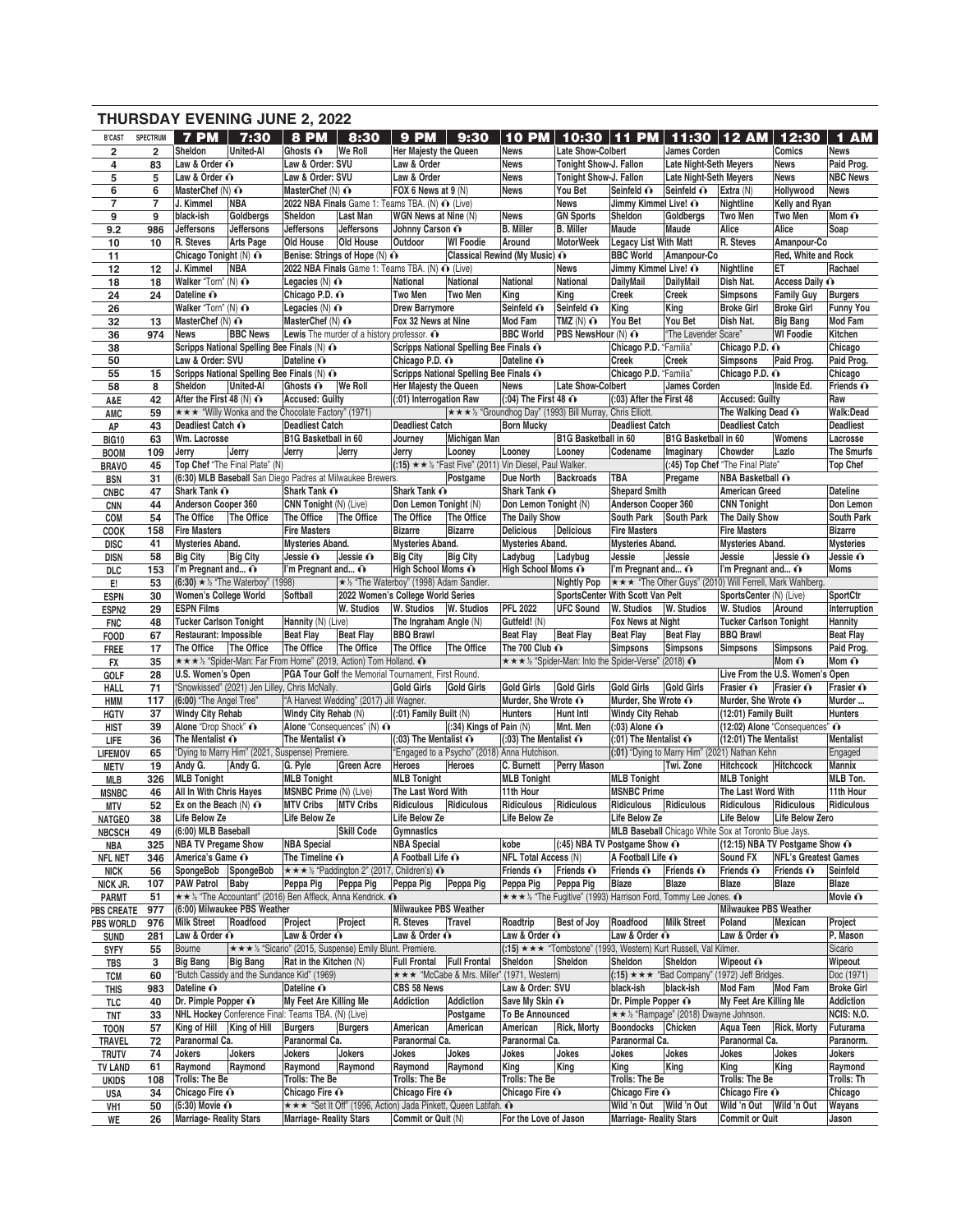|                                 |                |                                                        | <b>FRIDAY EVENING JUNE 3, 2022</b>                                                            |                                |                                                      |                                                             |                                                 |                                        |                                              |                                                                       |                                                        |                                             |                                              |                                     |
|---------------------------------|----------------|--------------------------------------------------------|-----------------------------------------------------------------------------------------------|--------------------------------|------------------------------------------------------|-------------------------------------------------------------|-------------------------------------------------|----------------------------------------|----------------------------------------------|-----------------------------------------------------------------------|--------------------------------------------------------|---------------------------------------------|----------------------------------------------|-------------------------------------|
| <b>B'CAST</b>                   | SPECTRUM       | <b>7 PM</b>                                            | 7:30                                                                                          | <b>8 PM</b>                    | 8:30                                                 | <b>9 PM</b>                                                 | 9:30                                            | <b>10 PM</b>                           | 10:30                                        | 11<br><b>PM</b>                                                       | 11:30                                                  | 12AM                                        | 12:30                                        | 1 AM                                |
| $\overline{\mathbf{2}}$         | $\overline{2}$ | <b>Come Dance With Me</b>                              |                                                                                               | Magnum P.I. O                  |                                                      | Blue Bloods O                                               |                                                 | <b>News</b>                            | <b>Late Show-Colbert</b>                     |                                                                       | <b>James Corden</b>                                    |                                             | Comics                                       | <b>News</b>                         |
| 4                               | 83             |                                                        | American Ninja Warrior All-star ninjas face off. O                                            |                                |                                                      | Dateline NBC (N) O                                          |                                                 | <b>News</b>                            | Tonight Show-J. Fallon                       |                                                                       | <b>Late Night-Seth Meyers</b>                          |                                             | <b>News</b>                                  | Paid Prog.                          |
| 5<br>6                          | 5<br>6         |                                                        | American Ninja Warrior All-star ninjas face off. O<br>WWE Friday Night SmackDown (N) O (Live) |                                |                                                      | Dateline NBC (N) O<br>FOX 6 News at 9 (N)                   |                                                 | <b>News</b><br><b>News</b>             | Tonight Show-J. Fallon<br>You Bet            | Seinfeld O                                                            | <b>Late Night-Seth Meyers</b><br>Seinfeld O            | Extra $(N)$                                 | <b>News</b><br>Hollywood                     | <b>NBC News</b><br><b>News</b>      |
| $\overline{7}$                  | 7              | Shark Tank O                                           |                                                                                               | $(.01)$ 20/20 (N) $\odot$      |                                                      |                                                             |                                                 | <b>News</b>                            | <b>Gubernatorial Debate</b>                  |                                                                       | Jimmy Kimmel Live! O                                   |                                             | Nightline                                    | <b>News</b>                         |
| 9                               | 9              | black-ish                                              | Goldbergs                                                                                     | Sheldon                        | Last Man                                             | WGN News at Nine (N)                                        |                                                 | <b>News</b>                            | <b>GN Sports</b>                             | Sheldon                                                               | Goldbergs                                              | Two Men                                     | <b>Two Men</b>                               | Mom $\mathbf{\odot}$                |
| 9.2                             | 986            | Jeffersons                                             | <b>Jeffersons</b>                                                                             | <b>Jeffersons</b>              | Jeffersons                                           | Johnny Carson O                                             |                                                 |                                        | <b>B.</b> Miller                             | Maude                                                                 | Maude                                                  | Alice                                       | Alice                                        | Soap                                |
| 10                              | 10             | Wash                                                   | Hoover                                                                                        | <b>Midsomer Murders</b>        |                                                      | <b>Midsomer</b>                                             |                                                 |                                        | (:37) Inspector Morse "The Day of the Devil" |                                                                       | The Hunter $\hat{\mathbf{O}}$                          |                                             | Amanpour-Co                                  |                                     |
| 11                              |                | Review                                                 | Wash                                                                                          | The Great Chicago Fire         |                                                      |                                                             |                                                 | The Rolling Stones: A Bigger Bang-Live |                                              |                                                                       | <b>BBC World</b>                                       |                                             | This Land Is Your Land (My Music)            |                                     |
| 12                              | 12             | Shark Tank O                                           |                                                                                               | $(.01)$ 20/20 (N) $\odot$      |                                                      |                                                             |                                                 | <b>News</b>                            | Jimmy Kimmel Live! O                         |                                                                       | Nightline                                              | ET                                          | $(.36)$ Rachael Ray $\odot$                  |                                     |
| 18                              | 18             | Charmed $(N)$ $\odot$                                  |                                                                                               | Dynasty $(N)$ $\odot$          |                                                      | National                                                    | National                                        | National                               | National                                     | <b>DailyMail</b>                                                      | DailyMail                                              | Dish Nat.                                   | Access Daily O                               |                                     |
| 24                              | 24             | Chicago P.D. O                                         |                                                                                               | Chicago P.D. O                 |                                                      | Two Men                                                     | Two Men                                         | King                                   | King                                         | <b>Creek</b>                                                          | Creek                                                  | <b>Simpsons</b>                             | <b>Family Guy</b><br><b>Broke Girl</b>       | <b>Burgers</b>                      |
| 26<br>32                        | 13             | Charmed $(N)$ $\odot$                                  | WWE Friday Night SmackDown (N) O (Live)                                                       | Dynasty $(N)$ $\odot$          |                                                      | <b>Drew Barrymore</b><br><b>News</b>                        | Flannery                                        | Seinfeld O<br>Mod Fam                  | Seinfeld O<br><b>Bears</b>                   | King<br>TMZ $(N)$ $\odot$                                             | King<br>You Bet                                        | <b>Broke Girl</b><br>You Bet                | Dish Nat.                                    | <b>Funny You</b><br><b>Big Bang</b> |
| 36                              | 974            | <b>News</b>                                            | <b>BBC World</b>                                                                              | American Masters (N) ∩         |                                                      |                                                             | Beyond                                          | <b>BBC World</b>                       | <b>PBS</b> NewsHour (N) $\odot$              |                                                                       | Nature O (Part 1 of 2)                                 |                                             | Outdoor                                      | Coming                              |
| 38                              |                | Hawaii Five-0 O                                        |                                                                                               | Hawaii Five-0 "Ohuna"          |                                                      | Hawaii Five-0 O                                             |                                                 | Hawaii Five-0 O                        |                                              | Hawaii Five-0 O                                                       |                                                        | Hawaii Five-0 "Kahu"                        |                                              | Hawaii                              |
| 50                              |                | Law & Order: SVU                                       |                                                                                               | Chicago P.D. o                 |                                                      | Chicago P.D. o                                              |                                                 | Dateline "Deadly Intent"               |                                              | Creek                                                                 | Creek                                                  | <b>Simpsons</b>                             | Paid Prog.                                   | Paid Prog.                          |
| 55                              | 15             | Hawaii Five-0 O                                        |                                                                                               | Hawaii Five-0 "Ohuna"          |                                                      | Hawaii Five-0 O                                             |                                                 | Hawaii Five-0 O                        |                                              | Hawaii Five-0 O                                                       |                                                        | Hawaii Five-0 "Kahu"                        |                                              | Hawaii                              |
| 58                              | 8              | <b>Come Dance With Me</b>                              |                                                                                               | Magnum P.I. O                  |                                                      | Blue Bloods O                                               |                                                 | <b>News</b>                            | Late Show-Colbert                            |                                                                       | James Corden                                           |                                             | Inside Ed.                                   | Friends $\hat{\mathbf{O}}$          |
| A&E                             | 42             | The First 48 $\odot$                                   |                                                                                               | The First 48 $\odot$           |                                                      | $(.01)$ The First 48 $\odot$                                |                                                 | $(.04)$ The First 48 $\odot$           |                                              | $(.03)$ The First 48 $\odot$                                          |                                                        | (12:03) The First 48 $\odot$                |                                              | First 48                            |
| AMC                             | 59             |                                                        | ★★ "The Great Outdoors" (1988) Dan Aykroyd.                                                   |                                |                                                      |                                                             | ★★★ "Fast Times at Ridgemont High" (1982)       |                                        |                                              | Fear the Walking Dead                                                 |                                                        |                                             | (12:14) $\star \star \star$ "Detroit" (2017) |                                     |
| AP                              | 43             | Animal Cribs O                                         |                                                                                               |                                | Treehouse Masters: Branched Out (N) ∩                |                                                             |                                                 | Insane Pools O                         |                                              | Insane Pools O                                                        |                                                        |                                             | <b>Treehouse Masters: Branched Out</b>       |                                     |
| <b>BIG10</b>                    | 63             | To Be Announced                                        |                                                                                               |                                |                                                      | <b>Big Ten</b>                                              | Campus                                          | <b>Drive</b>                           | <b>Drive</b>                                 | <b>Drive</b>                                                          | <b>Drive</b>                                           | <b>To Be Announced</b>                      |                                              |                                     |
| <b>BOOM</b>                     | 109<br>45      | Jerry                                                  | Jerry<br>$(6:30) \star \star \frac{1}{2}$ "Fast Five" (2011) Vin Diesel.                      | Jerry                          | Jerry                                                | Jerry                                                       | Looney<br>★★½ "The Fast and the Furious" (2001) | Looney                                 | Looney                                       | Codename                                                              | Imaginary<br>★★ "2 Fast 2 Furious" (2003) Paul Walker. | Chowder                                     | Lazlo                                        | The Smurfs<br>Fast Furi             |
| <b>BRAVO</b>                    | 31             |                                                        | MLB Baseball San Diego Padres at Milwaukee Brewers. (N) (Live)                                |                                |                                                      |                                                             |                                                 | Postgame                               | <b>Bucks Live Postgame</b>                   |                                                                       |                                                        | <b>Ring of Honor Wrestling</b>              |                                              | <b>Brewers</b>                      |
| <b>BSN</b><br><b>CNBC</b>       | 47             | <b>American Greed</b>                                  |                                                                                               | <b>American Greed</b>          |                                                      | <b>American Greed</b>                                       |                                                 | <b>American Greed</b>                  |                                              | <b>Shepard Smith</b>                                                  |                                                        | <b>American Greed</b>                       |                                              | <b>Dateline</b>                     |
| <b>CNN</b>                      | 44             | Anderson Cooper 360                                    |                                                                                               | CNN Tonight (N) (Live)         |                                                      | Don Lemon Tonight (N)                                       |                                                 | Don Lemon Tonight (N)                  |                                              | Anderson Cooper 360                                                   |                                                        | <b>CNN Tonight</b>                          |                                              | Don Lemon                           |
| COM                             | 54             | The Office                                             | The Office                                                                                    | The Office                     | The Office                                           | The Office                                                  | The Office                                      | South Park South Park                  |                                              | (:12) South Park                                                      |                                                        | <b>South Park</b>                           | South Park                                   | <b>South Park</b>                   |
| COOK                            | 158            | <b>Chopped Sweets</b>                                  |                                                                                               | <b>Chopped Sweets</b>          |                                                      | <b>Baker's Dozen</b>                                        |                                                 | <b>Baker's Dozen</b>                   |                                              | <b>Chopped Sweets</b>                                                 |                                                        | <b>Chopped Sweets</b>                       |                                              | Baker's                             |
| <b>DISC</b>                     | 41             |                                                        | Hoffman Family Gold (N) O                                                                     |                                |                                                      | <b>Outback Opal Hunters</b>                                 |                                                 | Gold Rush: F. Dodge                    |                                              | Hoffman Family Gold ∩                                                 |                                                        |                                             |                                              | Outback                             |
| <b>DISN</b>                     | 58             | Villains                                               | Villains                                                                                      | <b>Ultra Violet</b>            | <b>Ultra Violet</b>                                  | Raven                                                       | Bunk'd O                                        | Villains                               | <b>Villains</b>                              | <b>Ultra Violet</b>                                                   | <b>Ultra Violet</b>                                    | Jessie O                                    | Jessie O                                     | Jessie O                            |
| DLC                             | 153            | $D.U.I.$ $\odot$                                       | $D.U.I.$ $\odot$                                                                              | $D.U.I.$ $\odot$               | <b>D.U.I. O</b>                                      | ER Files $\odot$                                            |                                                 | ER Files $\hat{\mathbf{O}}$            |                                              | $D.U.I.$ $\odot$                                                      | D.U.I. O                                               | D.U.I. ()                                   | $D.U.I.$ $\odot$                             | <b>ER Files</b>                     |
| E!                              | 53             |                                                        | $(6:35) \star \star \star$ "Harry Potter and the Chamber of Secrets" (2002) Daniel Radcliffe. |                                |                                                      |                                                             |                                                 |                                        |                                              | ★ ★ ★ ½ "Harry Potter and the Prisoner of Azkaban" (2004, Children's) |                                                        |                                             |                                              |                                     |
| <b>ESPN</b>                     | 30             |                                                        | NHL Hockey Conference Final: Teams TBA. (N) (Live)                                            |                                |                                                      |                                                             |                                                 | <b>SportsCenter</b>                    |                                              | SportsCenter (N) (Live)                                               |                                                        | SportsCenter (N) (Live)                     |                                              | <b>SportCtr</b>                     |
| ESPN <sub>2</sub>               | 29             | Women's College World<br><b>Tucker Carlson Tonight</b> |                                                                                               | Softball<br>Hannity (N) (Live) |                                                      | 2022 Women's College World Series<br>The Ingraham Angle (N) |                                                 | Gutfeld! (N)                           | <b>UFC Live</b>                              | W. Studios<br>Fox News at Night                                       | W. Studios                                             | W. Studios<br><b>Tucker Carlson Tonight</b> | Around                                       | Interruption<br>Hannity             |
| <b>FNC</b><br><b>FOOD</b>       | 48<br>67       | <b>Diners</b>                                          | <b>Diners</b>                                                                                 | Guy's Trip                     | <b>Diners</b>                                        | <b>Diners</b>                                               | <b>Diners</b>                                   | <b>Diners</b>                          | <b>Diners</b>                                | Guy's Trip                                                            | Diners                                                 | <b>Diners</b>                               | <b>Diners</b>                                | <b>Diners</b>                       |
| <b>FREE</b>                     | 17             | <b>Family Guy</b>                                      | <b>Family Guy</b>                                                                             | <b>Family Guy</b>              | <b>Family Guy</b>                                    | <b>Family Guy</b>                                           | <b>Family Guy</b>                               | The 700 Club O                         |                                              | <b>Simpsons</b>                                                       | Simpsons                                               | <b>Simpsons</b>                             | <b>Simpsons</b>                              | Paid Prog.                          |
| FX                              | 35             | Pride O                                                |                                                                                               | Pride $\mathbf{\odot}$         |                                                      | Pride O                                                     |                                                 | Pride O                                |                                              | Pride $\mathbf{\odot}$                                                |                                                        | Pride "2000s: Y2Gay"                        |                                              | Don't                               |
| GOLF                            | 28             | U.S. Women's Open                                      |                                                                                               |                                | PGA Tour Golf the Memorial Tournament, Second Round. |                                                             |                                                 |                                        |                                              |                                                                       |                                                        |                                             | Live From the U.S. Women's Open              |                                     |
| HALL                            | 71             |                                                        | "A Christmas Treasure" (2021) Jordin Sparks.                                                  |                                |                                                      | <b>Gold Girls</b>                                           | <b>Gold Girls</b>                               | <b>Gold Girls</b>                      | <b>Gold Girls</b>                            | <b>Gold Girls</b>                                                     | Gold Girls                                             | Frasier O                                   | Frasier O                                    | Frasier O                           |
| HMM                             | 117            | Falling for Look Lodge                                 |                                                                                               |                                | "Follow Me to Daisy Hills" (2020) Cindy Busby.       |                                                             |                                                 | Murder, She Wrote O                    |                                              | Murder, She Wrote O                                                   |                                                        | Murder, She Wrote O                         |                                              | Murder                              |
| <b>HGTV</b>                     | 37             | Dream                                                  | Dream                                                                                         | Vacation House Rules           |                                                      | <b>Vacation House Rules</b>                                 |                                                 | Dream                                  | Dream                                        | <b>Vacation House Rules</b>                                           |                                                        | <b>Vacation House Rules</b>                 |                                              | Dream                               |
| <b>HIST</b>                     | 39             | The UnXplained $\odot$                                 |                                                                                               | The UnXplained $(N)$ $\odot$   |                                                      | (:03) The UnXplained                                        |                                                 | (:05) The UnXplained                   |                                              | (:03) The UnXplained                                                  |                                                        | (12:05) The UnXplained                      |                                              | <b>UnXplained</b>                   |
| LIFE                            | 36             | Rizzoli & Isles                                        |                                                                                               | Rizzoli & Isles                |                                                      | (:03) Rizzoli & Isles                                       |                                                 | (:03) Rizzoli & Isles                  |                                              | (:01) Rizzoli & Isles                                                 |                                                        | (12:01) Rizzoli & Isles                     |                                              | Rizzoli                             |
| <b>LIFEMOV</b>                  | 65             |                                                        | "Here Kills the Bride" (2021) Erin Pineda.                                                    |                                | Green Acre Heroes Heroes                             |                                                             | "The Wrong Wedding Planner" (2020, Suspense)    |                                        |                                              | (:01) "Here Kills the Bride" (2021) Erin Pineda.                      |                                                        |                                             |                                              | Wrong<br>Mannix                     |
| <b>METV</b>                     | 19<br>326      | Andy G. Andy G.                                        | $(5:00)$ MLB Tonight $(N)$ (Live)                                                             | G. Pyle                        |                                                      |                                                             |                                                 |                                        |                                              | C. Burnett Perry Mason   Twi. Zone                                    |                                                        | Hitchcock Hitchcock<br><b>MLB Tonight</b>   |                                              | MLB Ton.                            |
| MLB<br><b>MSNBC</b>             | 46             | <b>All In With Chris Hayes</b>                         |                                                                                               | <b>MSNBC Prime (N) (Live)</b>  |                                                      | The Last Word With                                          |                                                 | 11th Hour                              |                                              | <b>MSNBC Prime</b>                                                    |                                                        | The Last Word With                          |                                              | 11th Hour                           |
| MTV                             | 52             | Ridiculous                                             | <b>Ridiculous</b>                                                                             | Ridiculous                     | Ridiculous                                           | Ridiculous                                                  | Ridiculous                                      | Ridiculous                             | Ridiculous                                   | Ridiculous                                                            | Ridiculous                                             | Ridiculous                                  | Ridiculous                                   | Ridiculous                          |
| <b>NATGEO</b>                   | 38             | Ramsay: Uncharted                                      |                                                                                               | Ramsay: Uncharted              |                                                      | Ramsay: Uncharted                                           |                                                 | Ramsay: Uncharted                      |                                              | Locked Up Abroad O                                                    |                                                        | Locked Up Abroad O                          |                                              | Locked Up                           |
| <b>NBCSCH</b>                   | 49             |                                                        | <b>MLB Baseball:</b> White Sox at Rays                                                        |                                |                                                      | Postgame                                                    | Unfiltered                                      | Life in Between Gates                  |                                              | MLB Baseball Chicago White Sox at Tampa Bay Rays.                     |                                                        |                                             |                                              |                                     |
| NBA                             | 325            | 2022 NBA Finals                                        |                                                                                               | <b>NBA Room</b>                | 2022 NBA Finals                                      |                                                             | NBA Playoff Playback O                          |                                        |                                              |                                                                       | 2022 NBA Finals                                        |                                             | <b>NBA Room</b>                              | NBA Play.                           |
| <b>NFL NET</b>                  | 346            | A Football Life O                                      |                                                                                               | A Football Life O              |                                                      | A Football Life O                                           |                                                 | <b>NFL Total Access O</b>              |                                              | A Football Life O                                                     |                                                        | A Football Life O                           |                                              | Football                            |
| <b>NICK</b>                     | 56             | <b>Rugrats (N)</b>                                     | <b>Tooned In</b>                                                                              | SpongeBob Friends ∩            |                                                      | Friends $\odot$                                             | Friends $\odot$                                 | Friends $\odot$                        | Friends $\odot$                              | Friends O                                                             | Friends $\odot$                                        | Friends $\odot$                             | Friends O                                    | Seinfeld O                          |
| NICK JR.                        | 107            | Blue                                                   | Blue                                                                                          | Peppa Pig                      | Peppa Piq                                            | Peppa Pig                                                   | Peppa Pig                                       | Peppa Pig                              | Peppa Piq                                    | Blaze                                                                 | <b>Blaze</b>                                           | Blaze                                       | <b>Blaze</b>                                 | <b>Blaze</b>                        |
| <b>PARMT</b>                    | 51             |                                                        | <b>★★★½</b> "The Fugitive" (1993) Harrison Ford, Tommy Lee Jones. $\Omega$                    |                                |                                                      | <b>Milwaukee PBS Weather</b>                                |                                                 |                                        |                                              | ★★★ "Top Gun" (1986) Tom Cruise, Kelly McGillis. ^                    |                                                        | Milwaukee PBS Weather                       | Jack Ryan: Shd                               |                                     |
| <b>PBS CREATE</b>               | 977<br>976     | Kitchen                                                | (6:00) Milwaukee PBS Weather<br>Roadfood                                                      | <b>Travel</b>                  | Travel                                               | Travel                                                      | Travel                                          | <b>Travel</b>                          | <b>Travel</b>                                | Travel                                                                | Travel                                                 | Travel                                      | <b>Travel</b>                                | Kitchen                             |
| <b>PBS WORLD</b><br><b>SUND</b> | 281            | Law & Order O                                          |                                                                                               | Law & Order O                  |                                                      | Law & Order O                                               |                                                 | Law & Order O                          |                                              | Law & Order O                                                         |                                                        | Law & Order O                               |                                              | Columbo                             |
| <b>SYFY</b>                     | 55             | $(10)$ Quantum Leap $\odot$                            |                                                                                               | (:15) Quantum Leap ∩           |                                                      |                                                             | $(20)$ Quantum Leap $\odot$                     |                                        | $(25)$ Quantum Leap $\odot$                  |                                                                       | Quantum Leap O                                         |                                             | (:38) Quantum Leap ∩                         |                                     |
| TBS                             | 3              |                                                        | (:02) $\star \star \star$ "Guardians of the Galaxy Vol. 2" (2017) Chris Pratt.                |                                |                                                      |                                                             |                                                 |                                        |                                              | ★ "Wild Wild West" (1999, Action) Will Smith.                         |                                                        | <b>Full Frontal</b>                         | "Batman Begins"                              |                                     |
| <b>TCM</b>                      | 60             |                                                        | <b>★★★ "Babes in Arms" (1939) Mickey Rooney.</b>                                              |                                |                                                      |                                                             | ★★★ "Babes on Broadway" (1941)                  |                                        |                                              | (:15) $\star \star \star$ "Strike Up the Band" (1940)                 |                                                        |                                             |                                              | Beast                               |
| <b>THIS</b>                     | 983            | Dateline "Deadly Intent"                               |                                                                                               | Dateline O                     |                                                      | CBS 58 News                                                 |                                                 | Law & Order: SVU                       |                                              | black-ish                                                             | black-ish                                              | Mod Fam                                     | Mod Fam                                      | <b>Broke Girl</b>                   |
| TLC                             | 40             | 90 Day Fiancé (N) $\odot$                              |                                                                                               |                                |                                                      | 90 Day                                                      | <b>Book of</b>                                  | Generation                             | $90$ Day                                     | 90 Day Fiancé O                                                       |                                                        |                                             |                                              | 90 Day                              |
| TNT                             | 33             |                                                        | $(6:30) \star \star$ "The Meg" (2018) Jason Statham.                                          |                                |                                                      | <b>All Elite Wrestling</b>                                  |                                                 |                                        |                                              | ★★★ "Kong: Skull Island" (2017) Tom Hiddleston.                       |                                                        |                                             | Gone in Sixty Seconds                        |                                     |
| <b>TOON</b>                     | 57             | King of Hill King of Hill                              |                                                                                               | Futurama                       | Futurama                                             | American                                                    | American                                        | American                               | <b>Rick, Morty</b>                           | Metal                                                                 | Metal                                                  | Metal                                       | Metal                                        | Futurama                            |
| <b>TRAVEL</b>                   | 72             | <b>Ghost Adventures</b>                                |                                                                                               | <b>Ghost Adventures (N)</b>    |                                                      |                                                             |                                                 | <b>Ghost Adventures</b>                |                                              | <b>Ghost Adventures</b>                                               |                                                        | <b>Ghost Adventures</b>                     |                                              |                                     |
| <b>TRUTV</b>                    | 74             | Jokers                                                 | Jokers                                                                                        | Jokers                         | Jokers                                               | Jokers                                                      | Jokers                                          | Jokers                                 | Jokers                                       | Jokers                                                                | Jokers                                                 | Jokers                                      | Jokers                                       | Jokes                               |
| <b>TV LAND</b>                  | 61<br>108      | Raymond<br>Trolls: The Be                              | Raymond                                                                                       | Raymond<br>Trolls: The Be      | Raymond                                              | Raymond<br>Trolls: The Be                                   | Raymond                                         | King<br>Trolls: The Be                 | King                                         | King<br>Trolls: The Be                                                | King                                                   | King<br>Trolls: The Be                      | King                                         | Raymond<br>Trolls: Th               |
| <b>UKIDS</b><br>USA             | 34             | <b>USFL Football Teams TBA.</b>                        |                                                                                               |                                |                                                      |                                                             |                                                 | 9-1-1 "Trapped" $\odot$                |                                              | $9-1-1$ $\odot$                                                       |                                                        | 9-1-1 "Under Pressure"                      |                                              | 9-1-1 "7.1"                         |
| VH1                             | 50             | $(6:30)$ Movie $\odot$                                 |                                                                                               |                                |                                                      |                                                             |                                                 | My True Crime Story ∩                  |                                              | My True Crime Story ∩                                                 |                                                        | My True Crime Story ∩                       |                                              | Crime                               |
| WE                              | 26             | Mama June-Not to Hot                                   |                                                                                               | Mama June- Not to Hot          |                                                      | Mama June- Not to Hot                                       |                                                 | Mama June- Not to Hot                  |                                              | <b>Marriage- Reality Stars</b>                                        |                                                        | Mama June- Not to Hot                       |                                              | Ma. June                            |